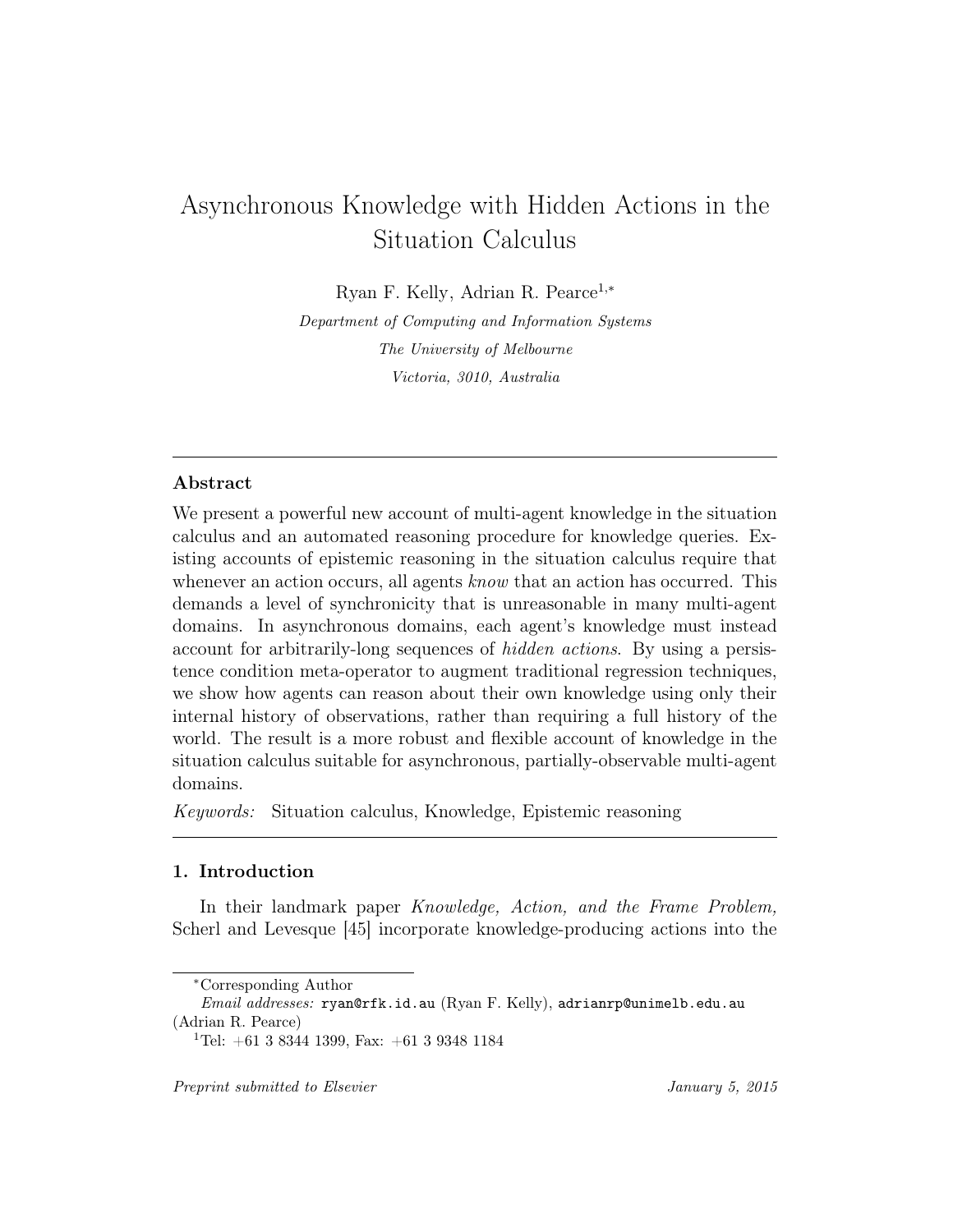situation calculus [37], inheriting Reiter's solution to the frame problem [38] and so enabling use of the regression operator to reason about the changing knowledge of an agent. Extensions to multiple agents [48] and concurrent actions [44] have produced an expressive logic of knowledge, action and change in which regression provides an automated reasoning procedure

While powerful, this formalism has a restriction that can make it unsuitable for modelling complex multi-agent domains. It requires that whenever an action occurs, all agents know that an action has occurred, demanding a level of synchronicity that is unreasonable in many multi-agent domains. If this restriction is lifted then each agent's knowledge must account for arbitrarily-long sequences of hidden actions [21], and proofs about knowledge must use a second-order induction axiom for quantifying over all future situations. This precludes the use of regression for automated reasoning. It also makes it difficult for agents to reason about their own knowledge, as they may not have enough information to formulate an appropriate query.

We overcome this limitation by combining two elements – an explicit representation of an agent's local perspective and a persistence condition meta-operator – to formulate an account of knowledge in the situation calculus that can faithfully represent the hidden actions inherent in asynchronous domains while maintaining regression as a key tool for automated reasoning.

To decouple knowledge from the specific actions that have occurred, we explicitly reify the local *observations* made by each agent, so that every situation corresponds to an agent-local view. An agent is said to know proposition  $\phi$  if and only if  $\phi$  is true in all situations matching its current view. Our work thus has strong parallels with the classic view-based account of knowledge of Halpern and Moses [15], but grounded in the situation calculus and with an emphasis on regression for automated reasoning. This work appeared in preliminary form in [17]; the current paper presents an expanded treatment including proofs, properties and application domains.

The main challenge we overcome is developing regression rules that can handle arbitrarily long sequences of hidden actions. To ensure its knowledge is valid, an agent must reason about all future situations that are compatible with its observations. Such universal quantification over situation terms requires a second-order induction axiom, which the standard regression operator cannot handle. In previous work we have developed the persistence condition operator to handle this induction as a meta-level fixpoint calculation [19]. Using this operator to augment the regression techniques developed by Scherl and Levesque [45], we maintain their elegant solution to the frame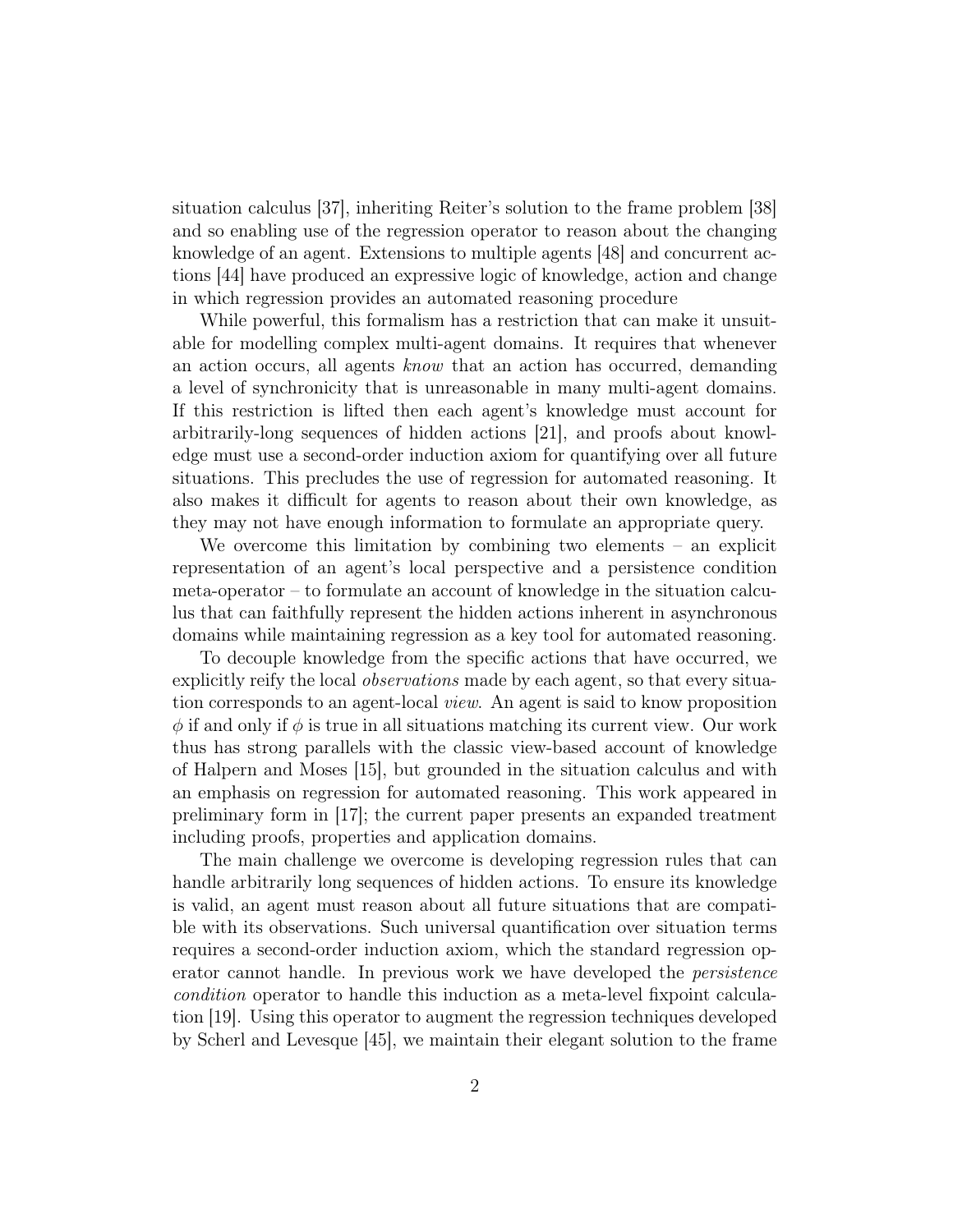problem while handling arbitrarily long sequences of hidden actions.

The formulation is shown to respect basic intuitions about how knowledge should behave, and to preserve important properties of the agent's epistemic state through the occurrence of actions. Moreover, it is *elaboration toler*ant, automatically preserving these properties in the face of more complex information-producing actions, such as the guarded sensing actions of [32], that can be tricky to axiomatize correctly in existing formalisms.

Decoupling knowledge from action in this manner makes it easy to express varying degrees of observability, from actions that are public through to ones that are completely hidden. To illustrate, we present a running example based on the well-known "Hunt the Wumpus" domain [41] which has been previously used to demonstrate the interleaved sensing and action typical of realistic domains in the situation calculus [42]. Our variant is complicated by the presence of multiple agents and partial observability of actions:

Ann and Bob are hunting a Wumpus in a dungeon with many interconnecting rooms. They can fully observe each other's actions if they are in the same room, can hear each other's actions from adjacent rooms, and have no other means of synchronisation.

Like any Wumpus, this one does not move, causes a stench in all adjacent rooms, and if shot will emit a piercing scream that can be heard anywhere in the dungeon.

Can Ann and Bob coordinate their knowledge and actions in order to find and shoot the Wumpus?

The possibility of hidden actions makes this domain difficult to represent, let alone reason about, in standard theories of knowledge in the situation calculus. Our approach offers a straightforward formulation and an automated reasoning procedure.

Further demonstrating the utility of our approach, we show how the new regression rules can be applied using an agent's individual view, rather than requiring a full situation term. Agents can thus use our techniques to reason about their own knowledge using only their local information, making the formalism suitable both for reasoning about, and for reasoning in, rich multiagent domains.

The end result is a significantly more general and robust theory of knowledge in the situation calculus that still permits an automated reasoning procedure. There is a large body of work that could benefit from our formalism,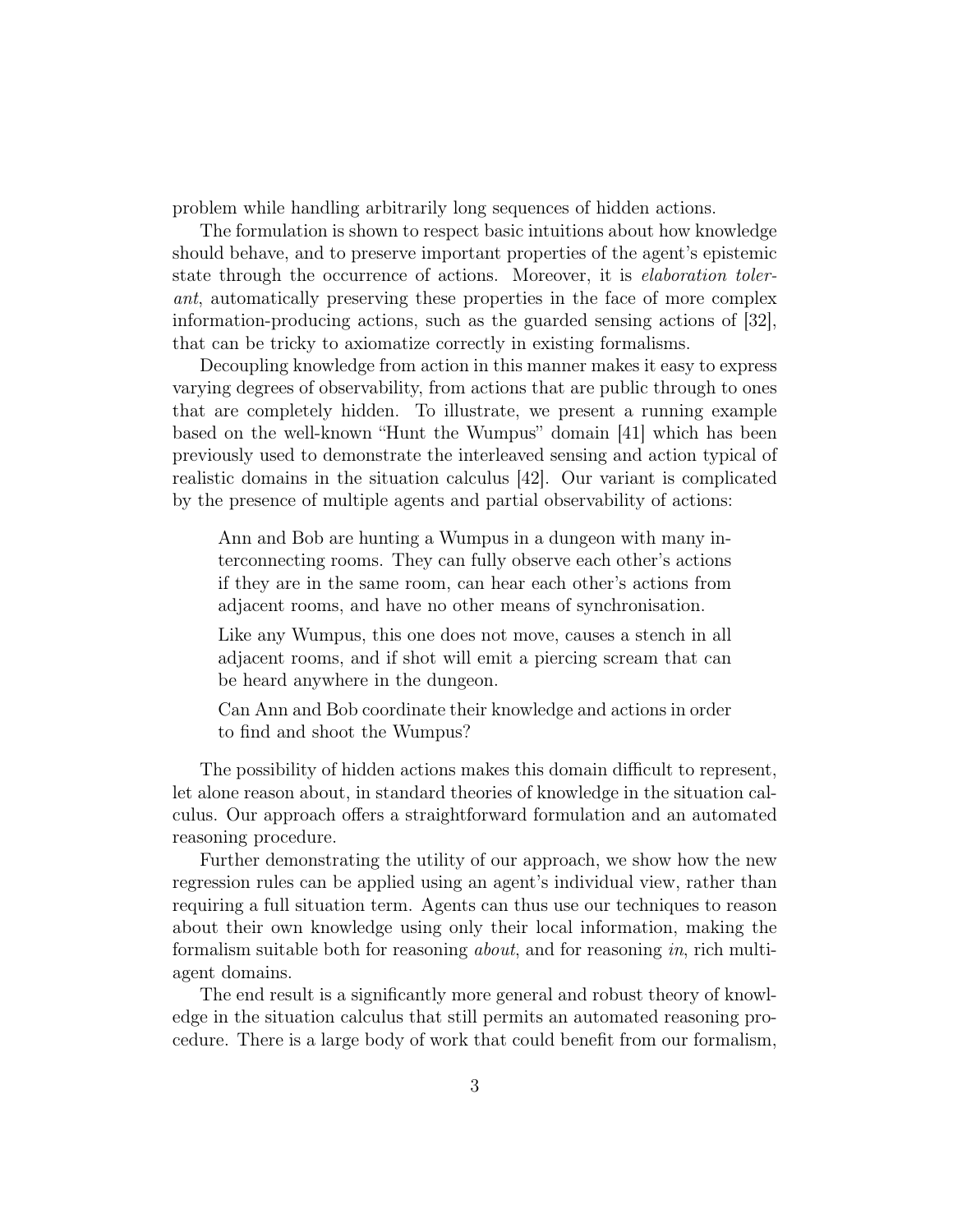including: specification and verification of multi-agent systems [52]; theories of coordination [13] and ability [22]; reasoning about the epistemic feasibility of plans [23]; analysing multi-player games [1]; and our own work on the computation of complex epistemic modalities [18] and the cooperative execution of Golog programs [16].

The paper now proceeds with a review of the standard account of multiagent knowledge in the situation calculus, before treating the individual knowledge of each agent in the face of hidden actions. We develop the axioms for our new observation-based account of knowledge in Section 3 and develop a regression rule for our formalism using the persistence condition operator in Section 4. Potential applications are shown in Section 5, where we show how our approach to axiomatising observations overcomes several difficulties encountered in previous formulations. An illustrative example of its use for reasoning about a partially-observable domain is provided in Section 6.

# 2. Background

Our work utilises the situation calculus [28, 37] with multiple agents [48] and concurrent actions [40], and we begin from the standard account of knowledge due to Scherl and Levesque [45]. Several conservative extensions to the standard situation calculus meta-theory are also employed: the Poss predicate is subsumed by a general class of action description predicates; the unique names axioms for actions are subsumed by a general background theory; reasoning is performed using the single-step regression operator along with a new reasoning tool called the *persistence condition* operator [19].

There are of course a wide range of related formalisms for reasoning about knowledge, action and change, which we do not directly consider in this paper. We find the notation and meta-theory of the situation calculus particularly suitable for expressing our main ideas. Moreover, the strong underlying similarities between the major action formalisms should allow these ideas to transcend the specifics of the situation calculus [46, 53, 54].

# 2.1. The Situation Calculus for Multiple Agents

The situation calculus is a many-sorted language of first-order logic augmented with a second-order induction axiom. Its has the following sorts: Agent terms represent the agents operating in the world; Action terms are functions denoting individual instantaneous events that can cause the state of the world to change, with the initiating agent indicated by their first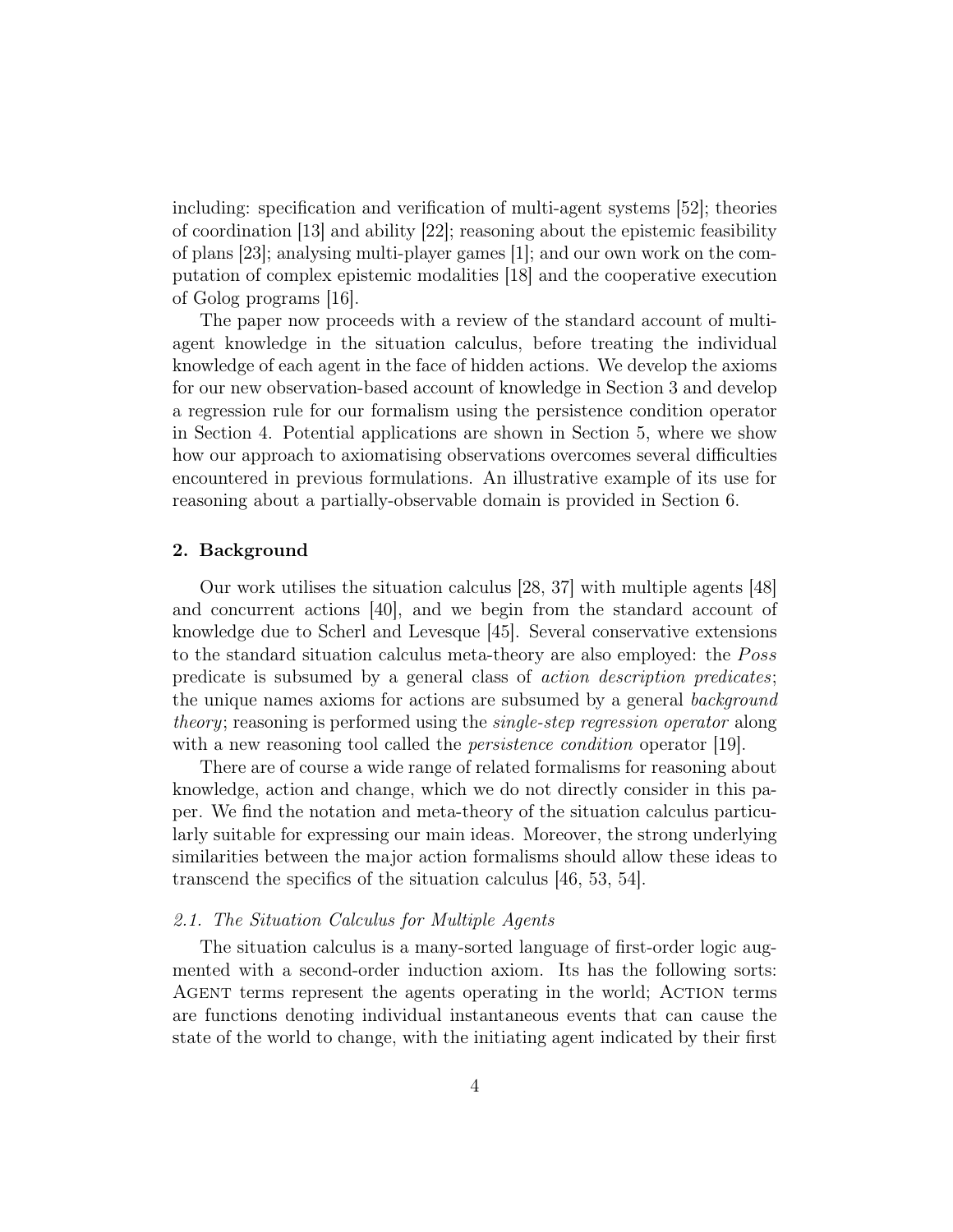argument; CONCURRENT terms are non-empty, finite sets of actions that occur simultaneously; SITUATION terms are histories of the actions that have occurred in the world, with the initial situation represented by  $S_0$  and successive situations built using the function do : Concurrent  $\times$  Situation  $\rightarrow$ Situation; OBJECT terms represent any other object in the domain. Fluents are predicates or functions that represent properties of the world that may change between situations; they take a situation term as their final argument.

We follow standard naming conventions for the situation calculus: lowercase Roman names indicate variables; upper-case Roman names indicate constants; Greek letters indicate meta-variables and meta-operators; macros are presented in bold face; all axioms universally close over their free variables. The connectives  $\wedge$ ,  $\neg$ ,  $\exists$  are taken as primitive, with  $\vee$ ,  $\rightarrow$ ,  $\equiv$ ,  $\forall$  defined in the usual manner. The name  $s$  is used for variables of sort SITUATION,  $a$  for sort ACTION, c for sort CONCURRENT, *agt* for sort AGENT and x for sort OBJECT. The notation  $\bar{x}$  indicates a vector of terms of context-appropriate sort and arity.

Some example statements from the "Hunt the Wumpus" domain are "Initially everyone is in the first room of the dungeon, R1" and "Bob is not in room  $R1$  after moving to room  $R2$ ". Written formally:

$$
\forall agt: In (agt, R1, S_0)
$$

$$
\neg In(Bob, R1, do({\text{move}(Bob, R2)}, S_0))
$$

The dynamics of a particular domain are captured by a set of sentences called a basic action theory. Queries about the behaviour of the world are posed as logical entailment queries relative to this theory.

**Definition 1** (Basic Action Theory). A basic action theory, denoted  $\mathcal{D}$ , is a set of situation calculus sentences (of the specific syntactic form outlined below) describing a particular dynamic world. It consists of the following disjoint sets: the foundational axioms of the situation calculus  $(\Sigma)$ ; action description axioms defining various aspects of action performance, such as preconditions  $(D_{ad})$ ; successor state axioms describing how primitive fluents change between situations  $(\mathcal{D}_{ssa})$ ; axioms describing the value of primitive fluents in the initial situation  $(\mathcal{D}_{S_0})$ ; and axioms describing the static background facts of the domain  $(\mathcal{D}_{bq})$ :

$$
\mathcal{D} = \Sigma \cup \mathcal{D}_{ad} \cup \mathcal{D}_{ssa} \cup \mathcal{D}_{S_0} \cup \mathcal{D}_{bg}
$$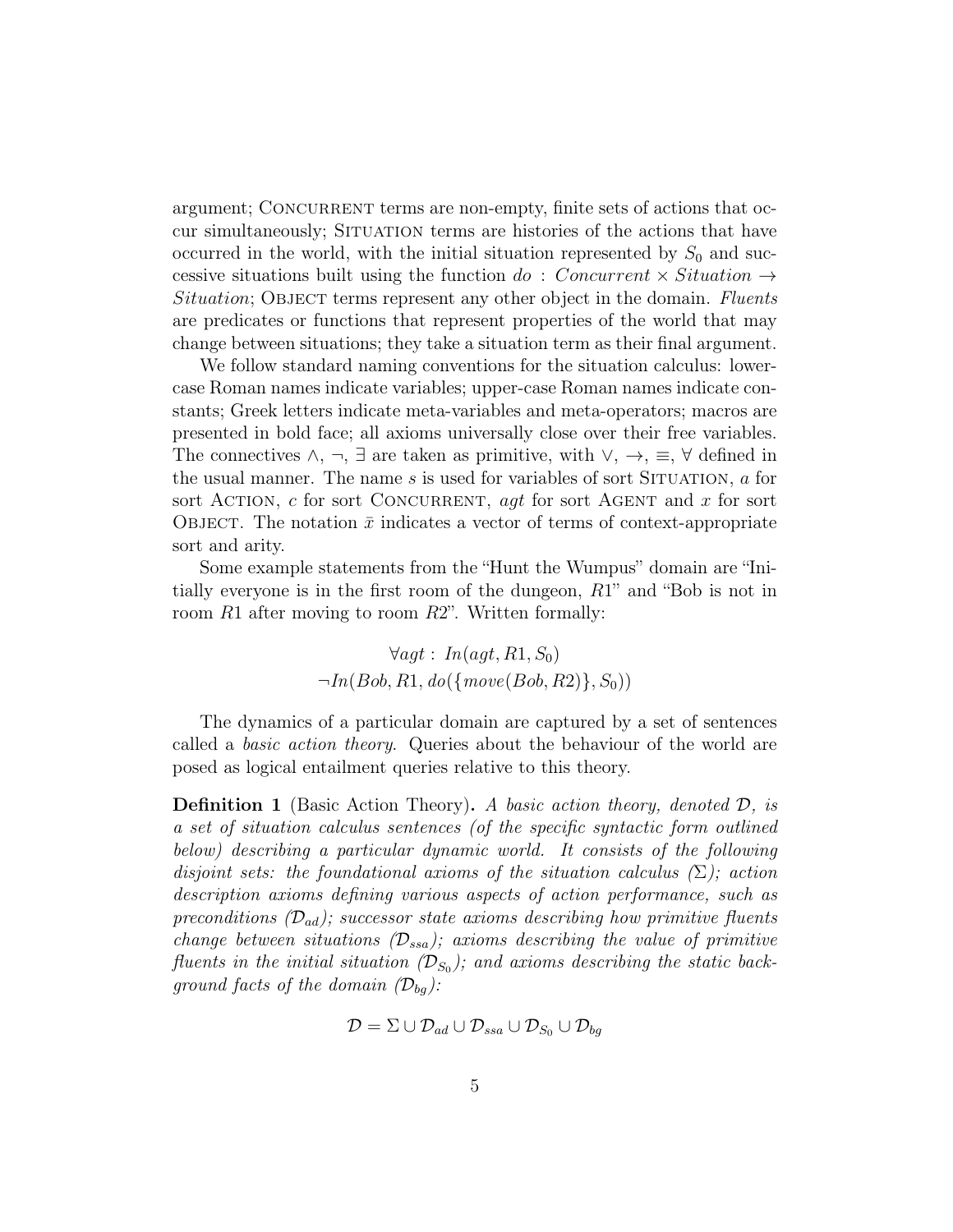These axioms must satisfy some simple consistency criteria to constitute a valid domain description; see [37] for details. This is a conservative extension of the definition used by Pirri and Reiter, designed to accommodate our forthcoming extensions.

The *uniform formulae* can be thought of as properties of the state of the world, and are basically logical combinations of fluents referring to a common situation term. The meta-variable  $\phi$  is used to refer to an arbitrary uniform formula. For the moment we restrict ourselves to *objective* uniform formulae; the complete definition includes statements about knowledge and will be introduced in the next section.

**Definition 2** (Uniform Terms). Let  $\sigma$  be a fixed situation term, r an arbitrary  $rigid<sup>2</sup> function symbol, f$  an arbitrary fluent function symbol, and x a variable that is not of sort SITUATION. Then the terms uniform in  $\sigma$  are the smallest set of syntactically-valid terms satisfying:

$$
\tau ::= x | r(\bar{\tau}) | f(\bar{\tau}, \sigma)
$$

**Definition 3** (Objective Uniform Formulae). Let  $\sigma$  be a fixed situation term, R an arbitrary rigid predicate, F an arbitrary primitive fluent predicate,  $\tau$ an arbitrary term uniform in  $\sigma$ , and x an arbitrary variable that is not of sort SITUATION. Then the objective formulae uniform in  $\sigma$  are the smallest set of syntactically-valid formulae satisfying:

$$
\phi ::= F(\bar{\tau}, \sigma) | R(\bar{\tau}) | \tau_1 = \tau_2 | \phi_1 \wedge \phi_2 | \neg \phi | \exists x : \phi
$$

Since they represent properties of the world, it is often useful to evaluate uniform formulae at several different situation terms, and to suppress the situation terms in order to simplify the presentation. The notation  $\phi[s']$  represents a uniform formula in which all fluents have their situation argument replaced with the particular situation term  $s'$ , while  $\phi^{-1}$  represents a uniform formula with the situation argument removed from all its fluents.

The axiom set  $\mathcal{D}_{bq}$  contains all the static background facts about the domain. It must include: the definitions for sets and set membership; unique names axioms to ensure that action terms with different names or different arguments are in fact different; and the function  $actor(a)$  giving the agent

<sup>2</sup>Fluents are predicates or functions that change as a result of actions, and hence take a situation as their final argument; rigids do not change and take no situation argument.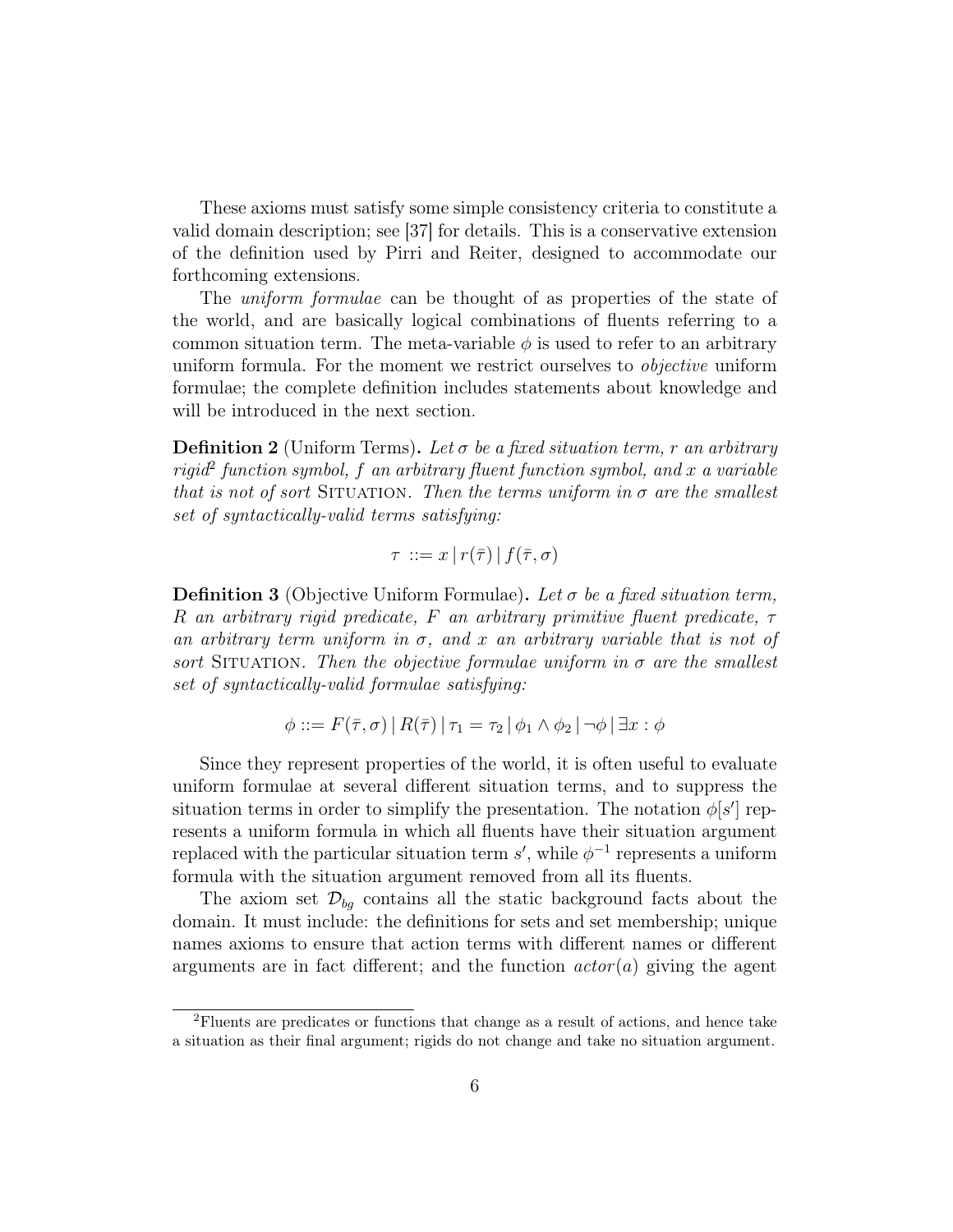performing an action, which is always the action's first argument. It may also contain domain-specific background facts, such as situation-independent formulae or simple state invariants.

The axiom set  $\mathcal{D}_{ssa}$  contains one *successor state axiom* for each primitive fluent in the domain, providing a monotonic solution to the frame problem for that fluent. These axioms have the following general form:

$$
F(\bar{x}, do(c, s)) \equiv \Phi_F^+(\bar{x}, c, s) \ \lor \ F(\bar{x}, s) \land \neg \Phi_F^-(\bar{x}, c, s)
$$

Here  $\Phi_F^+$  $_F^+$  and  $\Phi_F^ \overline{F}$  are formulae uniform in s. This may be read as "F is true after performing  $c$  if  $c$  made it true, or it was previously true and  $c$  did not make it false".

The axiom set  $\mathcal{D}_{ad}$  defines fluents that describe various aspects of the performance of an action, which we call action description predicates. The precondition predicate  $Poss(c, s)$  is the canonical example, indicating whether it is possible to perform a set of actions  $c$  in a given situation  $s$ . In principle there can be any number of predicates or functions defined in a similar way – forthcoming examples include the sensing-result function  $SR$  and the observability predicate  $CanObs$ . The meta-predicate  $\alpha$  will denote an arbitrary action description predicate. For each such predicate the set  $\mathcal{D}_{ad}$  contains a single axiom of the following form, where  $\Pi_{\alpha}$  is uniform in s:

$$
\alpha(\bar{x},c,s) \, \equiv \, \Pi_{\alpha}(\bar{x},c,s)
$$

Note that this is a departure from the standard approach of Pirri and Reiter [37] where a separate axiom specifies the preconditions for each individual action type. The single-axiom approach used in this paper embodies a domain-closure assumption on the ACTION sort. It is necessary when reasoning about formulae that universally quantify over actions [43, 58], and is assumed to appropriately axiomatise any interactions that may occur between primitive actions when they are performed concurrently [36].

For convenience we will allow action description predicates to be defined in terms of other action description predicates; as long as these definitions are well-founded they can be expanded out to a definition that uses only uniform formulae.

The foundational axioms  $\Sigma$  capture axiomatically the intuition that situations are finite sequences of actions. There are initial situations identified by the predicate  $Init(s)$ , with a distinguished initial situation  $S_0$  called the actual initial situation. Other initial situations are used to represent the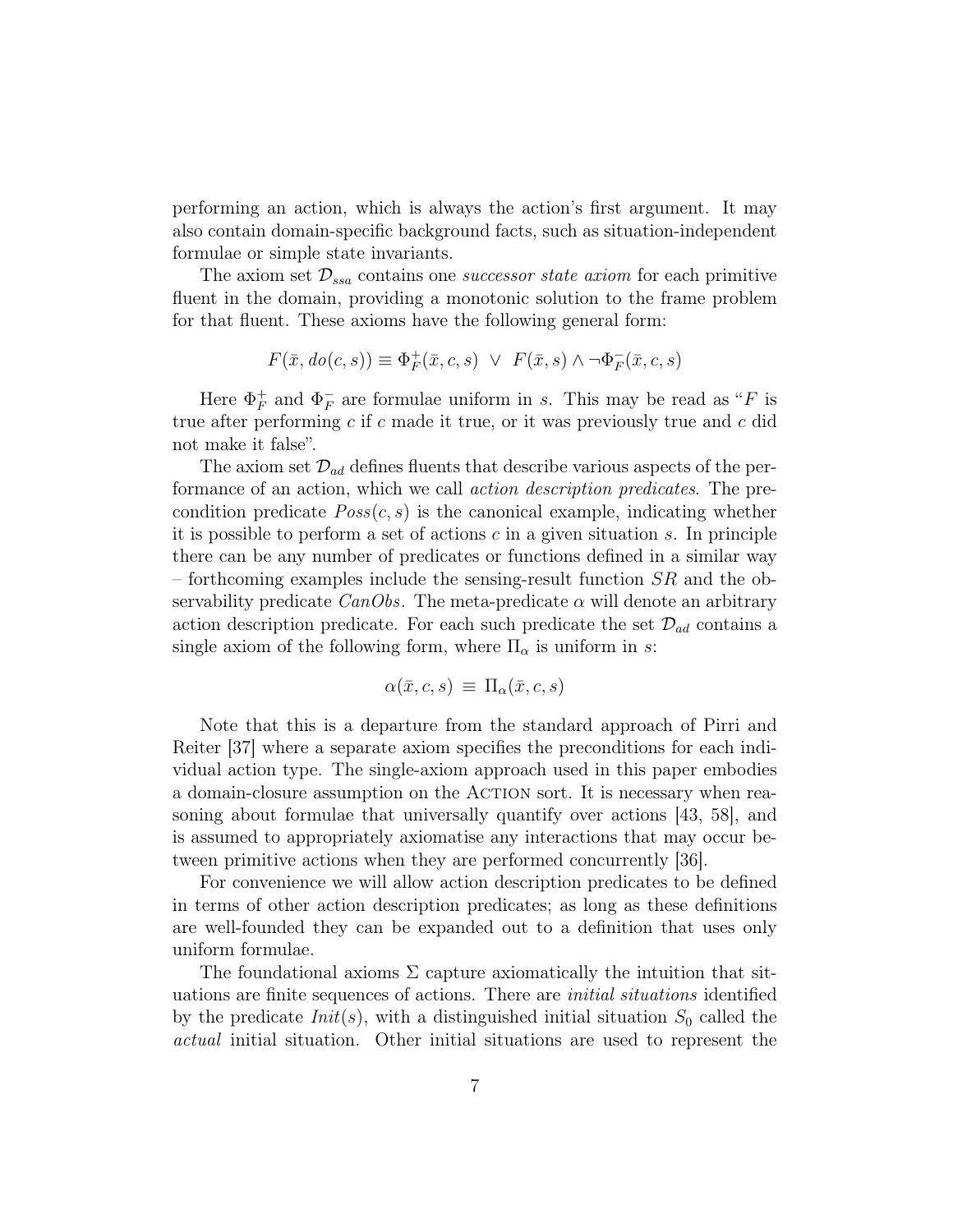agents' epistemic uncertainty, and will be discussed in the following section. Situations in general form a tree structure with an initial situation at the root and  $do(c, s)$  constructing the successor situation resulting when the actions c are performed in s; all situations thus produced are distinct:

$$
do(c_1, s_1) = do(c_2, s_2) \rightarrow c_1 = c_2 \land s_1 = s_2
$$

We abbreviate the performance of several successive actions by writing:

$$
do([c_1,\ldots,c_n],s) \stackrel{\text{def}}{=} do(c_n,do(\ldots,do(c_1,s)))
$$

There is also a second-order induction axiom asserting that all situations must be constructed in this way, which is needed to prove statements that universally quantify over situations [39]:

$$
(\forall P): [\forall c, s: (Init(s) \to P(s)) \land (P(s) \to P(do(c, s)))] \to \forall s: P(s)
$$

The root of a situation is the initial situation from which it was constructed:

$$
Init(s) \rightarrow root(s) = s
$$

$$
root(do(c, s)) = root(s)
$$

The relation  $s \sqsubset s'$  indicates that s' is in the future of s and is defined as follows:

$$
Init(s) \rightarrow \neg (s' \sqsubset s)
$$

$$
s \sqsubset do(c, s') \equiv s \sqsubseteq s'
$$

Here  $s \subseteq s'$  is the standard abbreviation for  $s \subseteq s' \vee s = s'$ . This notation for "in the future of" can be extended to consider only those futures in which all actions satisfy a particular action description predicate. We include a relation  $\langle \alpha(\bar{x}) \rangle$  for each action description predicate  $\alpha(\bar{x}, c, s)$ , with the following definitions:

$$
Init(s) \rightarrow \neg (s' <_{\alpha(\bar{x})} s)
$$
  

$$
s <_{\alpha} do(c, s') \equiv s \leq_{\alpha(\bar{x})} s' \land \alpha(\bar{x}, c, s')
$$

Note that we suppress the action and situation arguments to the action description predicate in order to simplify the presentation. For notational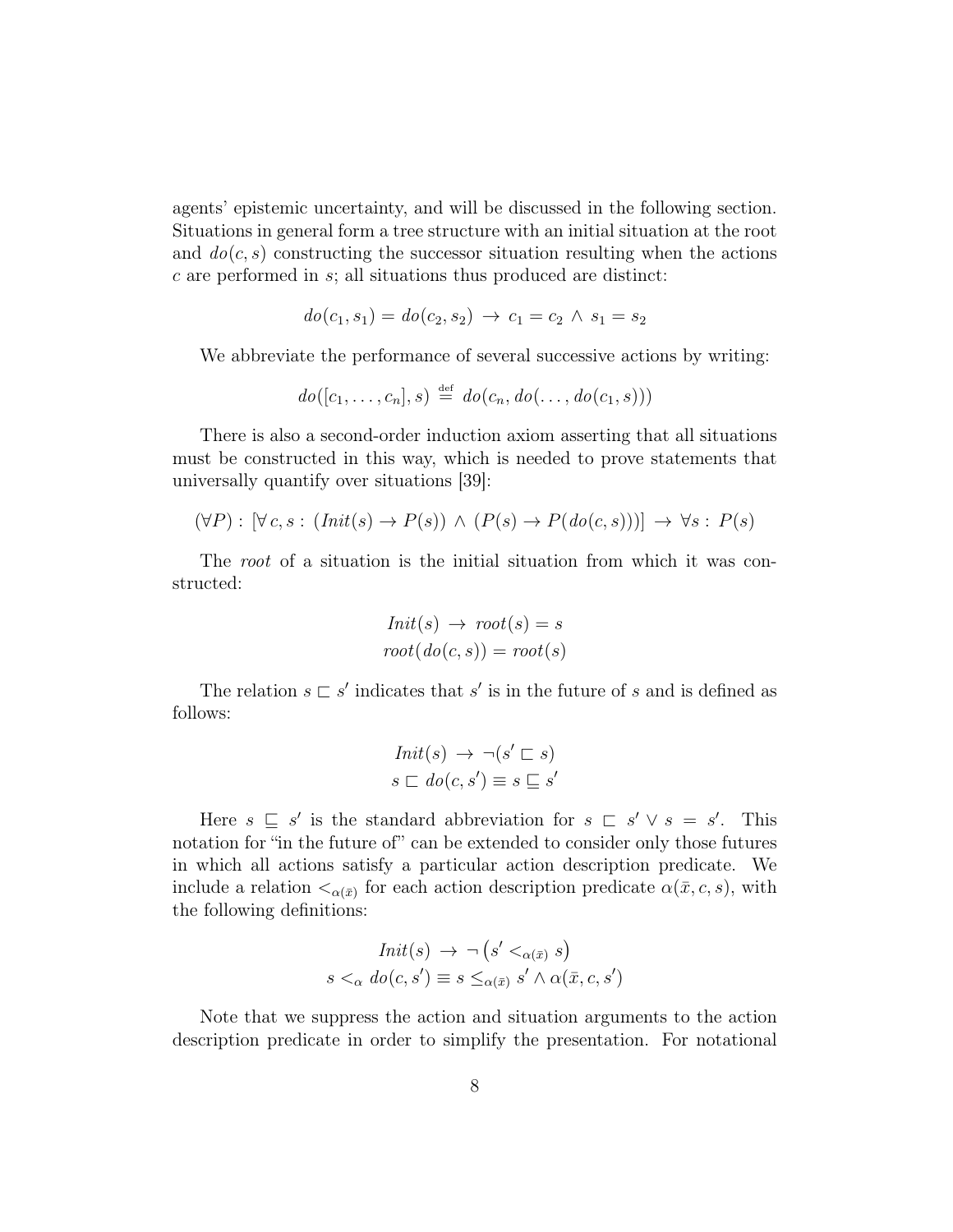simplicity we will henceforth leave any additional arguments  $\bar{x}$  implicit, writing just  $\lt_{\alpha}$  for a generic relation of this kind.

For example, by stating that  $s <_{Poss} s'$  we assert that not only is s' in the future of  $s$ , but that all actions performed between  $s$  and  $s'$  were actually possible; this is equivalent to the < operator of Pirri and Reiter [37] in the sense that the *legal situations* are those in which every action performed was actually possible:

$$
Legal(s) \equiv root(s) \leq_{Poss} s
$$

Finally, the axiom set  $\mathcal{D}_{S_0}$  describes the state of the world before any actions are performed. It is a collection of sentences uniform in  $S_0$  stating what holds in the actual initial situation. The initial knowledge of each agent is also captured in these axioms, as described in the next section.

#### 2.2. Knowledge and Sensing

Epistemic reasoning was first introduced to the situation calculus by Moore [29], and formalised extensively by Scherl and Levesque [45] whose paper is now the canonical reference for these techniques. Their work has been extended to include concurrent actions [44] and multiple agents [48].

The semantics of knowledge are based on a reification of the "possible worlds" semantics of modal logic, using situation terms rather than abstract worlds. A special fluent  $K(agt, s', s)$  is used to indicate that "in situation" s, the agent  $agt$  considers the alternate situation  $s'$  to be possible". The macro Knows is then defined as a shorthand for the standard possibleworlds definition of knowledge, stating that an agent knows  $\phi$  when  $\phi$  is true in all situations considered possible:

$$
\mathbf{Knows}(agt, \phi, s) \stackrel{\text{def}}{=} \forall s' : K(agt, s', s) \to \phi[s'] \tag{1}
$$

The foundational axioms  $\Sigma$  define a special fluent  $K_0(agt, s', s)$  that is used to model the initial epistemic uncertainty of the agents, with  $\mathcal{D}_{S_0}$  containing sentences of the form  $\mathbf{Knows}_0(agt, \phi, S_0)$  to specify what is initially known<sup>3</sup> :

$$
K_0(agt, s', s) \to Init(s) \land Init(s')
$$
  
Knows<sub>0</sub>(agt,  $\phi$ , s)  $\stackrel{\text{def}}{=} \forall s' : K_0(agt, s', s) \to \phi[s']$ 

<sup>&</sup>lt;sup>3</sup>The standard account does not require a separate  $K_0$  fluent, as evidenced by Equation (2). It will be required when we incorporate hidden actions, so we introduce it now to maintain consistency.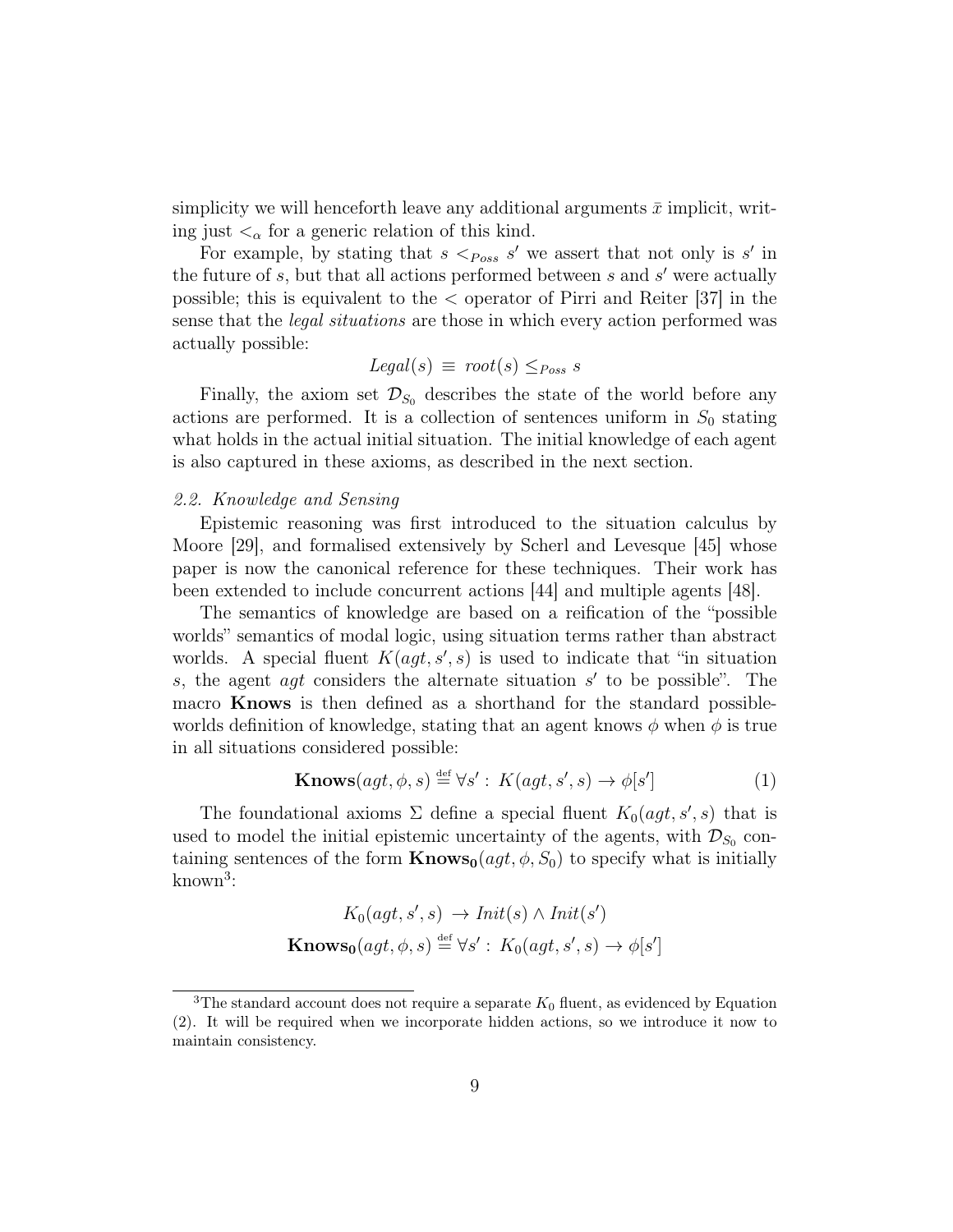The action description function  $SR(a, s)$  specifies the sensing result returned by a when executed in situation s. For non-sensing actions the value of SR is an arbitrary constant. The dynamics of knowledge are then specified by an additional set of axioms.

**Definition 4.** We will denote by  $\mathcal{D}_K^{std}$  the axioms of the standard account of knowledge due to Scherl and Levesque  $[45]$ , as detailed in Equations  $(2,3)$ below:

$$
Init(s) \rightarrow (K(agt, s', s) \equiv K_0(agt, s', s))
$$
\n<sup>(2)</sup>

$$
K(agt, s'', do(c, s)) \equiv \exists s': s'' = do(c, s') \land K(agt, s', s) \land Poss(c, s')
$$
  

$$
\land \forall a \in c: (actor(a) = agt \rightarrow SR(a, s) = SR(a, s'))
$$
  
(3)

Equation (2) ensures that the agents begin with their knowledge as specified by  $\mathcal{D}_{S_0}$ . Equation (3) takes the form of a standard successor state axiom for the  $K$  fluent. It ensures that  $s''$  is considered a possible alternative to  $do(c, s)$  when s'' is the result of doing the same actions c in a situation s' that is considered a possible alternative to s. It must furthermore have been possible to perform those actions in  $s'$ , and the sensing results must match for each action that was carried out by the agent in question. Thus an agent's knowledge after an action occurs is completely determined by its knowledge before the action, and the sensing results from the action.

Scherl and Levesque [45] show how the **Knows** macro can be treated syntactically as if it were a primitive fluent, allowing it to appear as part of a uniform formula for the purposes of reasoning. We can now present the complete definition of a uniform formula, which may contain statements about knowledge:

**Definition 5** (Uniform Formulae). Let  $\sigma$  be a fixed situation term, let  $\tau$ ,  $\tau_1$ and  $\tau_2$  be arbitrary terms uniform in  $\sigma$  and x an arbitrary variable that is not of sort SITUATION. Then the formulae uniform in  $\sigma$  are the smallest set of syntactically-valid formulae satisfying:

$$
\phi ::= F(\bar{\tau}, \sigma) | R(\bar{\tau}) | \tau_1 = \tau_2 | \phi_1 \wedge \phi_2 | \neg \phi | \exists x : \phi
$$
  
|\mathbf{Knows}(agt, \phi, \sigma) |  $\mathbf{Knows}_0(agt, \phi, \sigma)$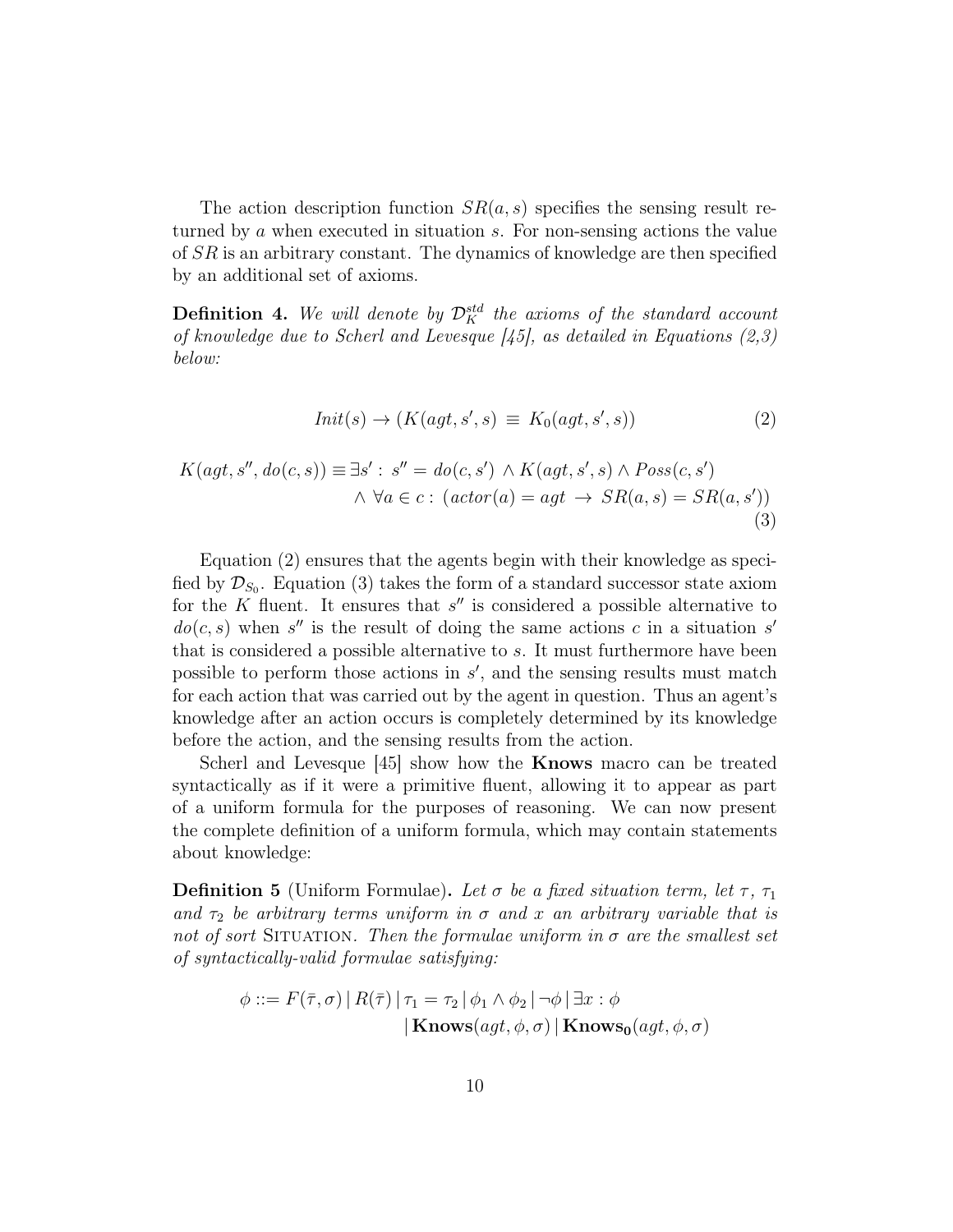While powerful, this knowledge-representation formalism has an important limitation: it is fundamentally synchronous. Each agent is assumed to have full knowledge of all actions that have occurred - in other words, all actions are public. While suitable for some domains, there are clearly many multi-agent domains where achieving total awareness of actions would be infeasible. A major contribution of this paper is a more flexible formalism for knowledge that can be applied to a much wider range of domains.

## 2.3. Reasoning and Regression

One of the attractions of the situation calculus is the existence of automated reasoning procedures for certain types of query. These are generally based on syntactic manipulation of a query into a form that is more amenable to reasoning – for example, because it can be proven without using some of the axioms from D.

In the general case, answering a query about a basic action theory  $\mathcal D$  is a theorem-proving task in second-order logic (denoted SOL) due to the induction axiom included in the foundational axioms. This is clearly problematic for automated reasoning, but fortunately there exist particular syntactic forms for which some of the axioms in  $\mathcal D$  are not required [37]. In particular, queries about the initial situation can be answered using only first-order logic (FOL) and a limited set of axioms:

$$
\mathcal{D} \models_{SOL} \phi[S_0] \quad \text{iff} \quad \mathcal{D}_{S_0} \cup \mathcal{D}_{bg} \models_{FOL} \phi[S_0]
$$

By making a closed-world assumption over  $\mathcal{D}_{S_0} \cup \mathcal{D}_{bg}$ , logic programming environments such as Prolog can be used to handle this type of query quite effectively [38]. Automated reasoning depends on transforming queries into more easily-handled forms such as this.

The principle tool for automated reasoning in the situation calculus is the regression meta-operator  $\mathcal{R}_{\mathcal{D}}$ , a syntactic manipulation that encodes the preconditions and effects of actions into the query itself, meaning fewer axioms are needed for the final reasoning task [37]. The idea is to reduce a query about some future situation to a query about the current situation only.

Regression is only defined for a certain class of formulae, the regressable formulae.

**Definition 6** (Regressable Terms). Let  $\sigma$  be an arbitrary situation term, x an arbitrary variable not of sort situation, r an arbitrary rigid function and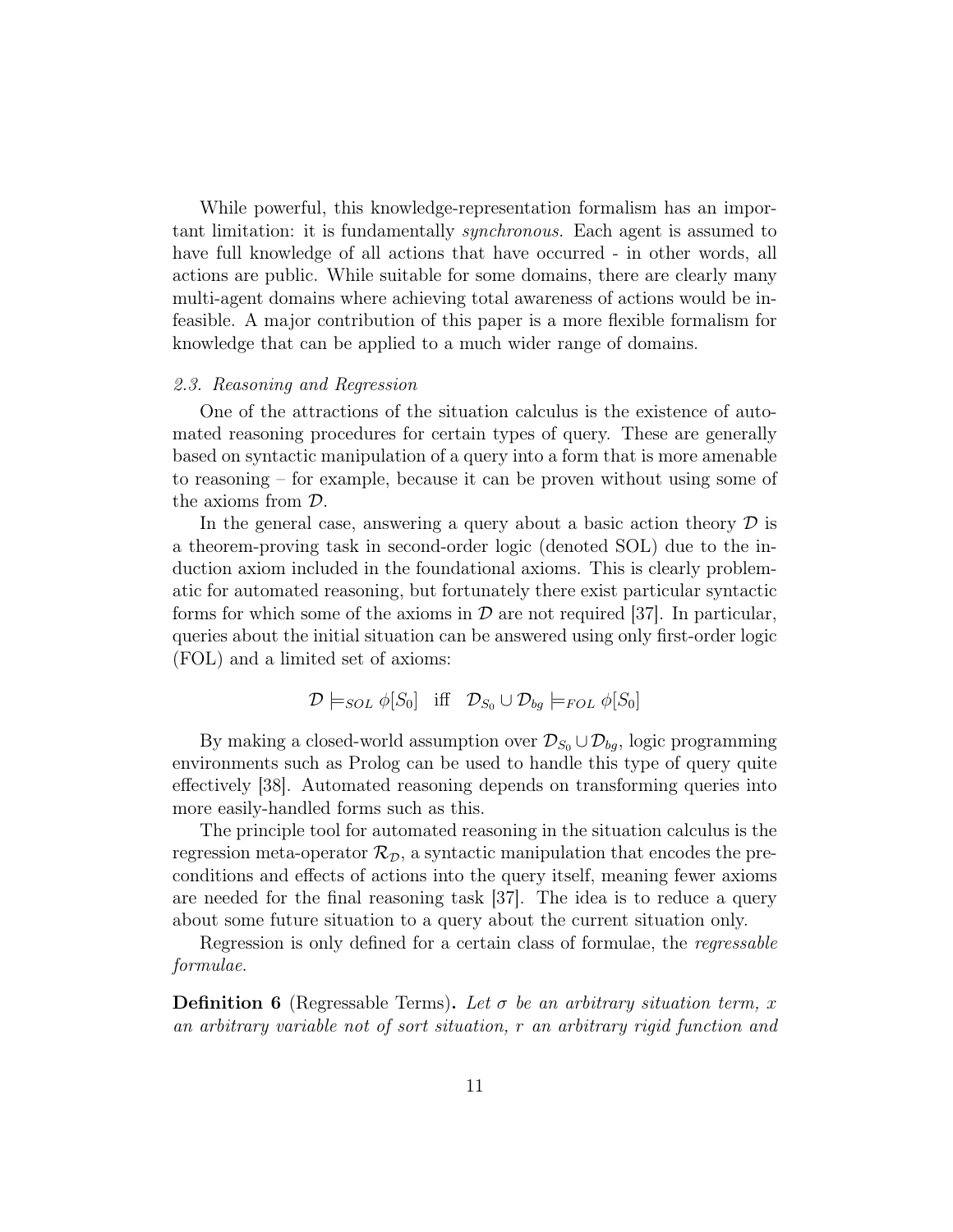f an arbitrary fluent function. Then the regressable terms are the smallest set of syntactically-valid terms satisfying:

$$
\nu ::= \sigma | x | f(\bar{\nu}, \sigma) | r(\bar{\nu})
$$

**Definition 7** (Regressable Formulae). Let  $\sigma$  be an arbitrary situation term, x an arbitrary variable not of sort situation,  $\nu$  an arbitrary regressable term, R an arbitrary rigid predicate, F an arbitrary primitive fluent predicate,  $\alpha$ an arbitrary action description predicate and c a set of actions. Then the regressable formulae are the smallest set of syntactically-valid formulae satisfying:

$$
\varphi ::= F(\bar{\nu}, \sigma) | \alpha(\bar{\nu}, c, \sigma) | R(\bar{\nu}) | \nu_1 = \nu_2 | \neg \varphi | \varphi_1 \wedge \varphi_2 | \exists x : \varphi
$$

Regressable formulae are more general than uniform formulae. In particular, they can contain action description predicates and may mention different situation terms. They cannot, however, quantify over situation terms or compare situations using a  $\leq_\alpha$  relation.

The regression operator is then defined using a series of regression rules such as those shown below, which mirror the structural definition of regressable formulae.

**Definition 8** (Regression Operator). Let R be a rigid predicate,  $\alpha$  be an action description predicate with axiom  $\alpha(\bar{\nu}, c, s) \equiv \Pi_{\alpha}(c, s)$  in  $\mathcal{D}_{ad}$ , and F be a primitive fluent with axiom  $F(\bar{x}, s) \equiv \Phi_F(\bar{x}, s)$  in  $\mathcal{D}_{ssa}$ . Then the regression of  $\phi$ , denoted  $\mathcal{R}_{\mathcal{D}}(\phi)$ , is defined according to the following structural rules:

$$
\mathcal{R}_{\mathcal{D}}(\varphi_1 \wedge \varphi_2) = \mathcal{R}_{\mathcal{D}}(\varphi_1) \wedge \mathcal{R}_{\mathcal{D}}(\varphi_2)
$$
  
\n
$$
\mathcal{R}_{\mathcal{D}}(\exists x : \varphi) = \exists x : \mathcal{R}_{\mathcal{D}}(\varphi)
$$
  
\n
$$
\mathcal{R}_{\mathcal{D}}(\neg \varphi) = \neg \mathcal{R}_{\mathcal{D}}(\varphi)
$$
  
\n
$$
\mathcal{R}_{\mathcal{D}}(\alpha(\bar{\nu}, c, \sigma)) = \mathcal{R}_{\mathcal{D}}(\Pi_{\alpha}(\bar{\nu}, c, \sigma))
$$
  
\n
$$
\mathcal{R}_{\mathcal{D}}(F(\bar{\nu}, do(c, \sigma))) = \Phi_F(\bar{\nu}, c, \sigma)
$$
  
\n
$$
\mathcal{R}_{\mathcal{D}}(F(\bar{\nu}, s)) = F(\bar{\nu}, s)
$$
  
\n
$$
\mathcal{R}_{\mathcal{D}}(F(\bar{\nu}, S_0)) = F(\bar{\nu}, S_0)
$$

We have omitted some technical details here, such as the handling of functional fluents; consult [37] for the details. The key point is that each application of the regression operator replaces action description predicates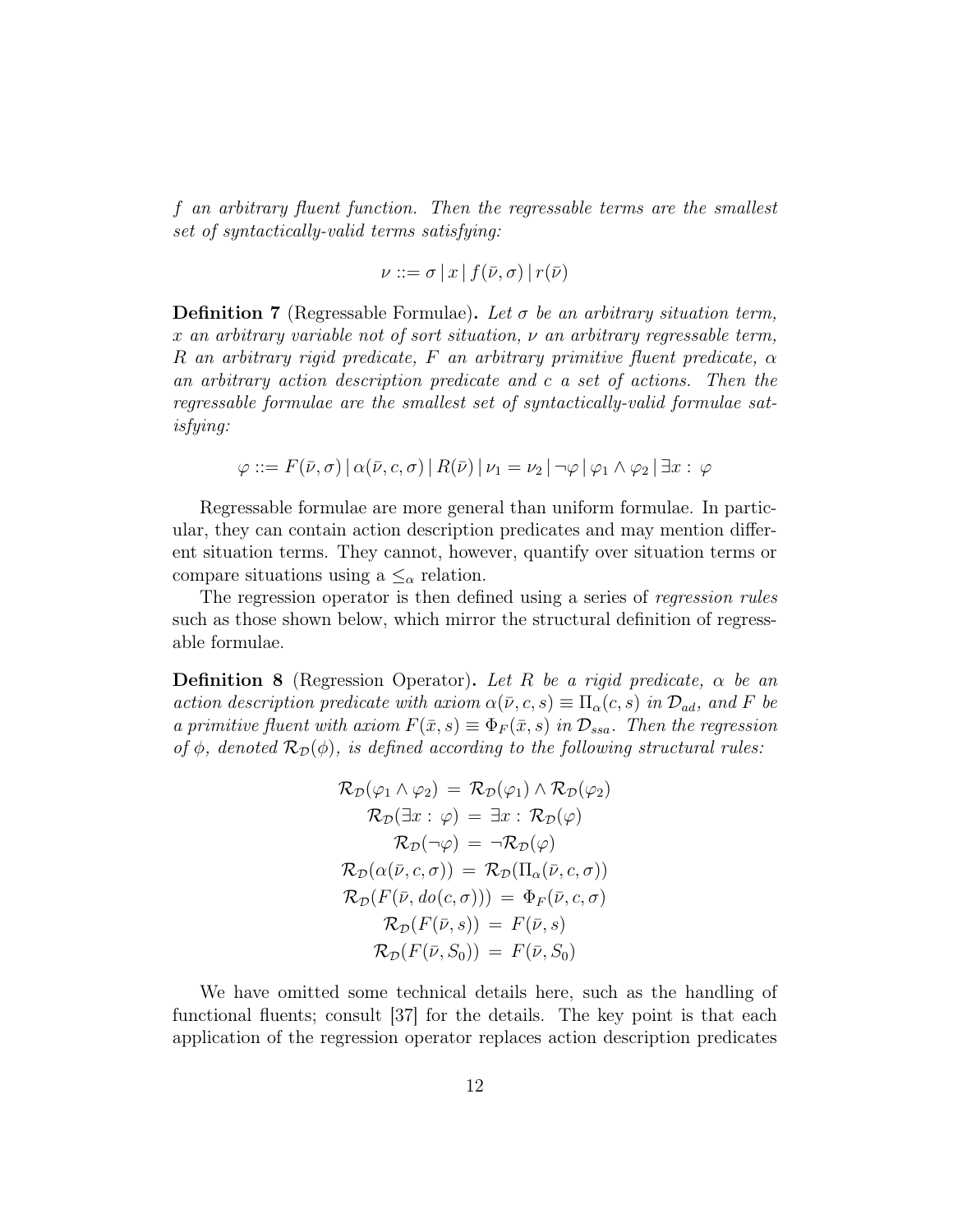with their definitions from  $\mathcal{D}_{ad}$  and primitive fluents with their successor state axioms from  $\mathcal{D}_{ssa}$ , "unwinding" a single action from each  $do(c, \sigma)$  term in the query. Situation terms not constructed using do are left unchanged.

Since  $\mathcal D$  is fixed, we will henceforth drop the subscript and simply write  $\mathcal R$  for the regression operator. When dealing with situation-suppressed uniform formulae, we will use a two-argument operator  $\mathcal{R}(\phi, c)$  to indicate the regression of  $\phi$  over the action c. It should be read as a shorthand for  $\mathcal{R}(\phi[do(c, s)])^{-1}$  using the situation-suppression operator from Section 2.1.

Repeated applications of this operator, denoted by  $\mathcal{R}^*$ , can transform a query about some future situation into a query about the initial situation only. This is typically easier to answer as it requires fewer axioms from the theory, as shown in [37]. The axioms  $\mathcal{D}_{ad}$  and  $\mathcal{D}_{ssa}$  are essentially "compiled into" the query. The trade-off is that the length of the regressed query may be exponential in the length of  $\phi$ . While an efficiency gain is not guaranteed, regression has proven a very effective technique in practice [24] and there are techniques to avoid exponential growth of the query in some cases [57].

A key contribution of Scherl and Levesque [45] was showing how to apply the regression operator to formulae containing the Knows macro, allowing it to be treated syntactically as if it were a primitive fluent. This means that epistemic queries can be approached using standard reasoning techniques of the situation calculus. Although we have changed the notation somewhat to foreshadow the techniques we will develop in Section 3, their definition operates as follows.

First, we introduce a notational convenience for pairing an action with its corresponding sensing result:

**Definition 9** (ACTION#RESULT PAIR). An ACTION#RESULT PAIR, denoted  $a \#r$ , represents an ACTION term a and a corresponding RESULT term r as might be returned from the sensing-result function  $r = SR(a, s)$ . We require unique-names axioms for the pairing operator:

$$
a \# r = a' \# r' \equiv a = a' \land r = r'
$$

We will use the special RESULT term  $Nil$  as the sensing result for noninformation-producing actions.

We then define the *results* of a concurrent action to be the set of action#result pairs for all primitive actions performed by the agent in question.

 $res(ag, c, s) \stackrel{\text{def}}{=} \{a \# SR(a, s) \mid a \in c \land actor(a) = agt\}$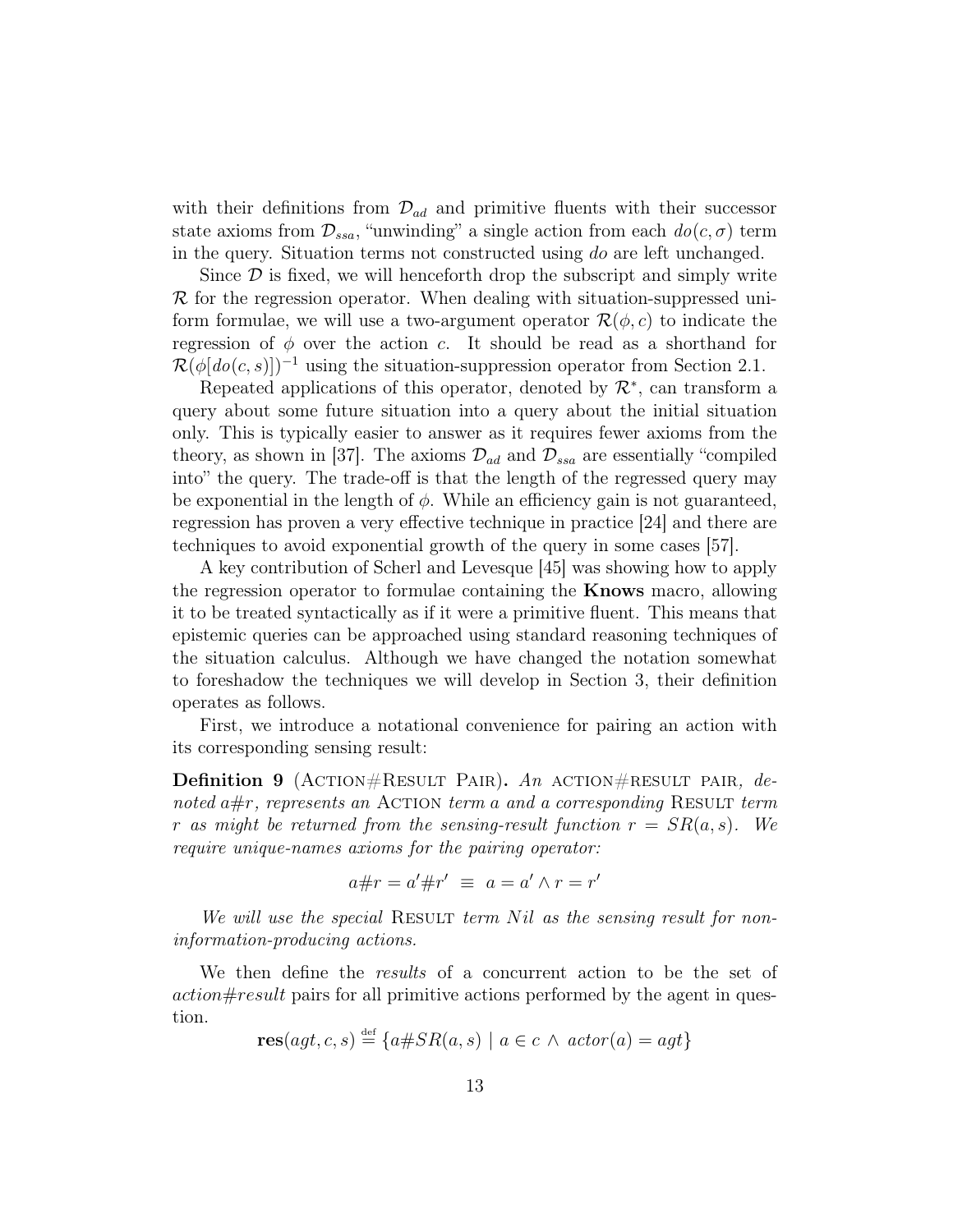This definition can be used to formulate a regression rule (denoted  $\mathcal{R}_{(SL)}$ ) to distinguish it from our subsequent rule) as follows:

$$
\mathcal{R}_{(SL)}(\mathbf{Knows}(agt, \phi, do(c, s))) = \exists y : y = \mathbf{res}(agt, c, s)
$$
  
 
$$
\land \mathbf{Knows}(agt, [Poss(c) \land \mathbf{res}(agt, c) = y] \rightarrow \mathcal{R}_{(SL)}(\phi[do(c, s)]), s)
$$
 (4)

This works by collecting the sensing results from each action performed by the agent into the set  $y$ , then ensuring matching sensing results in every situation considered possible. It expresses the knowledge of the agent after a concurrent action in terms of what it knew before the action, along with the information returned by the action. This technique relies heavily on the fact that all actions are public, since it requires every agent's knowledge to be updated in response to every action.

Repeated applications of  $\mathcal R$  can thus transform a knowledge query into one that is uniform in the initial situation. While it would be valid to then expand the Knows macros and handle the query using first-order logic, in practice the reasoning procedure would leave Knows intact and use a specialised prover based on modal logic.

It is possible to formulate an alternate successor state axiom for knowledge that does not assume all actions are public, such as that of Lespérance et al. [21]. Such formulations invariably require universal quantification over situation terms, to account for arbitrarily-long sequences of hidden actions. This is incompatible with regression rules like the above, and these formulations offer no reasoning procedure other than general second-order theorem proving. By utilising a new reasoning technique called the persistence condition to factor out this universal quantification, our work is the first to provide an account of knowledge with hidden actions while maintaining regression in the style presented above as an effective reasoning tool.

# 2.4. Property Persistence and the Persistence Condition

Queries that universally quantify over situation terms are often in a simple syntactic form called *property persistence* queries [19]. Such queries assert that a uniform formula  $\phi$  holds in a given situation, and will continue to hold as long as all future actions satisfy some action description predicate α:

$$
\forall s':\, s \leq_\alpha s' \to \phi[s']
$$

In [19] we developed the *persistence condition* meta-operator  $\mathcal{P}_{\mathcal{D}}(\phi,\alpha)$  to handle such queries more effectively. It is a meta-level fixpoint calculation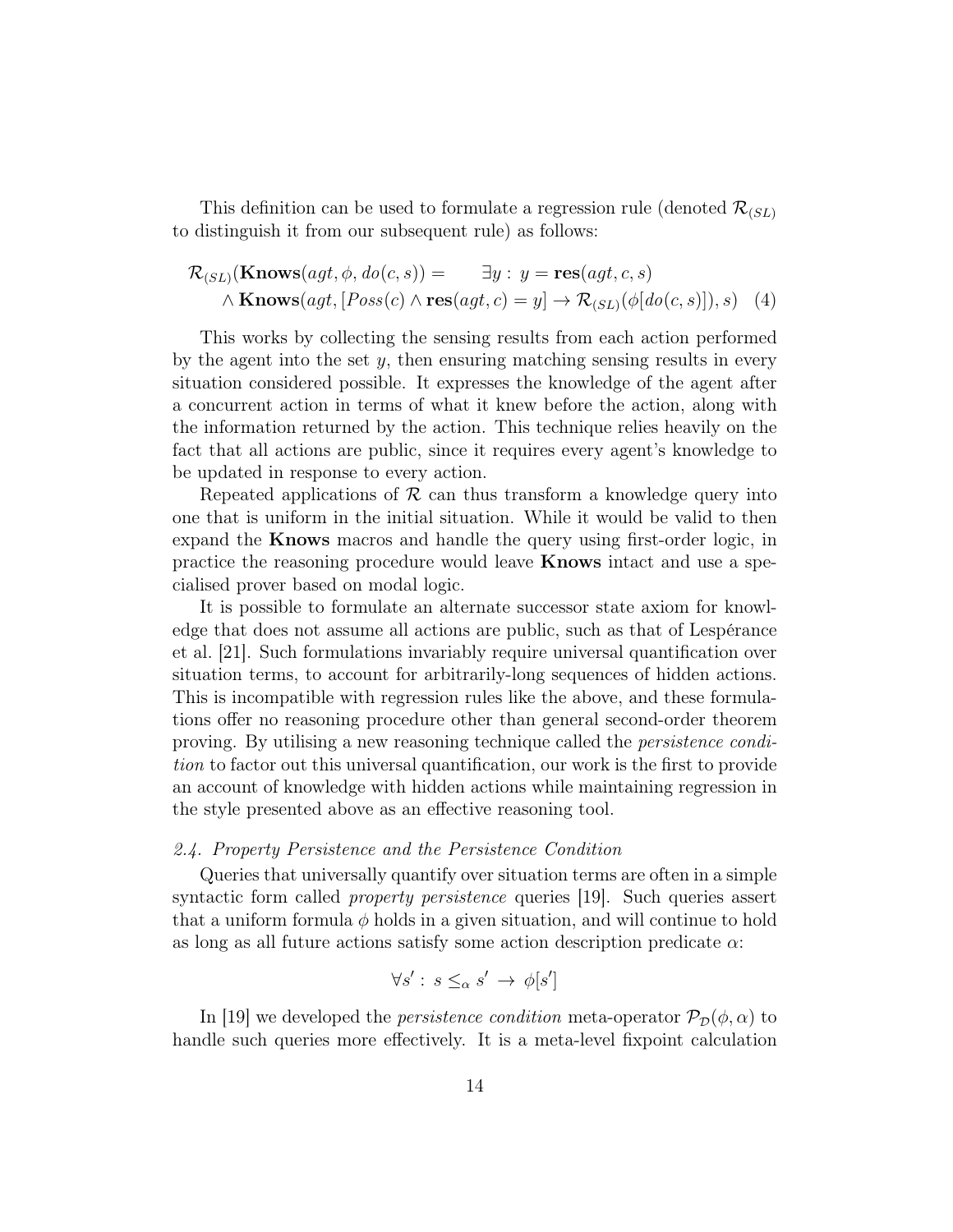producing a uniform formula such that:

$$
\mathcal{D} \models \mathcal{P}_{\mathcal{D}}(\phi, \alpha)[s] \equiv \forall s' : s \leq_{\alpha} s' \rightarrow \phi[s']
$$

As with regression, we will use the simpler notation  $\mathcal{P}(\phi,\alpha)$  and leave  $\mathcal D$  implicit. We briefly describe its operation below since we will need some details for a worked example; for a full treatment see our previous work [19].

First, the one-step-persistence operator  $\mathcal{P}^1$  is defined to assert that  $\phi$ holds in s and all its immediate successors:

$$
\mathcal{P}^1(\phi,\alpha)[s] = \phi[s] \land \forall c : \alpha(c,s) \to \mathcal{R}(\phi,c)[s]
$$

Repeated application asserts persistence after greater numbers of actions:

$$
\mathcal{P}^n(\phi,\alpha) \,=\, \mathcal{P}^1(\mathcal{P}^{n-1}(\phi,\alpha),\alpha)
$$

Intuitively  $\mathcal{P}(\phi,\alpha)$  should be a fixpoint of  $\mathcal{P}^1(\phi,\alpha)$ , and indeed it can be shown that:

$$
\mathcal{D}_{bg} \models \mathcal{P}^n(\phi, \alpha) \rightarrow \mathcal{P}^{n+1}(\phi, \alpha) \quad \text{iff} \quad \mathcal{D} - \mathcal{D}_{S_0} \models \mathcal{P}^n(\phi, \alpha) \equiv \mathcal{P}(\phi, \alpha)
$$

The calculation of  $\mathcal{P}(\phi,\alpha)$  thus replaces a second-order reasoning task with a fixpoint search, using iterated first-order reasoning against the background theory. This is in contrast to the regression operator, which is a purely syntactic transformation, and so it comes with two important caveats: the fixpoint  $\mathcal{P}(\phi,\alpha)$  may not exist at all, or it may be impossible to calculate within finitely many iterations.

Nevertheless, our experience has shown this technique to be useful in practice, thanks to the relative simplicity of the axioms in  $\mathcal{D}_{ba}$ . Classen and Lakemeyer [4] have also had success with a similar approach in a modal variant of the situation calculus know as  $\mathcal{ES}$ , where they study fixpoint properties of non-terminating Golog programs.

Our paper [19] discusses several restricted domains in which a terminating calculation of  $\mathcal{P}(\phi,\alpha)$  can be guaranteed, including finite domains (which can be reduced to propositional logic) and certain kinds of context-free domains (which can be shown to have a finite state-space). We shall have more to say on the effectiveness of this technique in Section 4.

The important point is that  $\mathcal{P}(\phi,\alpha)$  allows one to factor out certain kinds of universally-quantified queries, dealing with them via special-purpose metalevel reasoning machinery, and reducing them to a uniform formula that can then be approached via standard regression techniques.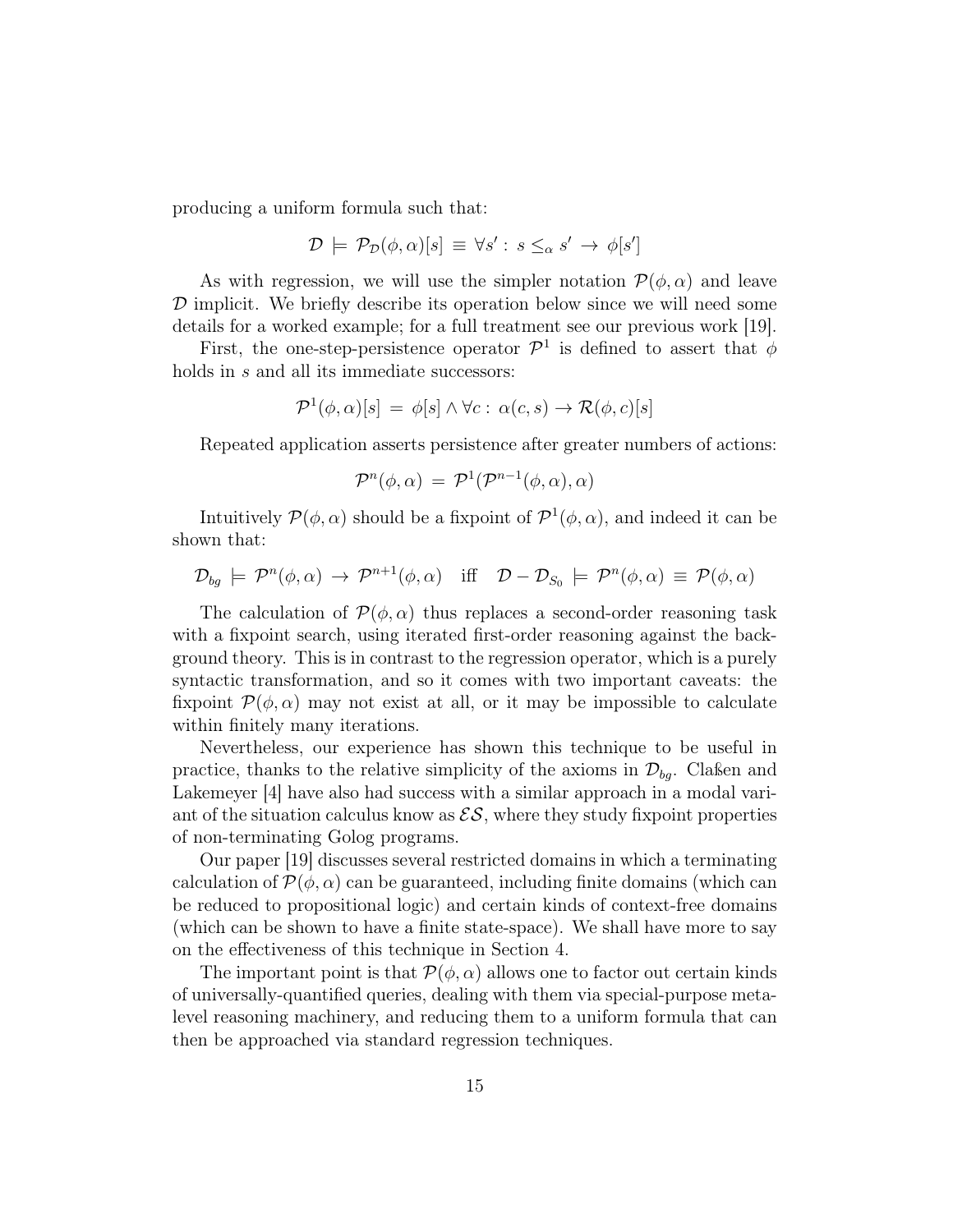#### 3. Observations, Views and Knowledge

Existing accounts of knowledge in the situation calculus directly express the dynamics of knowledge update in terms of the actions that have occurred, as seen in Section 2.2. This works well when agents can be assumed to have full knowledge of the actions that have been performed, but quickly becomes cumbersome when trying to allow for hidden actions. In this Section we first develop a principled axiomatisation of the *observability* of actions, then build a powerful yet succinct axiomatisation of knowledge upon it.

The basic idea is as follows: each occurrence of an action results in an agent making a set of observations. Every situation then corresponds to a local view for that agent: the sequence of all its observations, excluding cases where the set of observations was empty. An agent knows something if it is true in all situations matching its current view. Decoupling knowledge in this manner makes it easy to express various degrees of observability of actions, from public actions through to actions that are completely hidden.

The direct coupling between knowledge and action also has undesirable implications for situated agents reasoning about their own knowledge. As a consequence of using regression to handle knowledge queries, one can only reason about knowledge if one has a situation term rooted in  $S_0$ , as the required query is:

$$
\mathcal{D}_{S_0} \cup \mathcal{D}_{bg} \models \mathcal{R}^*(\mathbf{Knows}(agt, \phi, do([c_1, \ldots, c_n], S_0)))
$$

In asynchronous domains with hidden actions, where agents are not necessarily aware how many actions have been performed, the agents cannot use this formulation to reason about their own knowledge. Since knowledge is directly coupled to actions, and hence to situation terms, they cannot construct the appropriate query.

Our approach will allow this kind of query to be posed in terms of an agent's local view, rather than requiring a full situation term, allowing them to reason about their own knowledge using only their local information

#### 3.1. Observations and Views

To remove the direct coupling between knowledge and actions, we introduce an explicit notion of observations. These are internal notifications that agents receive when an action has occurred. By expressing knowledge in terms of observations rather than actions, we ensure that agents can always reason about their own knowledge based on their own internal history of observations.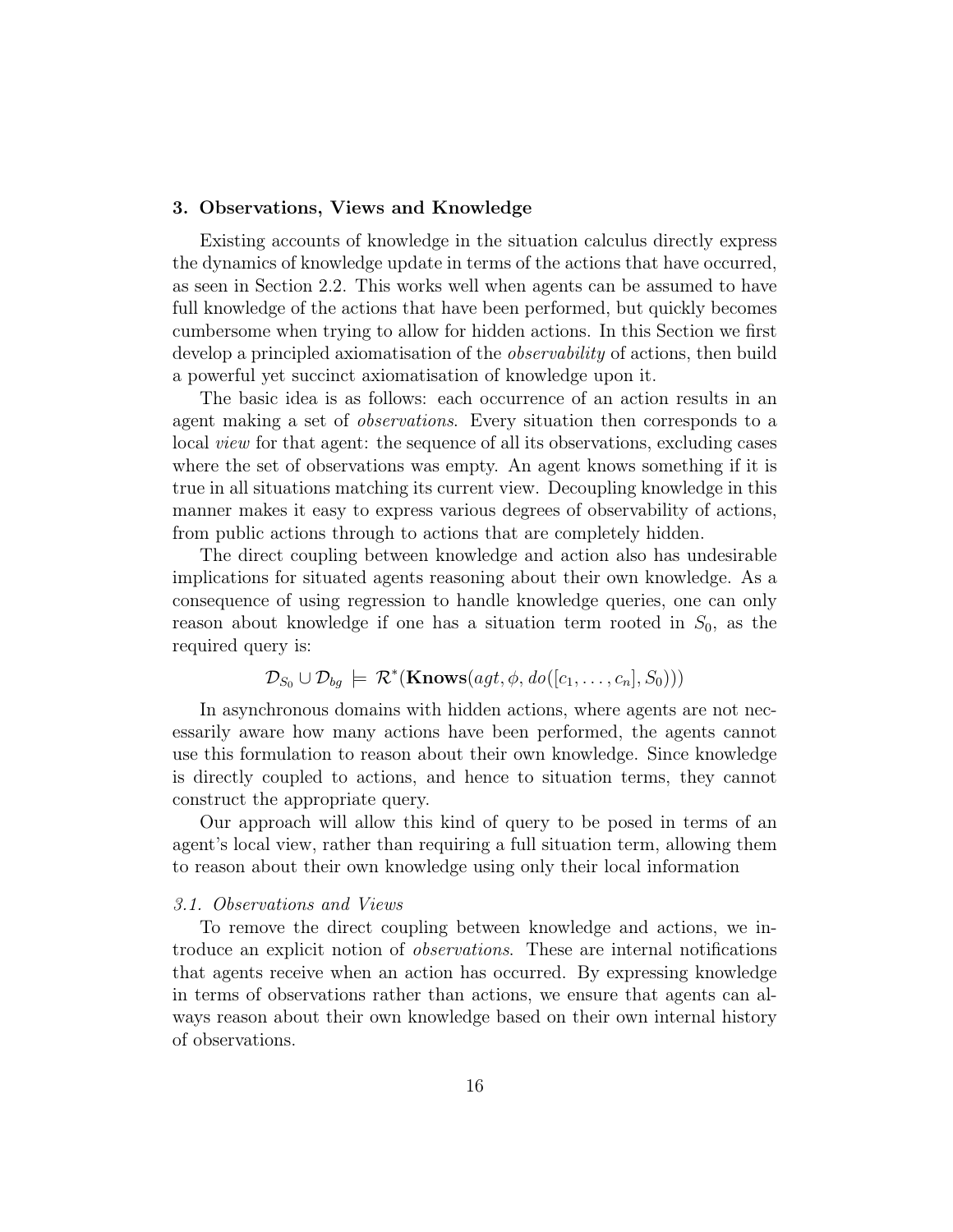Definition 10 (Observations). An observation is a notification event received by an agent, making it aware of some change in the state of the world. When an agent receives such a notification, we may say that it "observed", "made" or "perceived" that observation.

Since the state of the world may only change in response to some action, observations can only be made as a result of some action. For simplicity we assume that agents perceive observations instantaneously, i.e. in the same instant as the actions that cause them.

Since "observation" is quite a loaded term, it is worth re-iterating this point: observations are instantaneous events generated internally by each agent in response to actions occurring in the world. We make no commitment as to how these events are generated, preferring a clean delineation between the task of observing change and the dynamics of knowledge update based on those observations. As with the work of Scherl and Levesque [45], we consider change-awareness to be the responsibility of a lower-level component of the agent's control software.

To make this idea concrete, let us introduce an additional sort Observations to the language of the situation calculus, for the moment without any particular commitment towards what this sort will contain. We then add to  $\mathcal{D}_{ad}$  an axiom for the action description function Obs:

$$
Obs(agt, c, s) = o
$$

This function returns a finite set of observations, and should be read as "when actions c are performed in situation s, agent agt will perceive  $o$ ". Using a set of observations allows an agent to perceive any number of observations in response to an action occurrence - perhaps several observations, perhaps none. When  $Obs(aqt, c, s)$  is the empty set (denoted  $\emptyset$ ) then the agent makes no observations and the actions c are completely hidden.

The concept of a view follows naturally - it is the sequence of all the observations made by an agent as the world has evolved.

**Definition 11** (Views). An agent's view in a given situation s is the corresponding sequence of observations made by the agent as a result of each action in s, excluding those actions for which no observations were made.

We introduce another sort VIEWS consisting of sequences of finite sets of observations. Using  $\epsilon$  to represent the empty sequence and  $\cdot$  to prepend a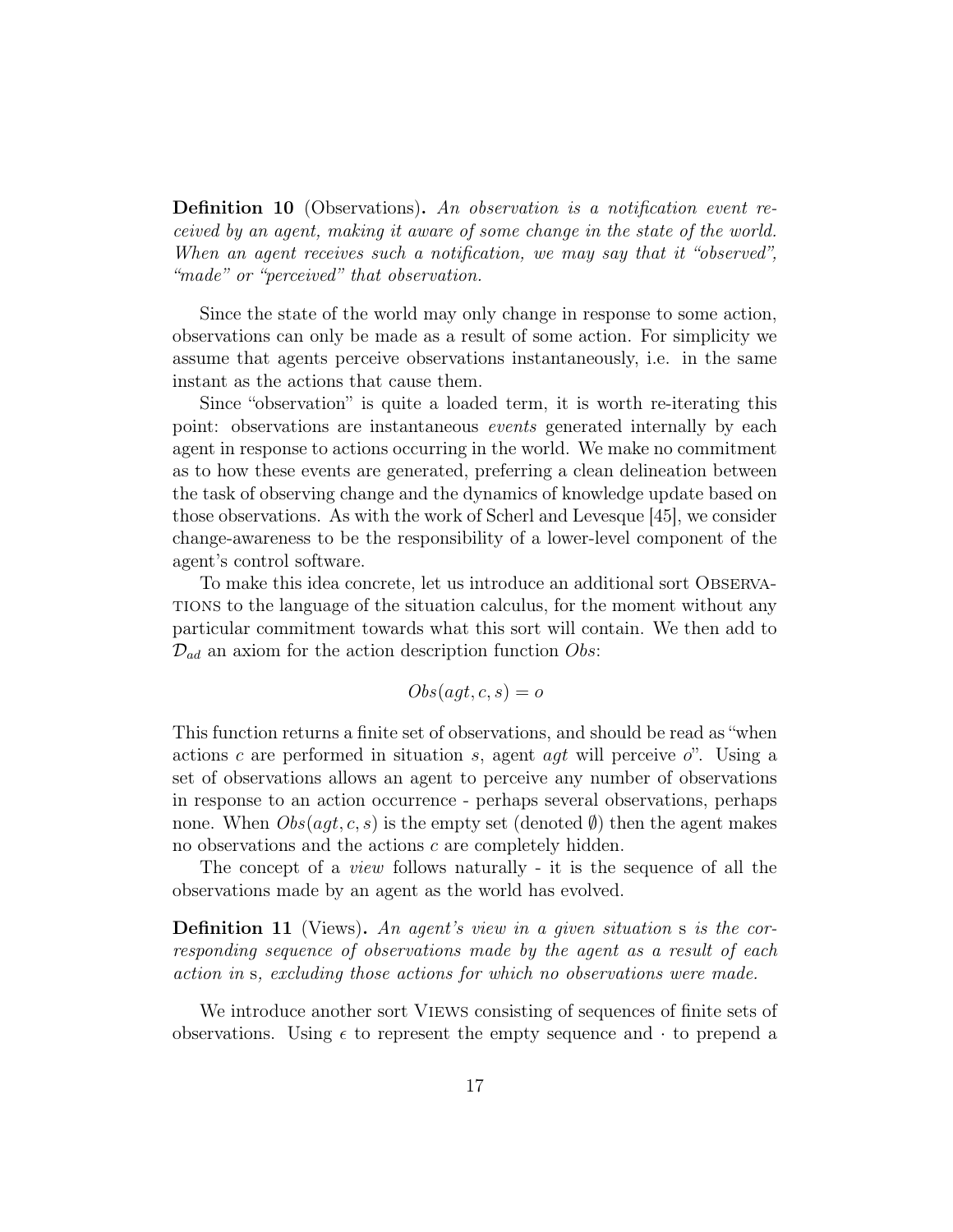new element to a sequence<sup>4</sup>, the functional fluent  $View$  is defined as follows to give the history of observations associated with a particular situation:

$$
Init(s) \rightarrow View(agt, s) = \epsilon
$$
  
Obs(agt, c, s) =  $\emptyset \rightarrow View(agt, do(c, s)) = View(agt, s)$   

$$
Obs(agt, c, s) \neq \emptyset \rightarrow View(agt, do(c, s)) = Obs(agt, c, s) \cdot View(agt, s)
$$
 (5)

Observations and views can be seen as localised analogues of actions and situations respectively. An action is a global event that causes the state of the world to change, while an observation is an internal event that causes an agent's knowledge of the state of the world to change. Similarly, a situation represents a complete, global history of all the actions that have occurred in the world, while a view is an agent's local history of all the observations it has made. The situation is an omniscient perspective on the world, the view a local perspective. This distinction is fundamental to developing a truly general multi-agent semantics for knowledge, as we shall see.

The axiomatisation of Obs will depend on the particulars of the domain being modelled, and we make no commitment beyond requiring it to be formulated as an action description predicate. Under the common assumption that all actions are public, it may be as simple as defining:

$$
a \in Obs(agt, c, s) \equiv a \in c
$$

With sensing actions included, Obs may be extended to include Ac-TION $#$ RESULT pairs so that:

$$
a \# r \in Obs(agt, c, s) \equiv a \in c
$$

$$
\land (actor(a) = agt \rightarrow r = SR(a, s))
$$

$$
\land (actor(a) \neq agt \rightarrow r = Nil)
$$

For an asynchronous domain where all actions are private, Obs may instead be defined to include only the actions of the agent in question:

$$
a \# r \in Obs(agt, c, s) \equiv a \in c \land actor(a) = agt \land SR(a, s) = r
$$

We will discuss some more detailed axiomatisations for *Obs* in Section 5. The main point, as we shall see, is that the particular axiomatisation of Obs does not affect the general axioms and behaviour of knowledge.

<sup>&</sup>lt;sup>4</sup>We rely on the standard semantics of sequences for function symbol  $\cdot$ : specifically we assume it excludes non-standard infinite sequences that do not grow from  $\epsilon$ .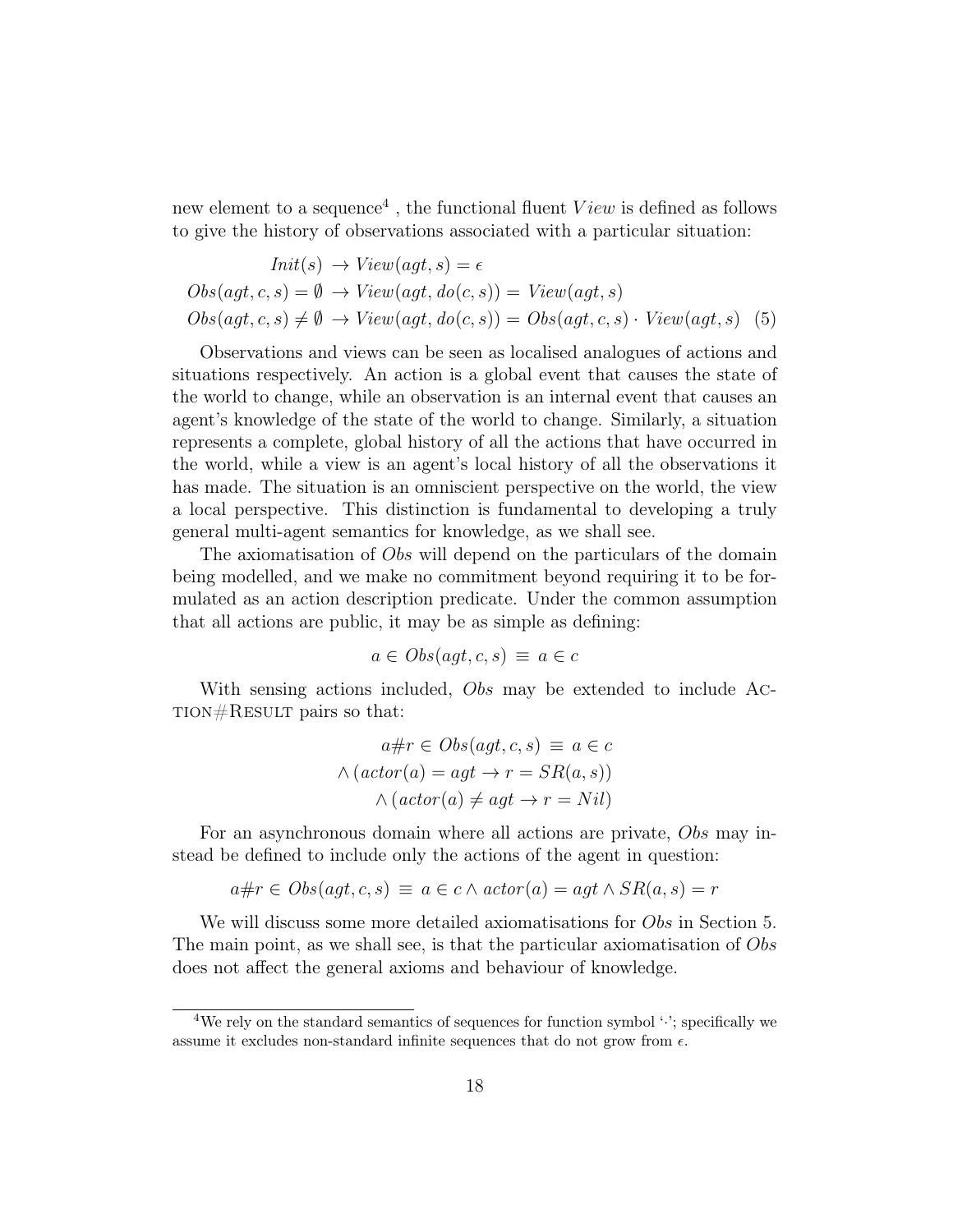## 3.2. Knowledge

It is a basic tenet of epistemic reasoning that an agent's knowledge at any particular time must depend solely on its local history: the knowledge that it started out with combined with the observations it has made since then [15]. Given an explicit account of the observations made by each agent, the required semantics of the K relation are clear:  $K(agt, s', s)$  must hold whenever  $s'$  is legal, both s and s' would result in the same view for the agent, and  $s$  and  $s'$  are rooted at  $K$ -related initial situations:

$$
K(agt, s', s) \equiv
$$
  

$$
legal(s') \land View(agt, s') = View(agt, s) \land K_0(agt, root(s'), root(s))
$$
 (6)

In essence, this is a direct encoding into the situation calculus of the definition of knowledge in classical epistemic reasoning [30, 15, 10].

While a wonderfully succinct definition of how knowledge should behave, this formulation cannot be used directly in a basic action theory. The dynamics of fluent change must be specified by a successor state axiom, expressing K at  $do(c, s)$  in terms of K at situation s. We must formulate a successor state axiom for the K fluent which enforces the equivalence in Equation 6.

For notational convenience, let us first introduce an action description predicate PbU (for "possible but unobservable") indicating that the actions c are possible in s, but no observations will be made by  $agt$  if they occur:

$$
\mathbf{PbU}(agt, c, s) \stackrel{\text{def}}{=} Poss(c, s) \land Obs(agt, c, s) = \emptyset \tag{7}
$$

By stating that  $s \leq_{\text{PbU}(agt)} s'$ , we assert that  $agt$  would make no observations were the world to move from situation  $s$  to  $s'$ . This means that the agent's view in both situations would be identical, so if it considers s possible then it must also consider  $s'$  possible. Following this intuition, we propose the following successor state axiom to capture the desired dynamics of the knowledge fluent:

$$
K(agt, s'', do(c, s)) \equiv [Obs(agt, c, s) = \emptyset \rightarrow K(agt, s'', s)]
$$
  
 
$$
\wedge [Obs(agt, c, s) \neq \emptyset \rightarrow \exists c', s': Obs(agt, c', s') = Obs(agt, c, s)
$$
  
 
$$
\wedge Poss(c', s') \wedge K(agt, s', s) \wedge do(c', s') \leq_{\text{PbU}(agt)} s''] \qquad (8)
$$

This axiom considers two independent cases, depending on whether the actions c produced any observations. The cases are illustrated in Figure 1 and Figure 2 respectively.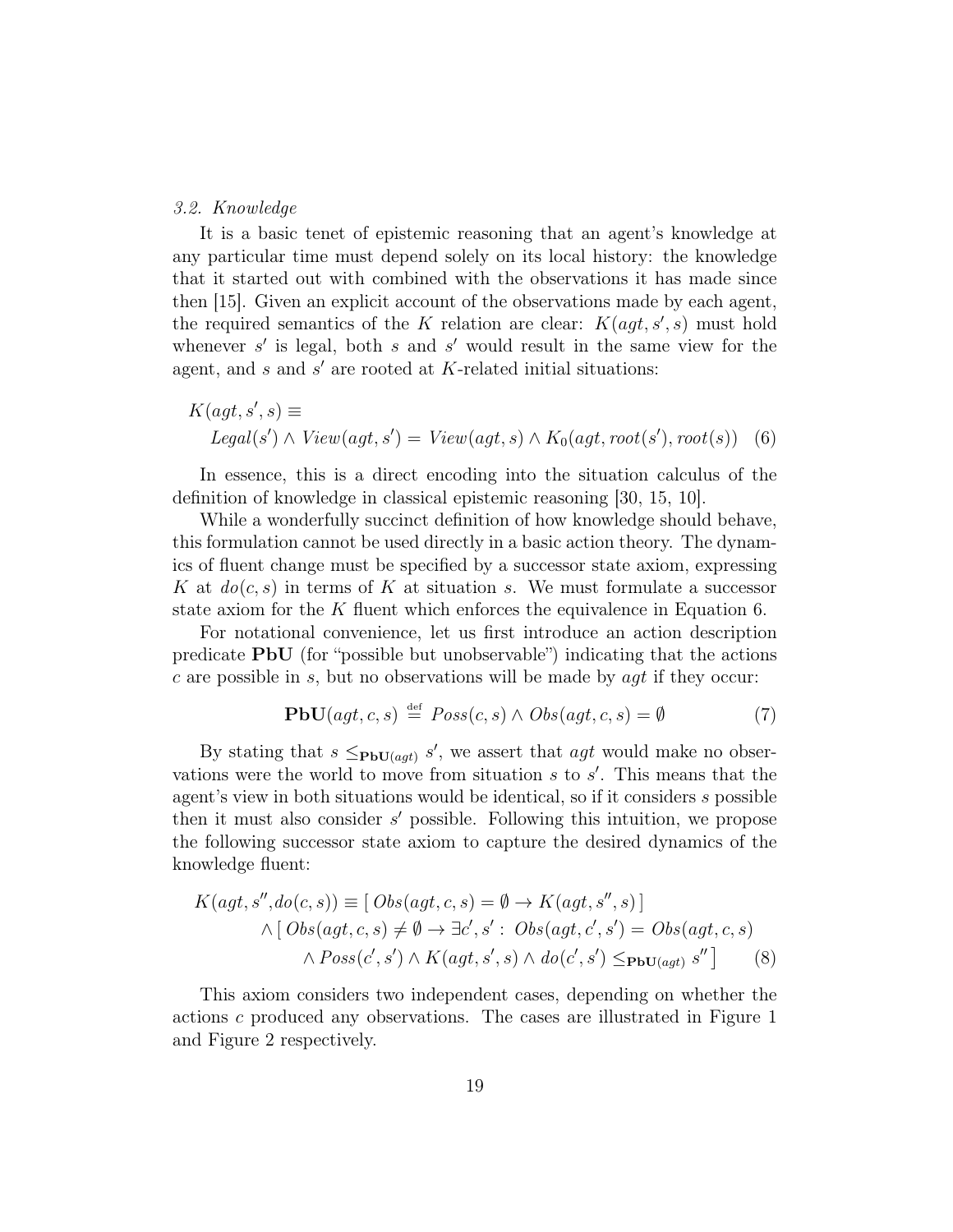

Figure 1: Illustration of the successor state axiom for knowledge fluent  $\mathbf{K}(\mathbf{agt}, \mathbf{s}'', \mathbf{do}(\mathbf{c}, \mathbf{s}))$ from Equation 8, for the case where  $Obs(agt, c, s) = \emptyset$ .



Figure 2: Illustration of the successor state axiom for knowledge fluent  $\mathbf{K}(\mathbf{agt}, \mathbf{s}'', \mathbf{do}(\mathbf{c}, \mathbf{s}))$ from Equation 8, for the case where  $Obs(agt, c, s) \neq \emptyset$ .

Figure 1 shows the case where  $Obs(aqt, c, s) = \emptyset$  and the actions c are hence totally unobservable. In this case the agent's state of knowledge does not change – the situations considered possible in  $do(c, s)$  are precisely those considered possible in s.

Figure 2 shows the case where  $Obs(agt, c, s) \neq \emptyset$  and hence the actions c produce some observations o. In this case the agent considers possible any legal successor to a possible alternate situation  $s'$  that can be brought about by actions  $c'$  yielding identical observations. Actions that would not produce matching observations do not produce  $K$ -related situations. Crucially, the agent also considers possible any future of  $do(c', s')$  that could be reached through a sequence of unobservable actions.

To reiterate: unlike the standard successor state axiom from Equation (3), our approach requires agents to consider any possible future situation in which they would make no further observations. This requirement is fundamental to the correct specification of knowledge in asynchronous domains.

It remains to specify K in the initial situation. The relation  $K_0$  defines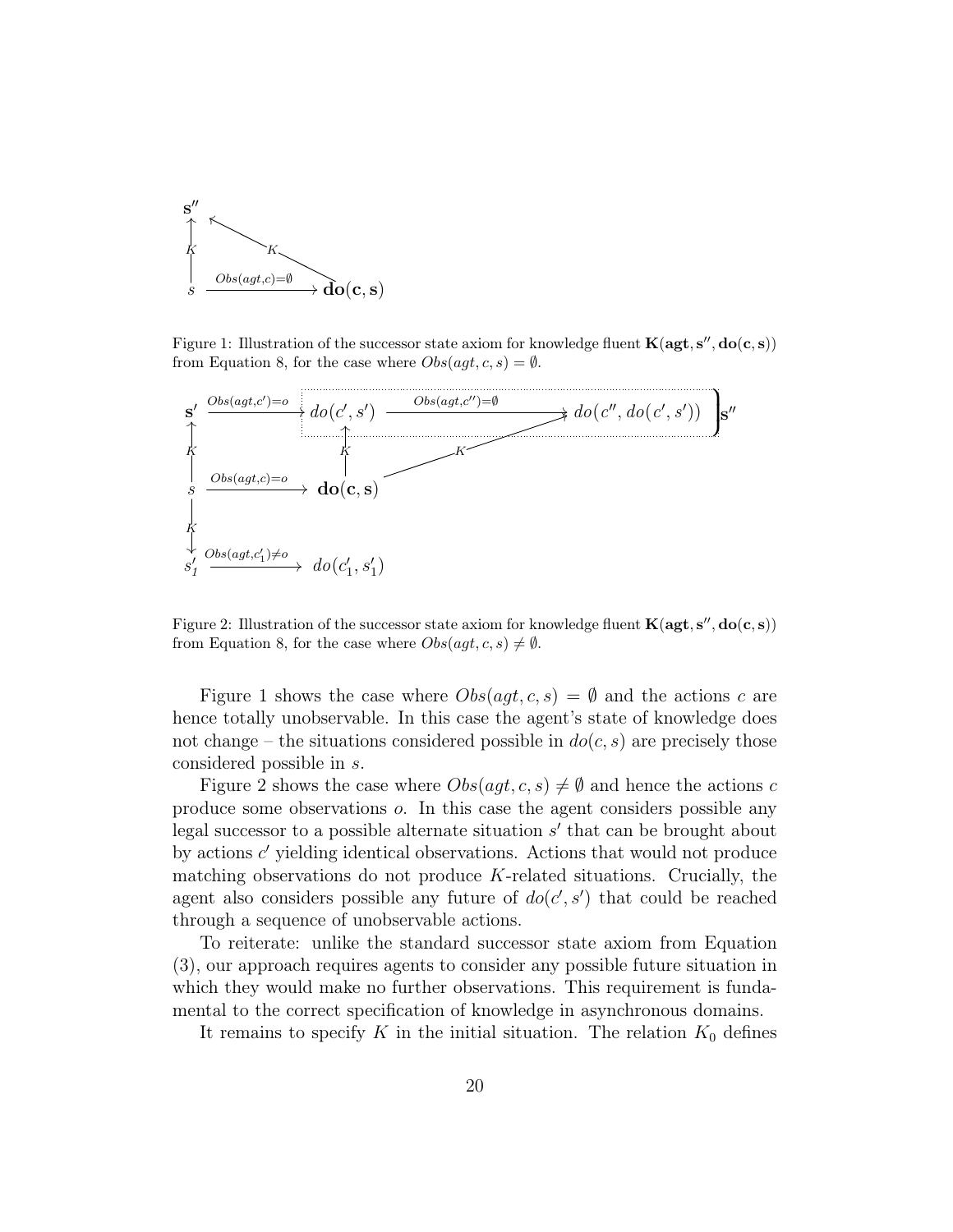knowledge before any actions have occurred, but the agents must consider the possibility that some hidden actions have occurred. In other words, we must include situations where  $root(s) \leq_{\text{PbU}(agt)} s$  in the K-relation for initial situations. We therefore propose the following axiom:

$$
Init(s) \rightarrow [K(agt, s'', s) \equiv \exists s': K_0(agt, s', s) \land s' \leq_{\text{PbU}(agt)} s'')]
$$
(9)

**Definition 12.** We will denote by  $\mathcal{D}_K^{obs}$  the axioms for our new observationbased semantics for knowledge, as detailed in Equations (8,9) above.

These axioms suffice to ensure that knowledge behaves as we require: two situations will be related by  $K(agt, s', s)$  if and only if they result in identical views for that agent,  $s'$  is legal, and their root situations were initially related:

**Theorem 1.** For any agent agt and situations  $s$  and  $s''$ :

$$
\mathcal{D} \cup \mathcal{D}_K^{obs} \models K(agt, s'', s) \equiv
$$
  

$$
legal(s'') \land View(agt, s'') = View(agt, s) \land K_0(agt, root(s''), root(s))
$$

*Proof sketch*. For the *if* direction we show how to construct an  $s'$  satisfying the  $\exists s'$  parts of Equations (8,9). For the *only-if* direction we establish each of the three conjuncts individually. The root case is trivial since Equation (8) always expresses  $K(s'', do(c, s))$  in terms of  $K(s', s)$ , while Equation (9) relates K for initial situations back to  $K_0$ . The Legal case relies on the fact that **PbU** implies *Poss*, while the View case relies on the fact that  $s \leq_{\text{PbU}} s' \rightarrow View(s) = View(s')$ . For the complete proof, see Appendix C.  $\Box$ 

Using this new formulation, an agent's knowledge is completely decoupled from the global notion of actions, instead depending only on the local information that it has observed. Of course, this must be combined with a specific axiomatisation of how the Obs function behaves. We detail a variety of axiomatisations in Section 5, and our account of knowledge is directly applicable to all of them.

## 3.3. Properties of Knowledge

As a demonstration of the correctness of their axioms, Scherl and Levesque [45] prove five properties of their formalism: that knowledge-producing actions have only knowledge-producing effects; that unknown fluents remain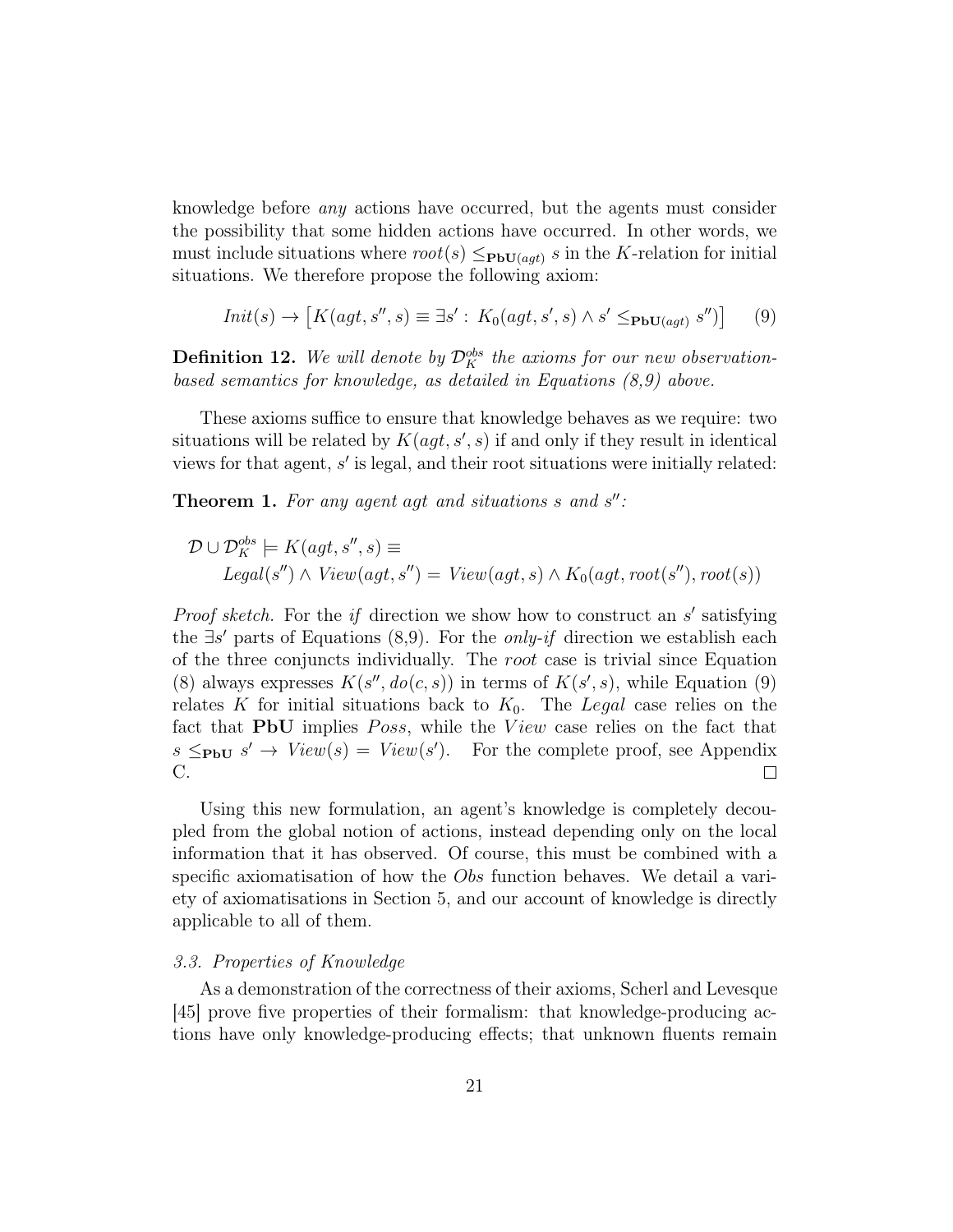unknown by default; that knowledge incorporates the results of sensing actions; that known fluents remain known by default; and that agents have knowledge of the effects of their actions.

However, the intuition behind these properties depends heavily on the assumption of public actions and on the separation of actions into two classes: knowledge-producing actions that only return sensing information, and ordinary actions that only affect the state of the world. In asynchronous multiagent domains, these restrictions cannot be meaningfully applied.

For example, it is entirely possible that a knowledge-producing action and an ordinary action are performed concurrently by two different agents, so the results of a sensing action might immediately be made invalid. Moreover, suppose that an agent performs an action to make a formula  $\phi$  true, but there is a series of hidden actions that could subsequently make  $\phi$  false. The agent cannot meaningfully claim to know  $\phi$ , since it could become false without updating the local view of that agent.

The proofs used in  $[45]$  all hinge on showing that the situations K-related to  $do(a, s)$  are precisely the "correct" ones, where correctness is formulated in terms of the preconditions and effects of a. We claim that in our formulation, the "correct" situations to be related to  $do(c, s)$  are precisely those that are legal and have the same view, and the validity of Theorem 1 provides sufficient justification for the correctness of our knowledge axioms.

Indeed, it can be shown that our formulation is strictly equivalent to the standard account of Scherl and Levesque [45] when all actions are public. Let each agent observe all actions, as well as the sensing results of actions that they themselves perform:

$$
a \# r \in Obs(agt, c, s) \equiv a \in c
$$
  
 
$$
\land actor(a) = agt \rightarrow r = SR(a, s)
$$
  
 
$$
\land actor(a) \neq agt \rightarrow r = Nil
$$
 (10)

Our new account of knowledge will then behave identically to the standard account:

**Theorem 2.** Suppose  $\mathcal{D}_{ad}$  contains Equation (10) as its definition of the Obs function, then for any legal situation terms  $\sigma$  and  $\sigma'$ :

$$
\mathcal{D} \cup \mathcal{D}^{std}_K \models K(agt, \sigma', \sigma) \text{ iff } \mathcal{D} \cup \mathcal{D}^{obs}_K \models K(agt, \sigma', \sigma)
$$

*Proof.* Equation (10) means that  $Obs(agt, c, s)$  cannot be empty for  $c \neq \emptyset$ , so  $s \leq_{\text{PbU}(agt)} s'$  iff  $s = s'$ . Since we restrict our attention to legal situations,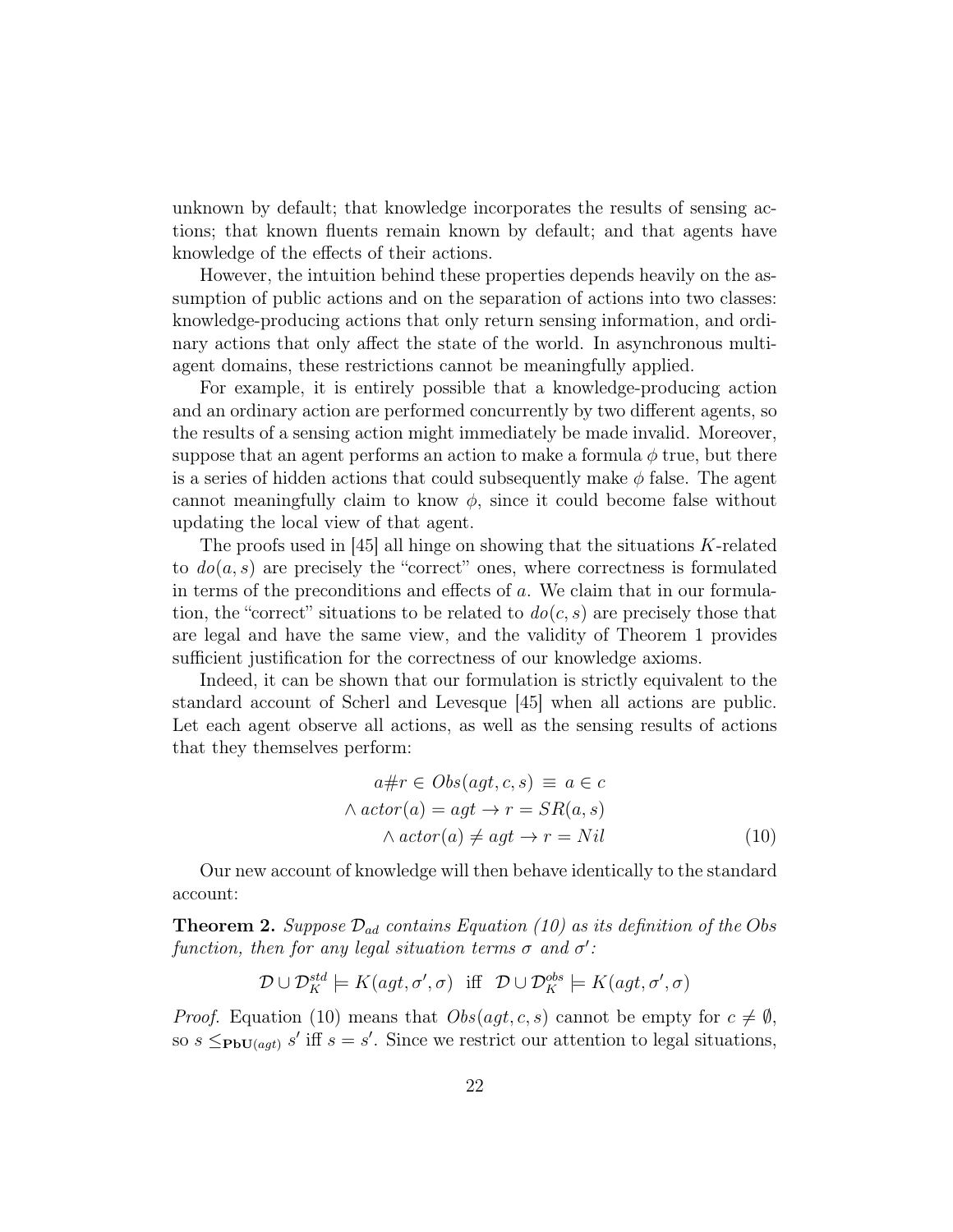we can substitute  $\bot$  for  $Obs(agt, c, s) = \emptyset$  and  $\top$  for  $Obs(agt, c, s) \neq \emptyset$  into Equations (8,9) to obtain the following:

$$
K(agt, s'', do(c, s)) \equiv [\bot \rightarrow K(agt, s'', s)]
$$
  

$$
\wedge [\top \rightarrow \exists c', s' : Obs(agt, c', s') = Obs(agt, c, s)
$$
  

$$
\wedge Poss(c', s') \wedge K(agt, s', s) \wedge do(c', s') = s'']
$$

$$
Init(s) \rightarrow [K(agt, s'', s) \equiv \exists s': K_0(agt, s', s) \land s' = s'']
$$

Which further simplifies to:

$$
K(agt, s'', do(c, s)) \equiv \exists c', s' : Obs(agt, c', s') = Obs(agt, c, s)
$$

$$
\land \; Poss(c', s') \land K(agt, s', s) \land do(c', s') = s'' \quad (11)
$$

$$
Init(s) \rightarrow [K(agt, s'', s) \equiv K_0(agt, s'', s)] \tag{12}
$$

Using Equation (10), it is straightforward to show that:

$$
Obs(agt, c', s') = Obs(agt, c, s) \equiv
$$
  

$$
c = c' \land \forall a \in c : actor(a) = agt \rightarrow [SR(a, s) = SR(a, s')]
$$

Equations (11,12) are therefore equivalent to Equations (2,3) from  $\mathcal{D}_K^{std}$ , meaning that  $K$  behaves the same under both theories.  $\overline{\phantom{a}}$ 

Having established that our account subsumes the standard "public actions" account of knowledge, we can also show that it maintains many of its desirable properties in the general case. One of the fundamental results in [45] is that if the initial knowledge relation  $K_0$  is reflexive, symmetric, transitive or Euclidean, then the  $K$  relation has these properties for any situation. In our formalism, such preservation of accessibility properties follows immediately from Theorem 1 and the reflexive, symmetric, transitive and Euclidean nature of the equality operator.

**Theorem 3.** If the  $K_0$  relation is restricted to be reflexive, transitive, symmetric or Euclidean, then the K relation defined by  $\mathcal{D}_K^{obs}$  will satisfy the same restrictions at every legal situation.

Proof. Each follows directly from Theorem 1 and the properties of equality. We will take the transitive case as an example; the rest are virtually identical.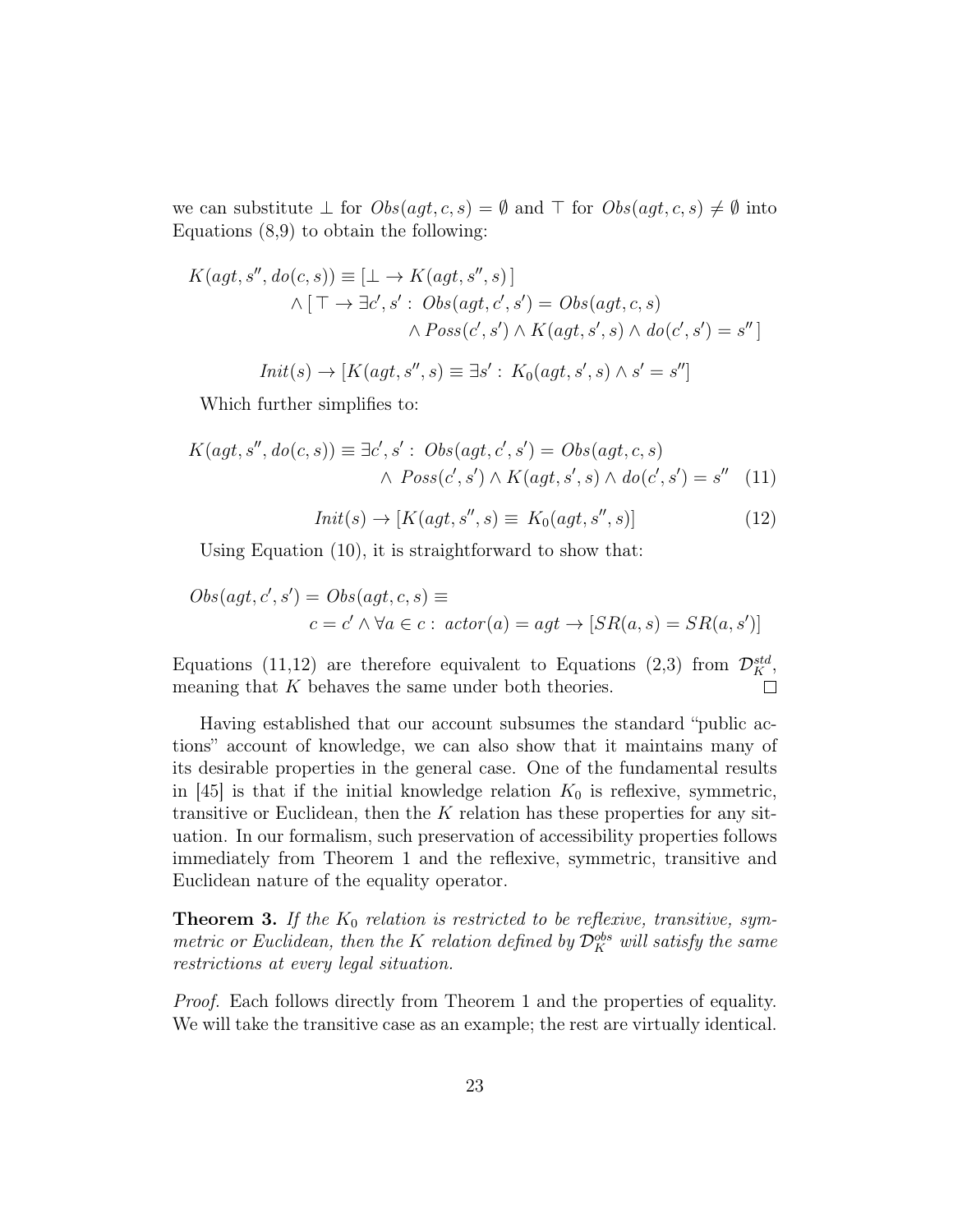Suppose that  $K_0$  is transitive, and we have legal situations  $s_1, s_2, s_3$ such that  $K(agt, s_2, s_1)$  and  $K(agt, s_3, s_2)$ . Then by Theorem 1 we have the following:

$$
K_0(agt, root(s_2), root(s_1))
$$
  
\n
$$
K_0(agt, root(s_3), root(s_2))
$$
  
\n
$$
View(agt, s_1) = View(agt, s_2)
$$
  
\n
$$
View(agt, s_2) = View(agt, s_3)
$$

From the transitivity of  $K_0$  we can conclude that  $K_0(agt, root(s_3), root(s_1))$ and from the transitivity of equality we can conclude that  $View(agt, s_1) = View(agt, s_3)$ . Since s<sub>3</sub> is restricted to be legal, we have enough to satisfy the RHS of the equivalence in Theorem 1, so  $K(agt, s_3, s_1)$ and  $K$  is therefore transitive.  $\Box$ 

That these properties hold regardless of the axiomatisation of Obs is a compelling argument in favour of our approach. Certain kinds of sensing actions can easily invalidate these properties if not axiomatised carefully under the standard account, such as the *quarded sensing actions* of [32]. We will explore this case in detail in Section 5.

Our formalism is not only a proper generalisation of the standard account of knowledge in the situation calculus, it is an elaboration tolerant generalisation. It maintains important general properties of knowledge as more complex models of sensing and observability are introduced.

One problem remains: the successor state axiom for  $K$  in Equation 8 is incompatible with standard regression techniques. The right-hand side is not a regressable formula, as the  $\leq_{\text{PbU}(agt)}$  component universally quantifies over situation terms. A similar problem prevented the development of a regression rule in [21]. In the following section we will use the persistence condition operator to formulate a regression rule that can handle these arbitrarily-long sequences of hidden actions.

# 4. Reasoning about Knowledge

For our new account of knowledge to be useful in practice, we must extend the standard techniques for automated reasoning in the situation calculus to handle the modified formalism – that is to say, we must provide a regression rule for Knows.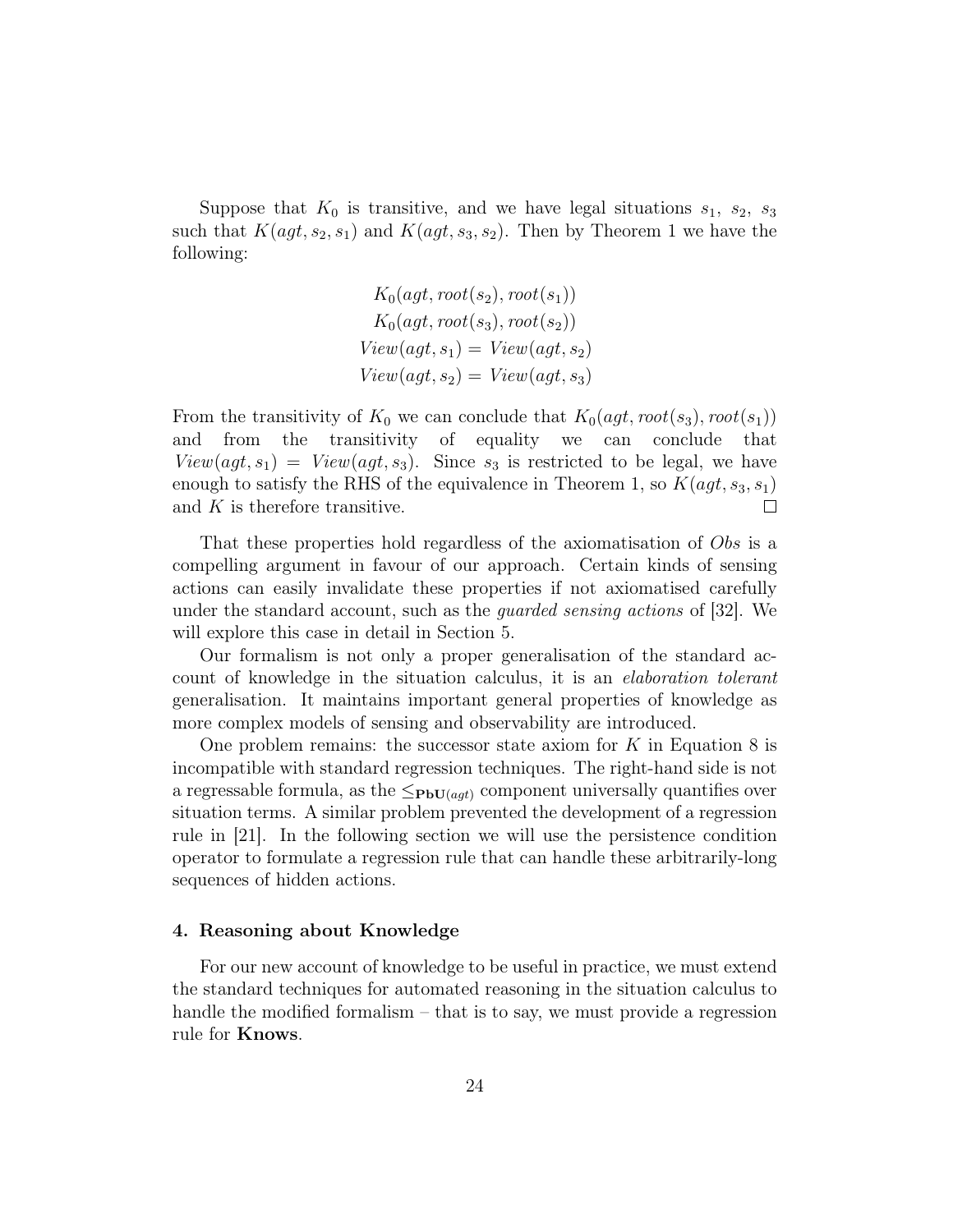# 4.1. Regressing Knowledge Queries

The appearance of  $\leq_{\text{PbU}(agt)}$  in Equation (8) means that our new successor state axiom universally quantifies over situations, so the regression technique developed in [45] cannot be used directly. We must appeal to the persistence condition meta-operator introduced in Section 2.4 to handle the inductive component of this reasoning, by transforming the quantification into a uniform formula so that standard regression techniques can be applied.

We propose the following as the regression rule for **Knows** under our formalism:

$$
\mathcal{R}(\mathbf{Knows}(agt, \phi, do(c, s))) = \exists o : \; Obs(agt, c, s) = o
$$
\n
$$
\land [o = \emptyset \to \mathbf{Knows}(agt, \phi, s)]
$$
\n
$$
\land [o \neq \emptyset \to \mathbf{Knows}(agt, \forall c' : Obs(agt, c') = o
$$
\n
$$
\land \; Poss(c') \to \mathcal{R}(\mathcal{P}(\phi, \mathbf{PbU}(agt)), c'), s)]
$$
\n(13)

Note the similarity to the standard regression rule for knowledge from Equation (4). New in our version are: the replacement of the res macro with an explicit definition of what the agent has observed; explicit handling of the case when the agent makes no observations; and use of the persistence condition to account for arbitrarily-long sequences of hidden actions.

As required for a regression rule, Equation (13) reduces a knowledge query at  $do(c, s)$  to a knowledge query at s. It is also intuitively appealing: to know that  $\phi$  holds, the agent must know that in all situations that agree with its observations,  $\phi$  cannot become false without it making some further observation. This is the meaning of  $\mathcal{P}(\phi, \text{PbU}(agt))$  in the above, to state that "if  $\phi$  were to become false, I would notice".

We must also specify a regression rule for **Knows** in the initial situation, as Equation (9) also uses the  $\leq_{\text{PbU}(agt)}$  ordering. This clause produces an expression in  $\mathbf{Knows}_{0}$  at  $S_{0}$ , meaning that it can be handled by epistemic reasoning about the initial situation only:

$$
\mathcal{R}(\mathbf{Knows}(agt, \phi, S_0)) = \mathbf{Knows_0}(agt, \mathcal{R}(\mathcal{P}(\phi, \mathbf{PbU}(agt))[S_0])^{-1}, S_0)
$$
\n(14)

The use of  $P$  here is similar to its use in the previous regression rule. The use of  $\mathcal{R}(\ldots [S_0])^{-1}$  ensures that the transform is applied recursively to any nested knowledge formulae – when the enclosed formula  $\phi$  does not contain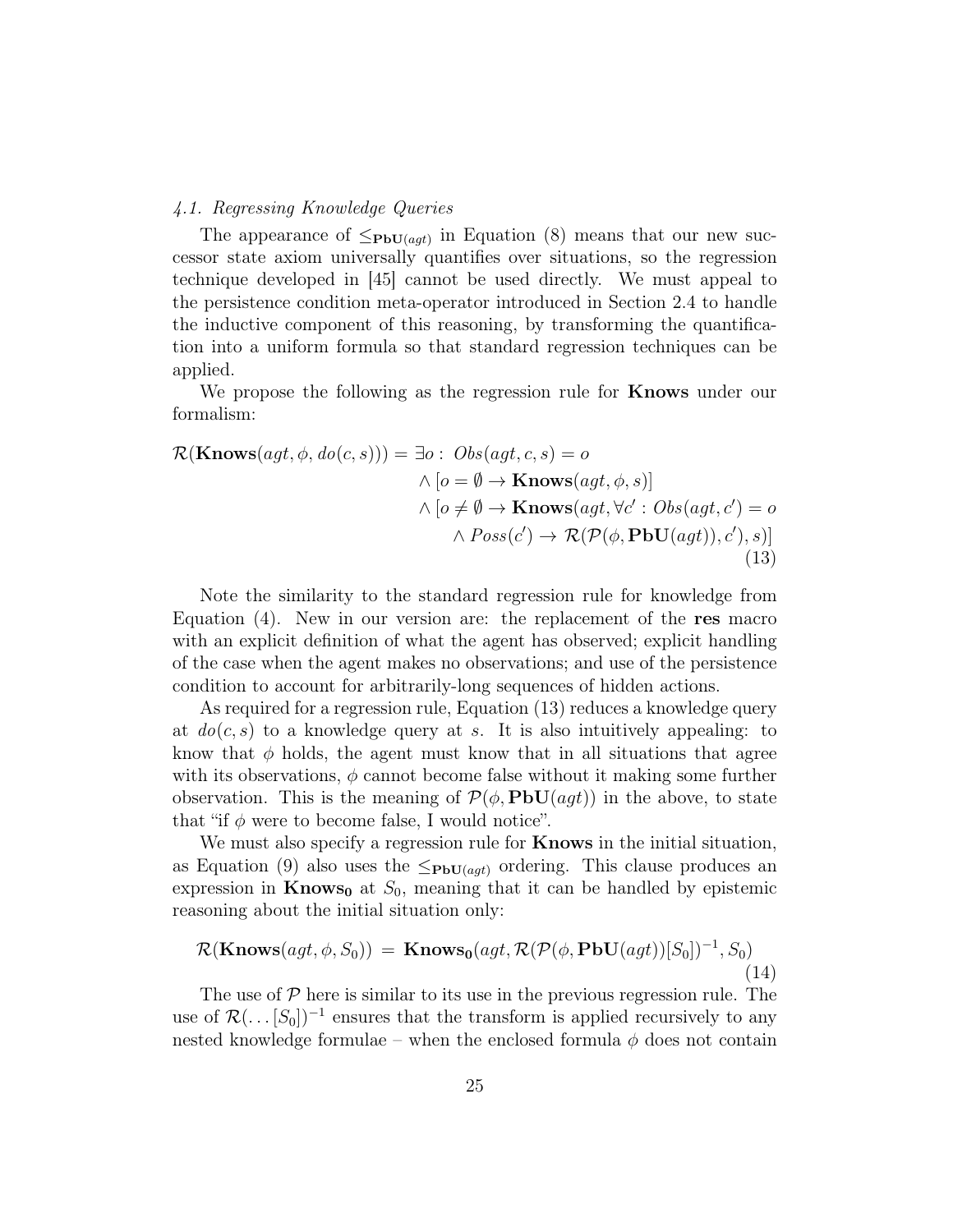nested knowledge macros, regressing it at  $S_0$  and suppressing the situation term leaves it unchanged.

Assuming that  $P$  can be calculated as described in Section 2.4, these regression rules provide a sound and complete procedure for reducing queries about knowledge to queries about the initial knowledge of the agents:

**Theorem 4.** Given a basic action theory D and a uniform formula  $\phi$  for which  $\mathcal{P}(\phi, \textbf{PbU}(agt))$  exists:

$$
\mathcal{D} \cup \mathcal{D}_K^{obs} \models \mathbf{Knows}(agt, \phi, s) \equiv \mathcal{R}(\mathbf{Knows}(agt, \phi, s))
$$

*Proof sketch.* By induction on situation terms. In the  $do(c, s)$  case, we proceed by expanding the definition for Knows using our new successor state axiom for  $K$ , collecting sub-formulae that match the form of the **Knows** macro, and using regression and the persistence condition to render the resulting expressions uniform in  $s$ . In the base case, we apply the persistence condition to an expansion of **Knows** at  $S_0$  to produce the desired result. For the complete proof, see Appendix C.  $\Box$ 

These regression rules thus enable us to handle knowledge queries in our formalism using a standard regression-based approach, with the persistence condition operator allowing us to "factor out" the inductive component of the reasoning.

#### 4.2. Regression over Views

While this regression rule is suitable for modelling and simulation purposes, it would be unreasonable for a situated agent to ask "do I know  $\phi$  in the current situation?" using the situation calculus query  $\mathcal{D} \models$  **Knows** $(agt, \phi, \sigma)$ . As discussed in Section 3, an agent cannot be expected to have the full current situation  $\sigma$ . It will however have its current view v and can construct a query about its own knowledge as follows:

$$
\mathcal{D} \models \forall s: \text{View}(agt, s) = v \land \text{root}(s) = S_0 \land \text{legal}(s) \rightarrow \text{Knows}(agt, \phi, s)
$$

Such a query universally quantifies over situations and so cannot be handled using regression. It is also not in a form amenable to the persistence condition operator.

However, we should expect from Theorem 1 that the quantification over situations is unnecessary in this case – after all, any situation with the same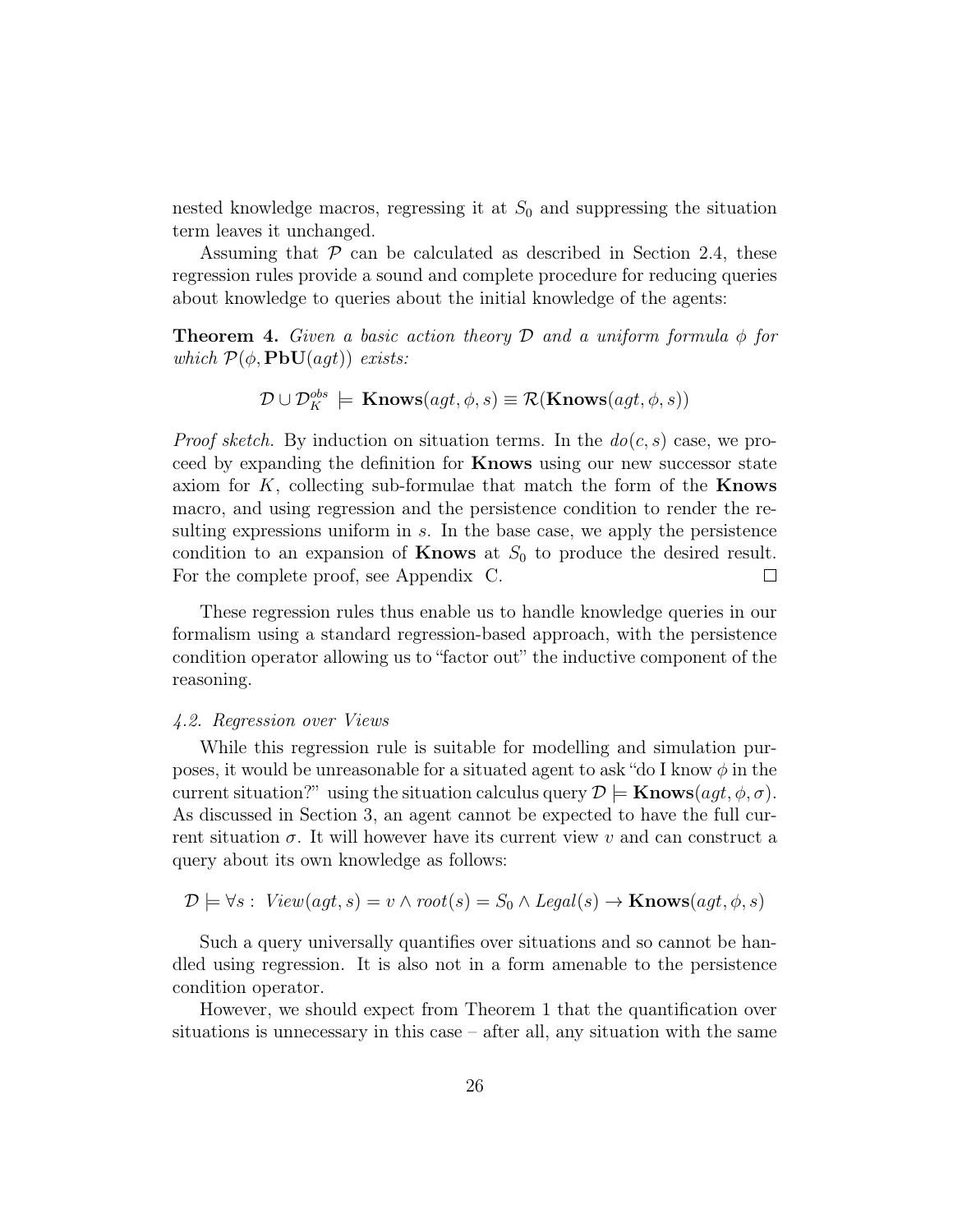view for that agent should result in it having the same knowledge. Let us explicitly define knowledge with respect to a view as follows:

$$
\begin{aligned} \textbf{Knows}(agt, \phi, v) & \stackrel{\text{def}}{=} \\ \forall s: \text{View}(agt, s) = v \land \text{root}(s) = S_0 \land \text{legal}(s) \to \textbf{Knows}(agt, \phi, s) \end{aligned}
$$

We can then modify the regression rules in Equations (13,14) to work directly on formulae of this form. The resulting rules are actually simpler than for regression over situations, as there are no empty observations in a view. The result is:

$$
\mathcal{R}(\mathbf{Knows}(agt, \phi, o \cdot v)) = \mathbf{Knows}(agt, \forall c : Obs(agt, c) = o \land Poss(c) \rightarrow \mathcal{R}(\mathcal{P}(\phi, \mathbf{PbU}(agt)), c), v) \tag{15}
$$

$$
\mathcal{R}(\mathbf{Knows}(agt, \phi, \epsilon)) = \mathbf{Knows}_{0}(agt, \mathcal{R}(\mathcal{P}(\phi, \mathbf{PbU}(agt))[S_{0}])^{-1}, S_{0})
$$
(16)

Using regression in this way, an agent can reduce the query  $\mathbf{Knows}(agt, \phi, v)$ to an equivalent query about its knowledge in the initial situation.

**Theorem 5.** Given a basic action theory D and a uniform formula  $\phi$  for which  $\mathcal{P}(\phi, \textbf{PbU}(agt))$  exists:

$$
\mathcal{D} \cup \mathcal{D}_K^{obs} \models \mathbf{Knows}(agt, \phi, v) \equiv \mathcal{R}(\mathbf{Knows}(agt, \phi, v))
$$

Proof sketch. The proof hinges on a simple corollary of Theorem 1: that situations with the same root and same view entail the same knowledge:

$$
\mathcal{D} \cup \mathcal{D}_K^{obs} \models \forall s, s', s'': root(s) = root(s') \land View(s) = View(s') \\ \land K(agt, s'', s) \rightarrow K(agt, s'', s')
$$

We can then proceed by induction over views. For the  $\epsilon$  and  $o \cdot v$  cases we split on whether there exists a situation having that view. If no such situation exists, we show that the regression rules (15, 16) generate a formula that is vacuously true, as an invalid view causes anything to be known. If such a situation does exist, we select an arbitrary witness and demonstrate that rules (15, 16) generate an equivalent formula to rules (13,14) using that witness. By the above corollary, this is enough to establish equivalence for any such situation. For the complete proof, see Appendix C.  $\Box$ 

Our formalism thus allows agents to reason about their own knowledge using only their local information, even in asynchronous domains where they do not know how many actions have been performed.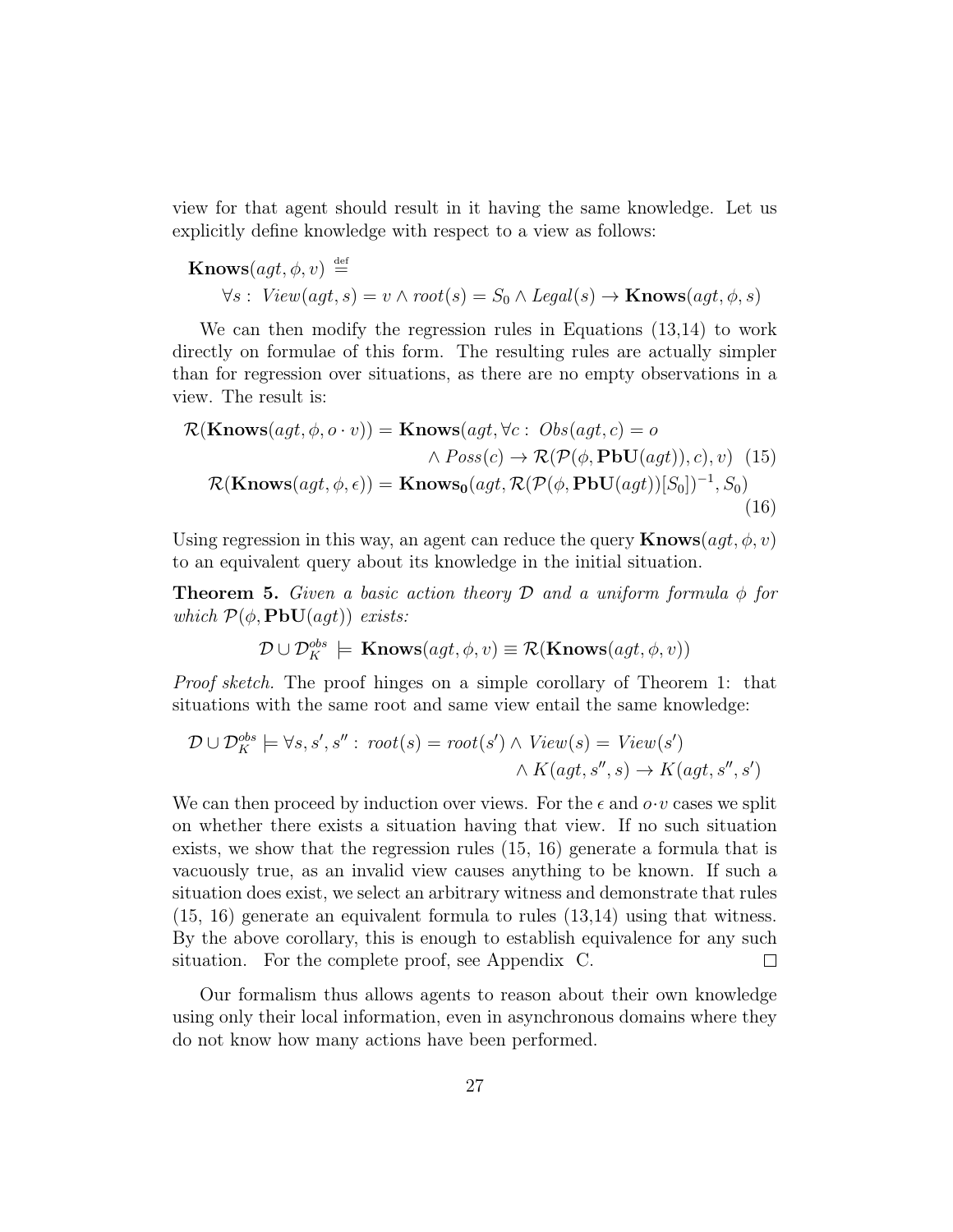#### 4.3. Reasoning in Practice

It is worth re-iterating that our regression rules are no longer straightforward syntactic transformations – rather, they involve a fixpoint calculation to generate  $\mathcal{P}(\phi, \text{PbU}(agt))$ . Our previous work on the persistence condition meta-operator [19] discussed the advantages of this approach in detail, but its primary advantage is to make automated reasoning approachable at all – the alternative is second-order theorem proving against the full theory D.

Section 6 demonstrates our technique in action, answering multi-agent knowledge queries in a purely mechanical fashion. We have also completed a preliminary implementation of our technique in Prolog, using a modal variant of the LeanT<sup>A</sup>P theorem prover [3, 11] as its core reasoning engine, and have verified its operation on several simple domains, including some of the Hunt the Wumpus examples presented in Section 6. More details of the domains and examples are available along with the implementation<sup>5</sup>.

At a high level, we replace a single second-order theorem-proving task:

$$
\mathcal{D} \models_{SOL} \mathbf{Knows}(agt, \phi, \sigma)
$$

With iterated first-order reasoning to calculate the persistence condition:

$$
\mathcal{D}_{bg} \models_{FOL} \mathcal{P}^n(\phi, \mathbf{PbU}(agt)) \to \mathcal{P}^{n+1}(\phi, \mathbf{PbU}(agt))
$$

Followed by first-order reasoning about the initial situation only:

$$
\mathcal{D}_{S_0} \cup \mathcal{D}_{bg} \models_{FOL} \mathcal{R}^*(\mathbf{Knows}(agt, \phi, \sigma))
$$

We thus "factor out" the components of the reasoning process, allowing each to be treated in isolation. The inductive aspects are handed by property persistence, and the dynamic aspects are handled by regression, leaving just static epistemic reasoning in the target domain. Each may be more or less challenging depending on the target domain, and each may be studied and improved in isolation.

The problem of performing possible-worlds reasoning in the initial situation has received considerable attention in the literature [32], as has the general problem of full epistemic reasoning about unrestricted forms of nested

<sup>5</sup>To obtain the code please visit http://people.eng.unimelb.edu.au/adrianrp/ or http://agentlab.cis.unimelb.edu.au/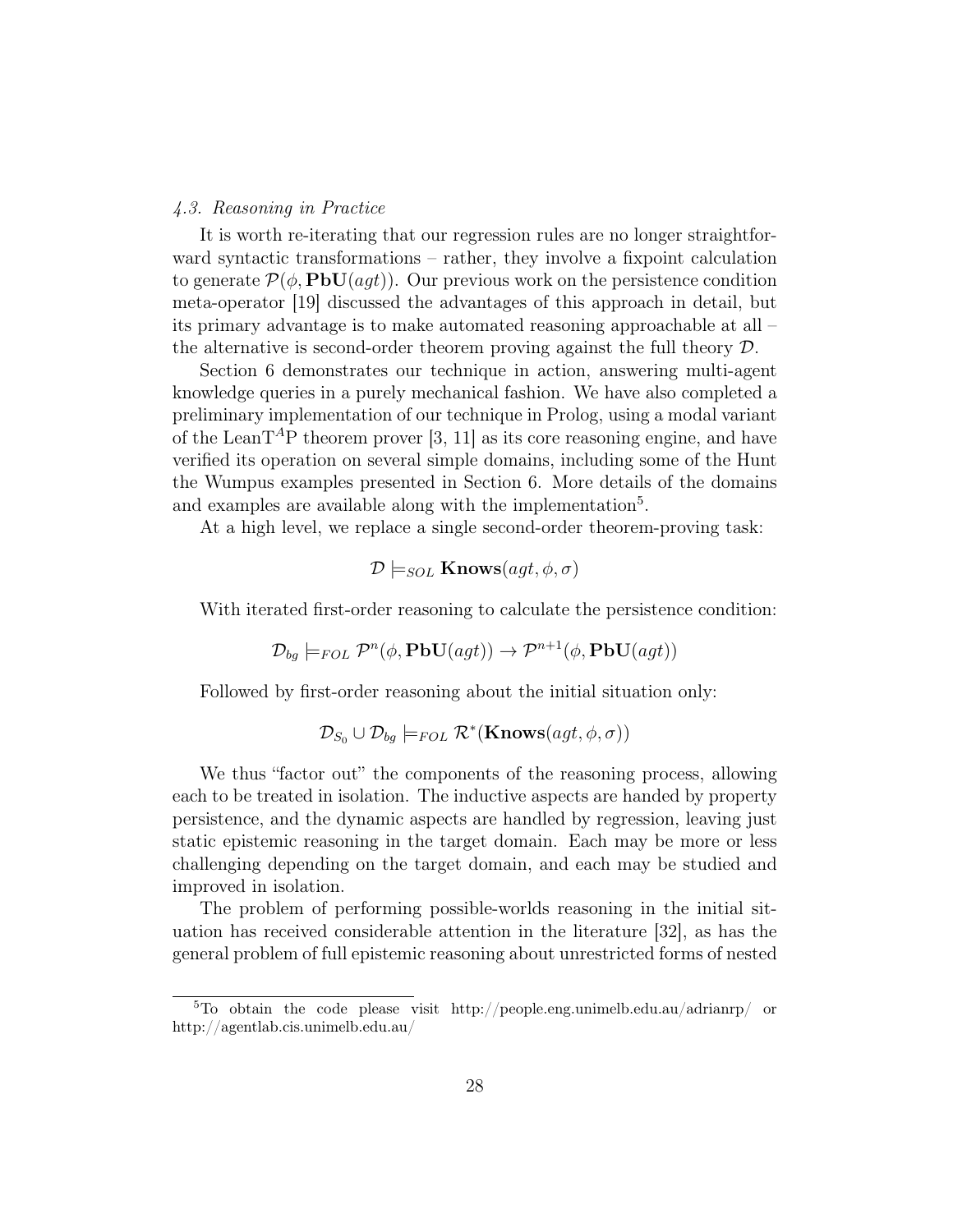knowledge in  $K_n$  [14]. Since our approach has these challenges in common with the standard account from [45], we will not discuss them further here.

Our insistence on considering "all possible future actions" introduces an additional challenge not faced by the standard account – the calculation of  $P$  may be very complex, and is not guaranteed to terminate in the general case. Our previous work identified several classes of basic action theory in which the persistence condition can be computed [19], and we will review some specific examples below.

Since decidability results for the most general reasoning tasks in the situation calculus are known to be rather rare, recent approaches frequently seek to restrict action theories in an appropriate way to achieve termination, depending upon the problem domain. Importantly, our approach is compatible with a range of existing techniques, facilitated by our first-order representation used for answering property persistence queries.

We consider below three classes of action theory in which  $\mathcal{P}(\phi, \mathbf{PbU}(aqt))$ is guaranteed to be calculable.

#### 4.3.1. Synchronous action theories

An important sanity-check for our approach is that is does not introduce additional complexity for purely synchronous domains.

**Definition 13** (Synchronous Action Theory). A basic action theory  $\mathcal{D}$  is synchronous if every agent observes something whenever an action occurs:

$$
\mathcal{D} \models \forall agt, c, s : Poss(c, s) \rightarrow Obs(gt, c, s) \neq \emptyset
$$

It is straightforward to show that  $\mathcal{P}(\phi, \text{PbU}(aqt))$  in synchronous domains is always equivalent to  $\phi$ . The regression rules in Equations (13,14) then reduce to purely syntactic manipulations:

**Theorem 6.** Let  $\mathcal{D}_{sync}$  be a synchronous basic action theory, then:

$$
\mathcal{D}_{sync} \models \forall s, agt : \phi[s] \equiv \mathcal{P}(\phi, \mathbf{PbU}(agt))[s]
$$

Proof. By definition, we have:

 $\mathcal{D}_{sync} \models \forall aqt, c, s : Poss(c, s) \rightarrow Obs(aqt, c, s) \neq \emptyset$ 

Recall from Equation (7) that:

$$
\mathbf{PbU}(agt, c, s) \equiv Poss(c, s) \land Obs(agt, c, s) = \emptyset
$$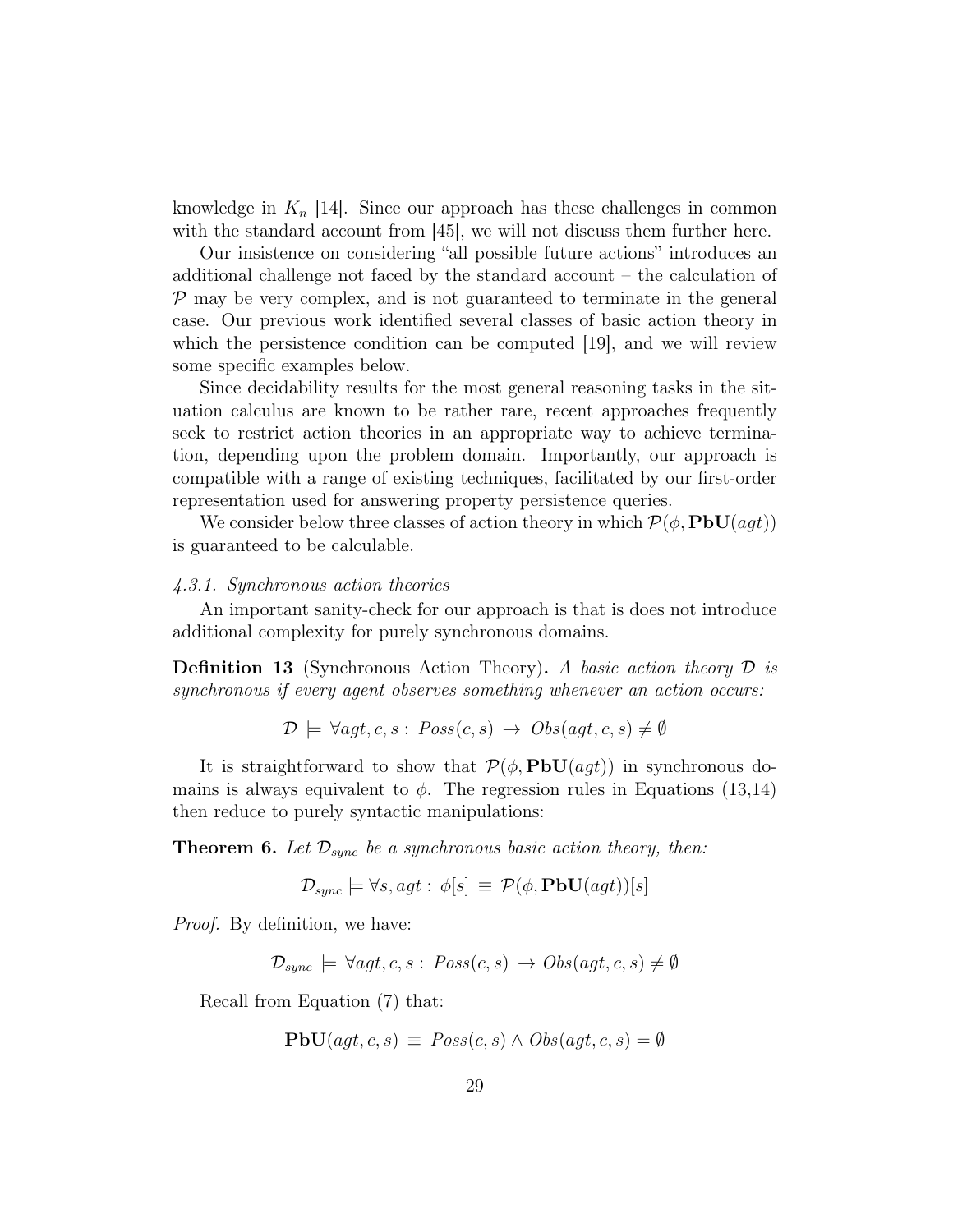So clearly:

$$
\mathcal{D}_{sync} \models \forall agt, c, s : \mathbf{PbU}(agt, c, s) \equiv \bot
$$

The definition of  $\mathcal{P}^1(\phi, \text{PbU}(agt))$  will then produce:

$$
\mathcal{P}^{1}(\phi, \mathbf{PbU}(agt)) \equiv \phi \wedge (\forall c : \bot \to \mathcal{R}(\phi, c)) \equiv \phi
$$

The calculation of  $P$  thus terminates immediately at the first iteration, giving  $\mathcal{P}(\phi, \text{PbU}(agt))$  equal to  $\mathcal{P}^1(\phi, \text{PbU}(agt))$ , which is equivalent to  $\phi$ as desired.  $\Box$ 

We thus do not introduce unnecessary complications for domains in which effective reasoning procedures already exist, while extending the reach of our formalism into richer domains where some inductive reasoning is required.

# 4.3.2. Propositional action theories

For domains in which all non-situation sorts are finite, reasoning about uniform formulae can be reduced to propositional logic and is therefore strongly decidable. Calculating the persistence condition is also decidable in this case – since the domain has a finite state-space, the fixpoint calculation operates over a complete well-founded lattice and is therefore guaranteed to terminate [19].

The Scherl and Levesque [45] account of knowledge has been shown to admit to an optimal decision procedure and regression algorithm by integrating observation actions and modal knowledge operators into a dynamic epistemic logic encoding [57].

There are advantages to maintaining the expressive power of first-order logic, even when the domain can be propositionalized, as the use of quantifiers and free variables can produce exponentially-shorter formulae and hence lead to shorter proofs.

# 4.3.3. Context-free action theories

Suppose that the theory of action is *context free* [27]. In such theories successor state axioms have the following form:

$$
F(\bar{x}, do(a, s)) \equiv \Phi_F^+(\bar{x}, a) \vee (F(\bar{x}, s) \wedge \neg \Phi_F^-(\bar{x}, a))
$$

The effects of an action are thus independent of the situation in which it is performed. Quantification is still permitted, provided the quantifiers only range over the situation-independent formulae.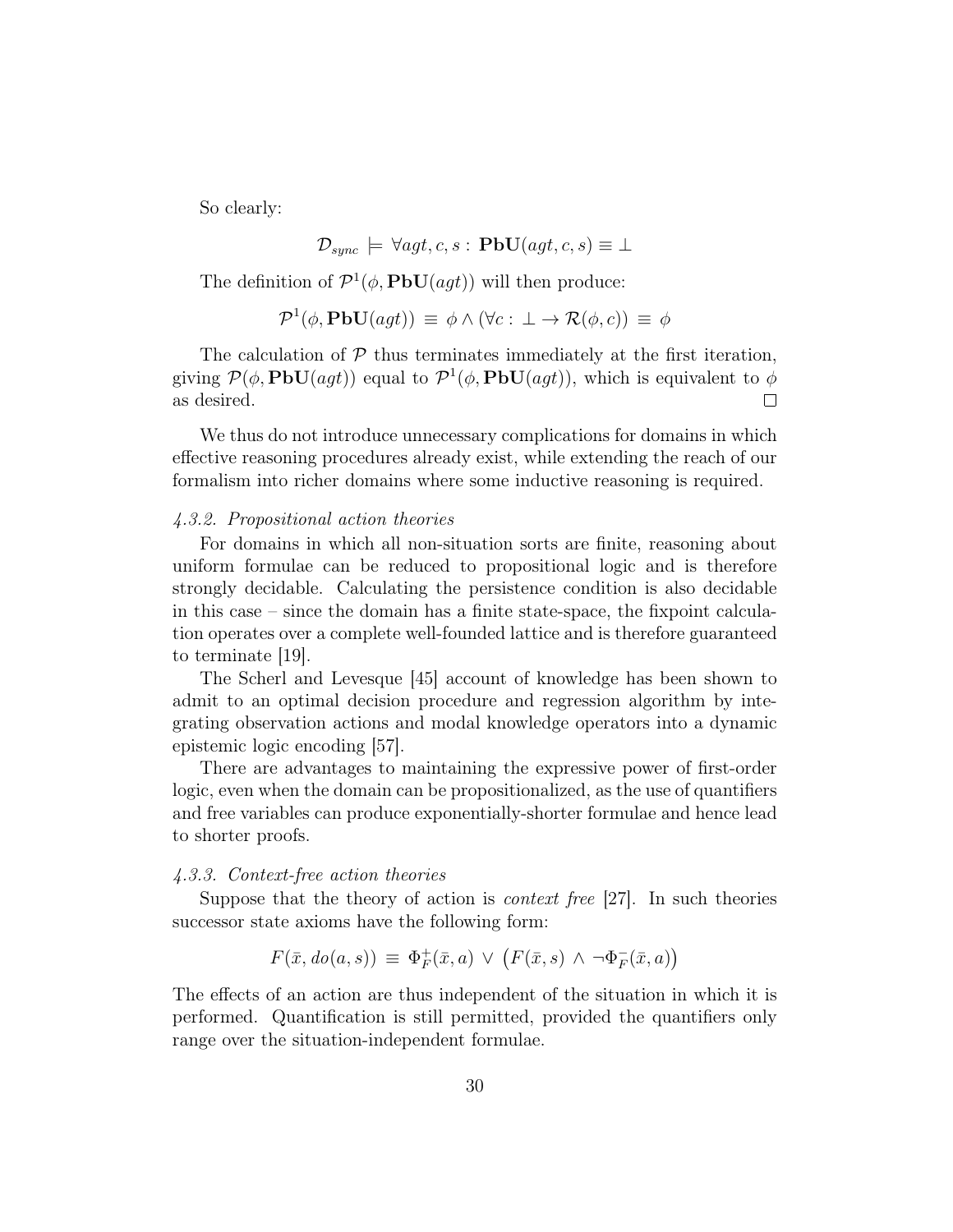Lin and Levesque [25, lemma 6.2] show that context-free theories with a finite number of parameterless actions have a finite state space. This is therefore sufficient to ensure a terminating computation of persistence condition,  $P$ , in the same manner as propositional domains [19].

Context free theories capture the expressivity of the usual formation of classical planning problems encoded in STRIPS, with add and delete lists, in which every action is considered to be context-free, as identified in [25].

# 4.4. Approximate Reasoning

Rather than restricting the domain to guarantee terminating calculation of  $\mathcal{P}(\phi, \text{PbU}(agt))$ , it is also possible to restrict the form of queries so that it can be pre-calculated offline. This kind of approximate reasoning about knowledge is key to the formalism of Demolombe and Pozos Parra [9], in which knowledge is limited to be about fluent literals only.

Their basic idea is to introduce, for each fluent  $F$  in the domain, two additional fluents  $K_{agt}^+F$  and  $K_{agt}^-F$  to explicitly represent "agt knows F" and "*agt* knows  $\neg F$ ". By formulating ordinary successor state axioms for these fluents, literal-level knowledge can be reasoned about using standard regression and does not require an explicit possible-worlds K-relation. The trade-off is that this approach cannot represent indeterminate disjunctive knowledge such as " $agt$  knows  $F$  or  $G$ ".

The Demolombe and Pozos Parra approach has been formally related to the standard Scherl and Levesque approach by Petrick and Levesque [31]. They show there is an equivalence between the two approaches when an agent's knowledge is restricted to be *disjunctive*, so that the following holds:

$$
Knows(agt, \phi_1 \lor \phi_2, s) \rightarrow Knows(agt, \phi_1, s) \lor Knows(agt, \phi_2, s)
$$

In [32] this equivalence is extended to cover existential quantification by restricting knowledge to also satisfy the following:

$$
\mathbf{Knows}(agt, \exists x : \phi(x), s) \rightarrow \exists x : \mathbf{Knows}(agt, \phi(x), s)
$$

These disjunctive properties of knowledge are not entailed by a general possible-worlds style theory in the tradition of [45], although there are restrictions that can be placed on the theory in order to enforce them [33, 32].

Even when these disjunctive knowledge properties are not enforced by the domain, they permit a sound approximation of knowledge that can be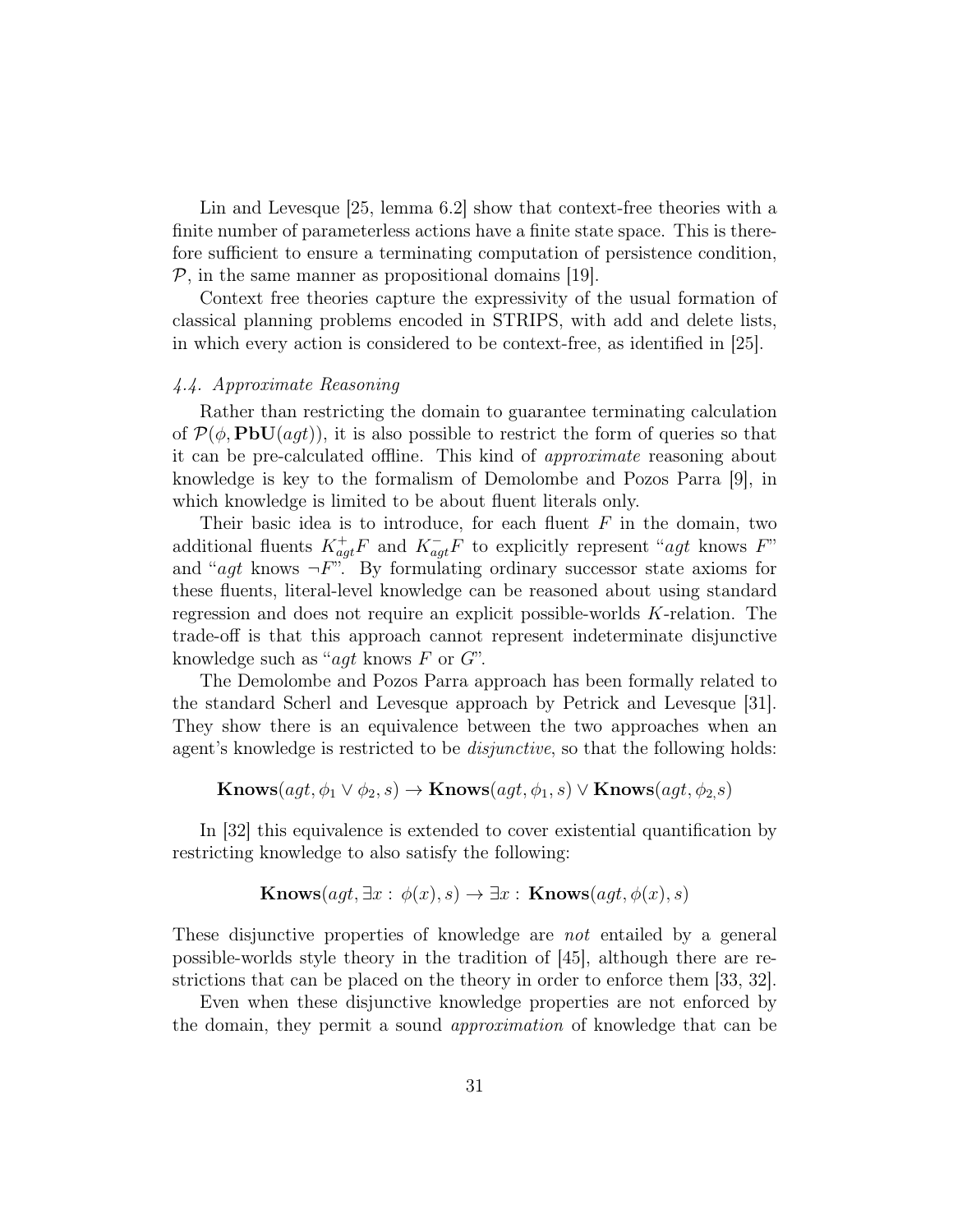reasoned about more tractably than the standard possible-worlds account. Following the style of [31] we can provide the following definitions:

 $\text{Knows}_{A}(agt, \phi_1 \land \phi_2, s) = \text{Knows}_{A}(agt, \phi_1, s) \land \text{Knows}_{A}(agt, \phi_2, s)$  $\text{Knows}_{A}(agt, \neg(\phi_1 \land \phi_2), s) = \text{Knows}_{A}(agt, \neg\phi_1, s) \lor \text{Knows}_{A}(agt, \neg\phi_2, s)$  $\textbf{Knows}_A(qgt, \forall x : \phi(x), s) = \forall x : \textbf{Knows}_A(qgt, \phi(x), s)$  $\text{Knows}_{A}(agt, \neg \forall x : \phi(x), s) = \exists x : \text{Knows}_{A}(agt, \neg \phi(x), s)$  $\text{Knows}_{A}(agt, \neg\neg \phi, s) = \text{Knows}_{A}(agt, \phi, s)$  $\text{Knows}_{A}(agt, F, s) = \text{Knows}(agt, F, s)$  $\textbf{Knows}_A(agt, \neg F, s) = \textbf{Knows}(agt, \neg F, s)$ 

A knowledge query is split across the logical operators until we are left with only knowledge of fluent literals, which is then handled using our formalism. If we assume a finite number of fluents, then we can use our regression rule for knowledge to pre-calculate an explicit successor state axiom for  $\text{Knows}_A(qgt, F, s)$  and  $\text{Knows}_A(qgt, \neg F, s)$ , allowing them to be treated as primitive fluents and reasoned about at run-time using purely syntactic transformations.

Unlike the approach of Demolombe and Pozos Parra [9] in which knowledge fluents must be axiomatised separately from the concrete fluents they describe, the approach suggested here would allow a successor state axiom for literal-level knowledge to be derived from the dynamics of the domain. The calculation of  $\mathcal{P}(F, \text{PbU}(agt))$  for each fluent could be performed once, offline, and then used directly for approximate reasoning about knowledge.

# 5. Axiomatising Observations

We now show how observations and views can be used to model a variety of common domain dynamics from the situation calculus literature. We argue that these axiomatisations intuitively capture the "correct" information in each case, and show how our explicit representation of the agent's local perspective can overcome difficulties encountered in previous formulations.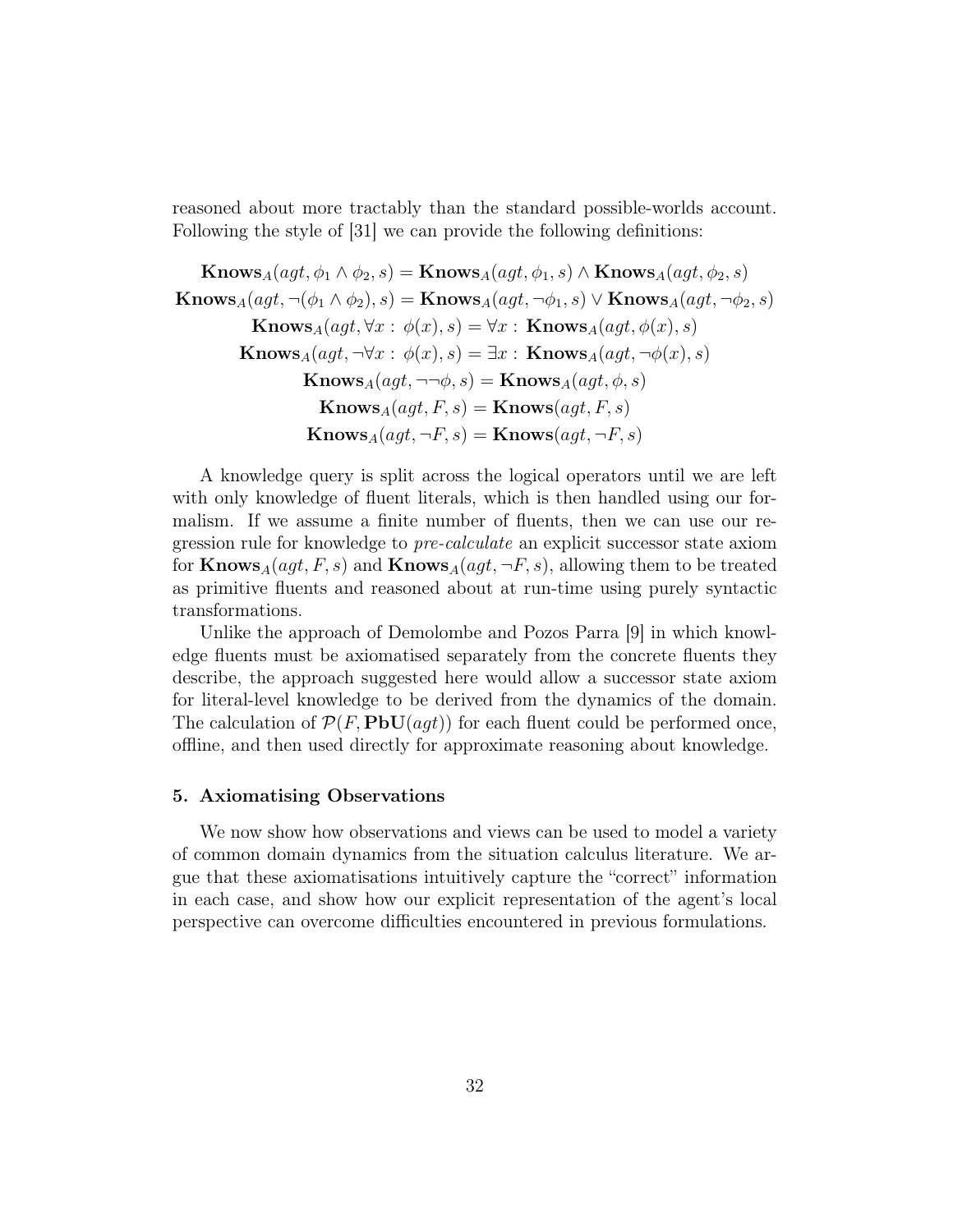## 5.1. Public Actions

In Section 3 we showed how public actions can be easily captured using the following axiom for Obs (reproduced from Equation 10):

$$
a \# r \in Obs(agt, c, s) \equiv a \in c
$$
  
 
$$
\land actor(a) = agt \rightarrow r = SR(a, s)
$$
  
 
$$
\land actor(a) \neq agt \rightarrow r = Nil
$$

It should be clear that these definitions capture the intuition behind the most common model of action observability, and indeed Section 3 formally proved an equivalence to the standard knowledge axioms of [45].

This approach clearly leads to synchronous domains, since an agent's set of observations can only be empty if the set of actions is also empty, and the empty action set is never legal to perform.

#### 5.2. Private Actions

Private actions can be easily modelled by the following definition of *Obs*:

$$
a \# r \in Obs(agt, c, s) \equiv a \in c \land actor(a) = agt \land SR(a, s) = r
$$

As noted by Lespérance et al. [21], private actions mean that agents need to consider arbitrarily-long sequences of hidden actions which may or may not have occurred, and standard regression techniques are insufficient to handle this case. By explicitly formalising this situation, we are able to provide an approach to effective automated reasoning in such asynchronous domains.

Private actions also serve to demonstrate the elaboration tolerance of our approach. Consider the successor state axiom for knowledge with hidden actions that is formulated in [21]:

$$
K(agt, s'', do(a, s)) \equiv \exists s' : K(agt, s', s)
$$
  

$$
\wedge (actor(a) \neq agt \rightarrow s' \leq_{actor(a) \neq agt} s''))
$$
  

$$
\wedge (actor(a) = agt \rightarrow \exists s^* : [s' \leq_{actor(a) \neq agt} s^* \wedge
$$
  

$$
s'' = do(a, s^*) \wedge Poss(a, s^*) \wedge SR(a, s) = SR(a, s^*))]
$$

While the axiom seems intuitively plausible, it has a subtle problem: an agent's knowledge can change in response to actions performed by others. Suppose that  $agt$  has just performed action  $a_1$ , so the world is in situation  $do(a_1, s)$ . Another agent then performs the action  $a_2$ , leaving the world in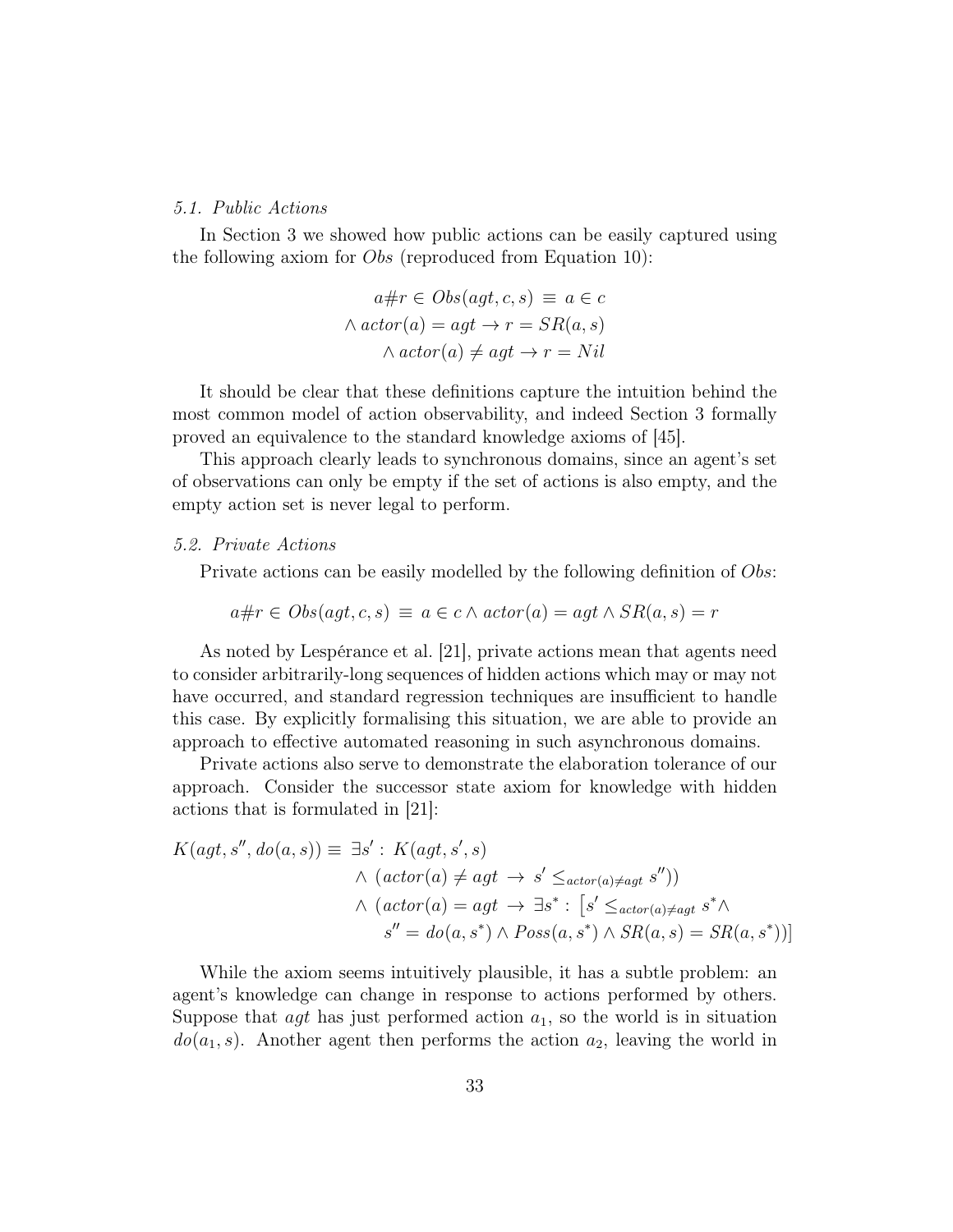situation  $do(a_2, do(a_1, s))$ . Since it is not aware of the occurrence of  $a_2$ , the knowledge of agt should be unchanged between these two situations. This is not the case under the formulation of [21], which introduces arbitrarily-long sequences of hidden actions into the *past* of the possible situation  $s''$ . Based on our explicit formalisation of the agent's local view, our axiom includes hidden actions in the *future* of  $s''$  and avoids this unintuitive behaviour.

By explicitly formalising the notion of a view, Theorem 1 guarantees that our formulation will avoid subtle problems such as this.

# 5.3. Guarded Sensing Actions

Petrick [32] extends the approach of [45] to include guarded sensing actions. These actions cause the agent to learn that some formula  $\phi$  holds, but only if an additional guard formula  $\psi$  also holds in the world. They are introduced by modifying the successor state axiom for  $K$  as follows:

$$
K(agt, s'', do(a, s)) \equiv \exists s' : s'' = do(a, s) \land K(agt, s', s) \land \dots
$$

$$
a = sense_{\phi, \psi} \rightarrow [\psi(s) \rightarrow \phi(s) \equiv \phi(s')]
$$

Petrick [32] demonstrates that this modified successor state axiom is no longer guaranteed to preserve the symmetry of the  $K$  fluent, invalidating one of the fundamental properties of knowledge. The problem is that although the agent will learn  $\phi$  if the guard  $\psi$  is true, it cannot conclude that the guard was false by virtue of *not* learning  $\phi$ . Since the agent's local perspective is only modelled implicitly, it has no way of detecting that the action failed to produce its sensing result.

To ensure that symmetry is preserved through action, it is necessary to axiomatise these sensing actions in such a way that the status of the guard formula itself also becomes known. This is achieved in [32] through special syntactic restrictions, but our approach of explicitly representing the observations made by each agent avoids this problem automatically.

To model guarded sensing actions in our framework, one would leave K unchanged and instead modify the definition of Obs to add guard conditions  $\Psi$  as follows:

$$
a \# r \in Obs(agt, c, s) \equiv a \in c \land actor(a) = agt \land SR(a, s) = r \land \Psi(a, s)
$$

For example, an action  $\textit{sense}_{\phi,\psi}$  that senses the truth of some formula  $\phi$ when the guard condition  $\psi$  is true would require something like the following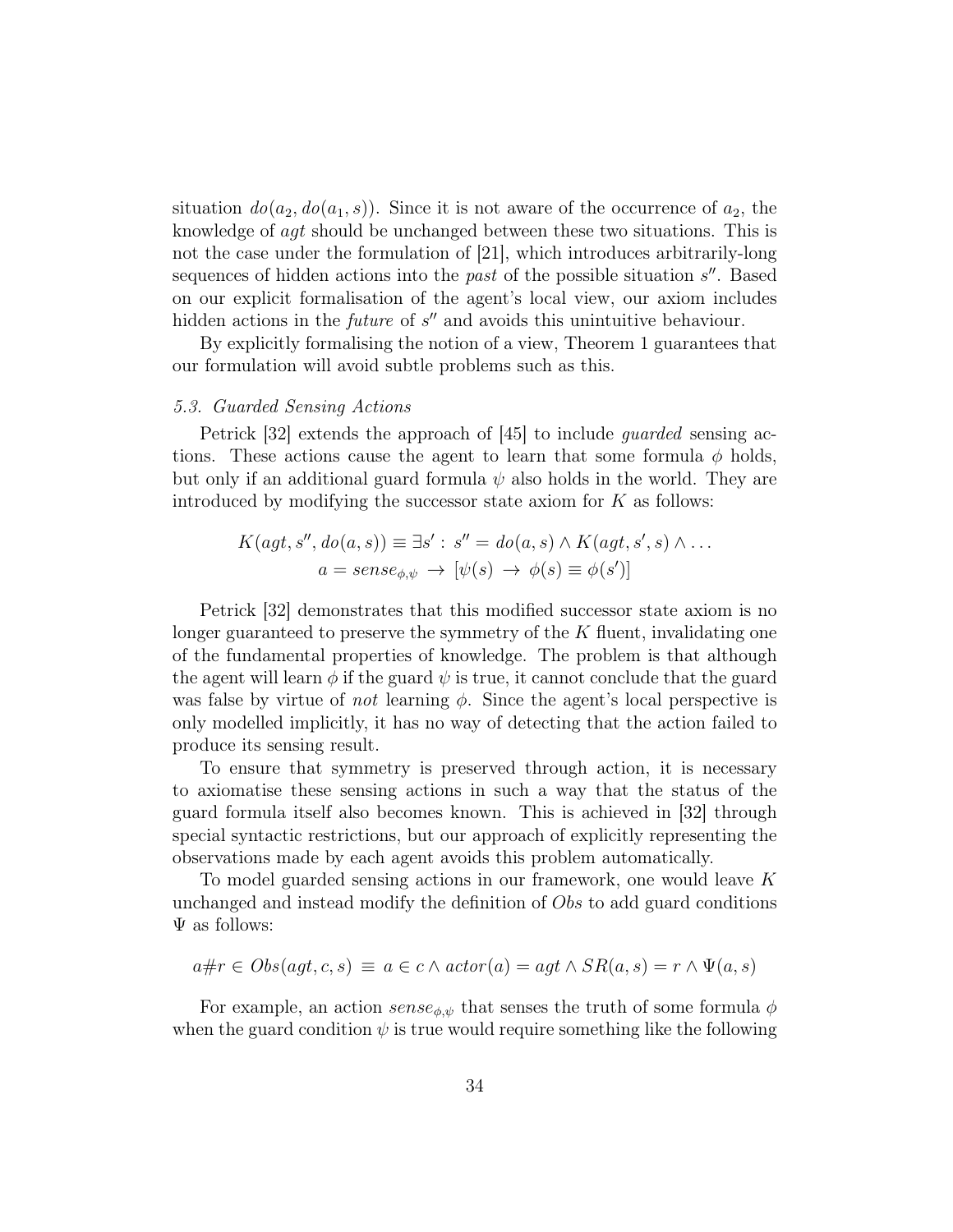to be entailed by the definition of Obs:

$$
sense_{\phi,\psi} \# T \in Obs(agt, c, s) \equiv sense_{\phi,\psi} \in c
$$
  

$$
\wedge actor(sense_{\phi}) = agt \wedge \psi(s) \wedge \phi(s)
$$
  

$$
sense_{\phi,\psi} \# F \in Obs(agt, c, s) \equiv sense_{\phi,\psi} \in c
$$
  

$$
\wedge actor(sense_{\phi}) = agt \wedge \psi(s) \wedge \neg \phi(s)
$$
  

$$
sense_{\phi,\psi} \# Nil \in Obs(agt, c, s) \equiv sense_{\phi,\psi} \in c
$$
  

$$
\wedge actor(sense_{\phi}) = agt \wedge \neg \psi(s)
$$

An agent using our formalism can therefore explicitly conclude, by virtue of not receiving a sensing result from  $\textit{sense}_{\phi,\psi}$ , that the guard condition must not hold. This is sufficient to maintain symmetry of the knowledge accessibility relation as guaranteed by Theorem 3.

#### 5.4. Speech Acts

Communication in the situation calculus is traditionally modelled using explicit communicative actions or "speech acts" [50, 49]. These actions are axiomatised as per standard actions, but special-case handling is introduced in the axioms for knowledge in order to model their communicative effects.

Instantaneous communication is modelled using actions such as inform, where  $\text{inform}(agt_s, agt_r, \phi)$  means the sender  $agt_s$  informs the receiver  $agt_r$ of the truth of some formula  $\phi$ . If we assert that only truthful speech acts are allowed, and all actions are publicly observable, then this requires no further axiomatisation:

$$
Poss(inform (agt_s,agt_r, \phi), s) \equiv
$$
**Knows** $(agt_s, \phi[s], s)$ 

The *inform* action will be included in each agent's observations whenever it occurs, from which the agent can conclude that it was possible and thus that the contained formula holds in the world.

However, this simple approach can lead to third-party agents being aware of what was communicated, which is often undesirable. In [50] encrypted speech acts are introduced to overcome this limitation, ensuring that only the intended recipient of a message is able to access its contents by performing a special decrypt action. While it would be straightforward to copy this approach in our formalism, the problem it was introduced to solve no longer exists – we can directly limit the accessibility of the message contents adding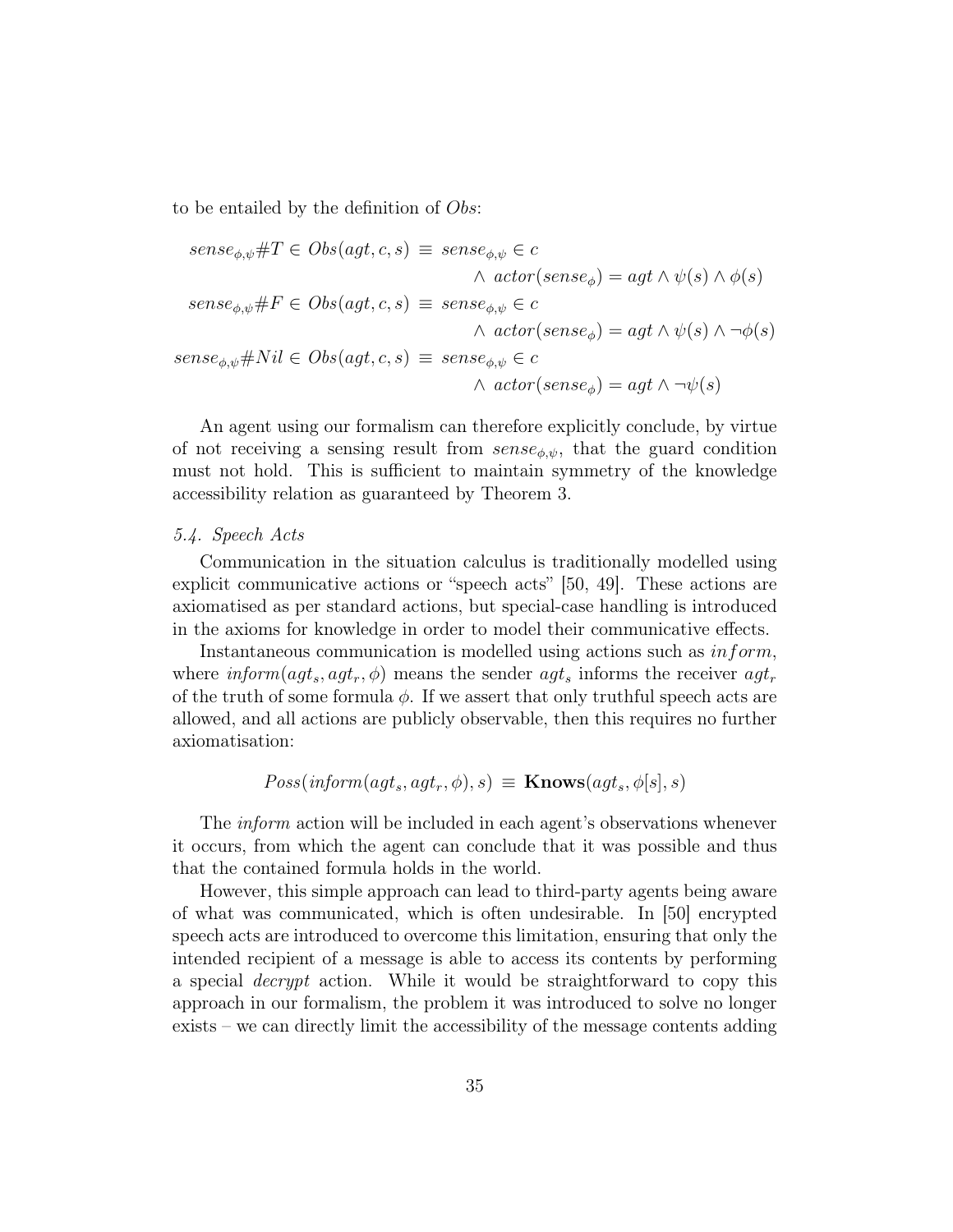another type of observation,  $\text{inform}(agt_s, agt_r)$ , that indicates the occurrence of the action but not its contents:

$$
inform(agt_s,agt_r) \in Obs(agt, c, s) \equiv \exists m: inform(agt_s,agt_r, m) \in c
$$

$$
inform(agt_s,agt_r, m) \in Obs(agt, c, s) \equiv
$$
  

$$
inform(agt_s,agt_r, m) \in c \land (agt = r \lor agt = s)
$$

Here all agents will observe that the communication occurred, but only the sender and recipient can observe the contents of the message.

Non-instantaneous communication can be modelled using a message queue for each agent with separate send and check actions [21]. The send action adds a message to the queue, while the check action returns the details of pending messages as its sensing result. Since this approach uses the standard sensing-result machinery, it requires no special axiomatisation here.

## 5.5. Explicit Observability Axioms

Our approach offers a straightforward way to explore the middle ground between the two extremes of "public actions" and "private actions" discussed above. To axiomatise general partial observability of actions, we introduce a new action description predicate  $CanObs(aqt, a, s)$  that defines the conditions under which agent  $aqt$  would observe action a being performed in situation s. If  $CanObs(agt, a, s)$  is false, then that action will be hidden. We can then define Obs as follows:

$$
a \in Obs(agt, c, s) \equiv a \in c \land CanObs(agt, a, s)
$$

This permits a great deal of flexibility in the axiomatisation. In our Hunt the Wumpus domain, agents are aware of all the actions performed in the same room as themselves:

$$
CanObs(agt, a, s) \equiv \exists r : \land In(agt, r) \land In(actor(a), r)
$$

It is also possible to allow partial observability of sensing results using an analogous predicate  $CanSense(agt, a, s)$  and the following definition of Obs:

$$
a \in Obs(agt, c, s) \equiv a \in c \land CanObs(agt, a, s) \land \neg CanSense(agt, a, s)
$$

$$
a \# r \in Obs(agt, c, s) \equiv a \in c \land SR(a, s) = r
$$

$$
\land CanObs(agt, a, s) \land CanSense(agt, a, s)
$$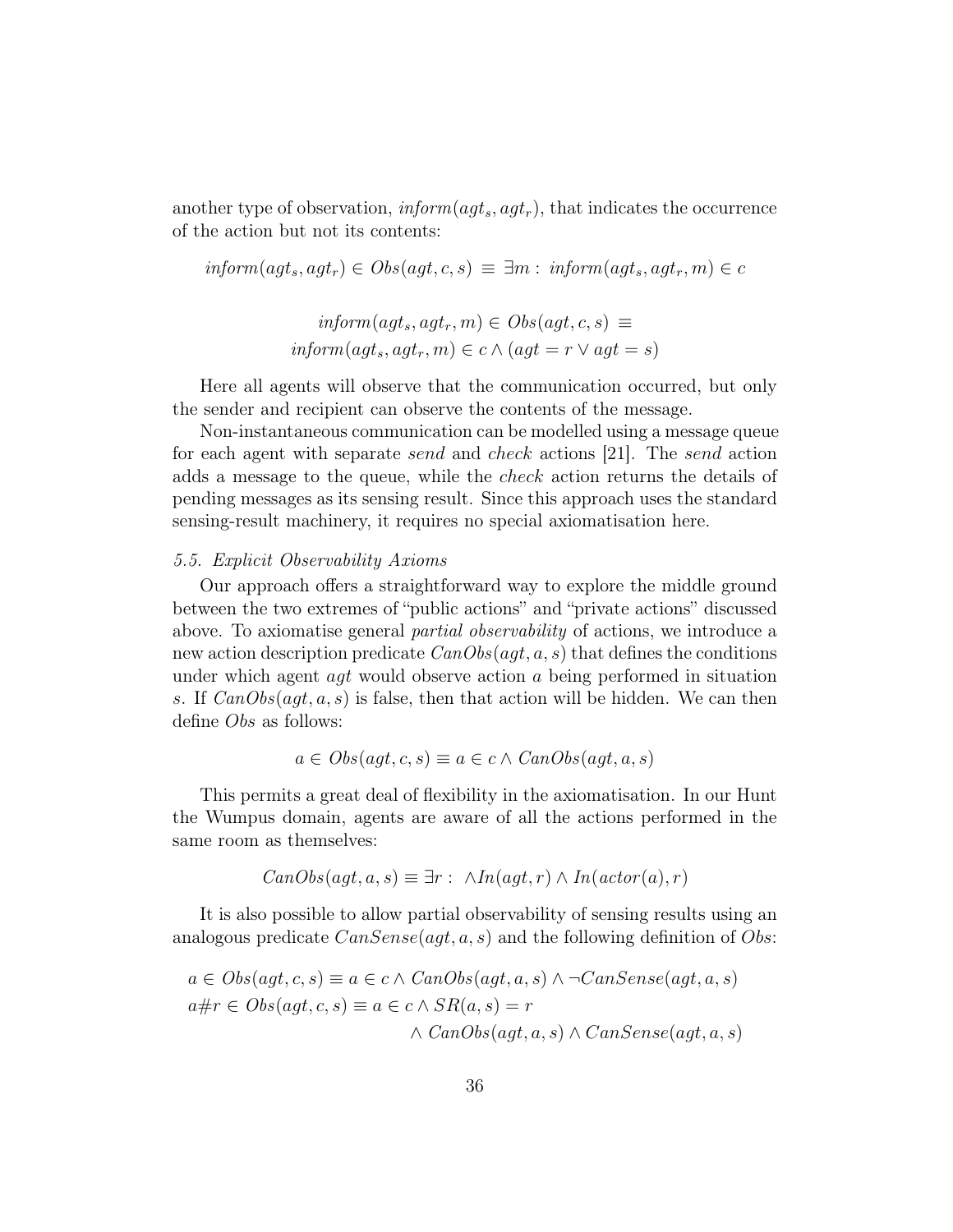For example, consider an agent waiting for a train who activates a speaker to determine when it will arrive. The results of this sensing action would provide information to any other agent within earshot:

 $CanSense(agt, activate Speaker(agt_2), s) \equiv CloseToSpeaker(agt)$ 

We feel that this formulation provides a good balance between simplicity and expressiveness; it allows the observability of actions to vary according to the state of the world, but provides agents with a complete description of each action that they are capable of observing.

## 5.6. Observability Interaction

Reasoning about observability of concurrent actions raises the potential for observability interaction, in which some actions produce different observations when they are performed concurrently with another action. Like the precondition interaction problem for *Poss*, which has undergone extensive research and is discussed in [36, 34, 35], we assume that the axiom defining Obs contains the appropriate logic to handle such interaction. A simple axiomatisation might have actions being "masked" by the co-occurrence of another action, and would appear like so:

 $a \in Obs(agt, c, s) \equiv a \in c \land CanObs(agt, a, s) \land \neg \exists a' \in c : \text{Mass}(a', a, s)$ 

The important point is that, given an explicit account of the local perspective of each agent, such interaction can be axiomatised independently of the rest of the action theory.

# 5.7. Observing the Effects of Actions

In many domains it would be infeasible for an agent to observe all of the details of a particular action when it occurs, but it may observe some of the effects of that action. For example, suppose that an agent monitors the state of a light in its environment, such that it notices it changing from dark to light. While it knows that some action must have occurred to produce that effect, it may not be sure precisely what action took place (e.g. precisely who turned on the light). This can be modelled by further extending the Ob-SERVATION sort to contain a special "effect observation" term  $lightCam <sub>0</sub>$ and axiomatising like so:

 $lightCameOn \in Obs(aqt,c,s) \equiv$ 

 $\neg lightIsOn(s) \land \exists agt' : turnLightOn(agt') \in c$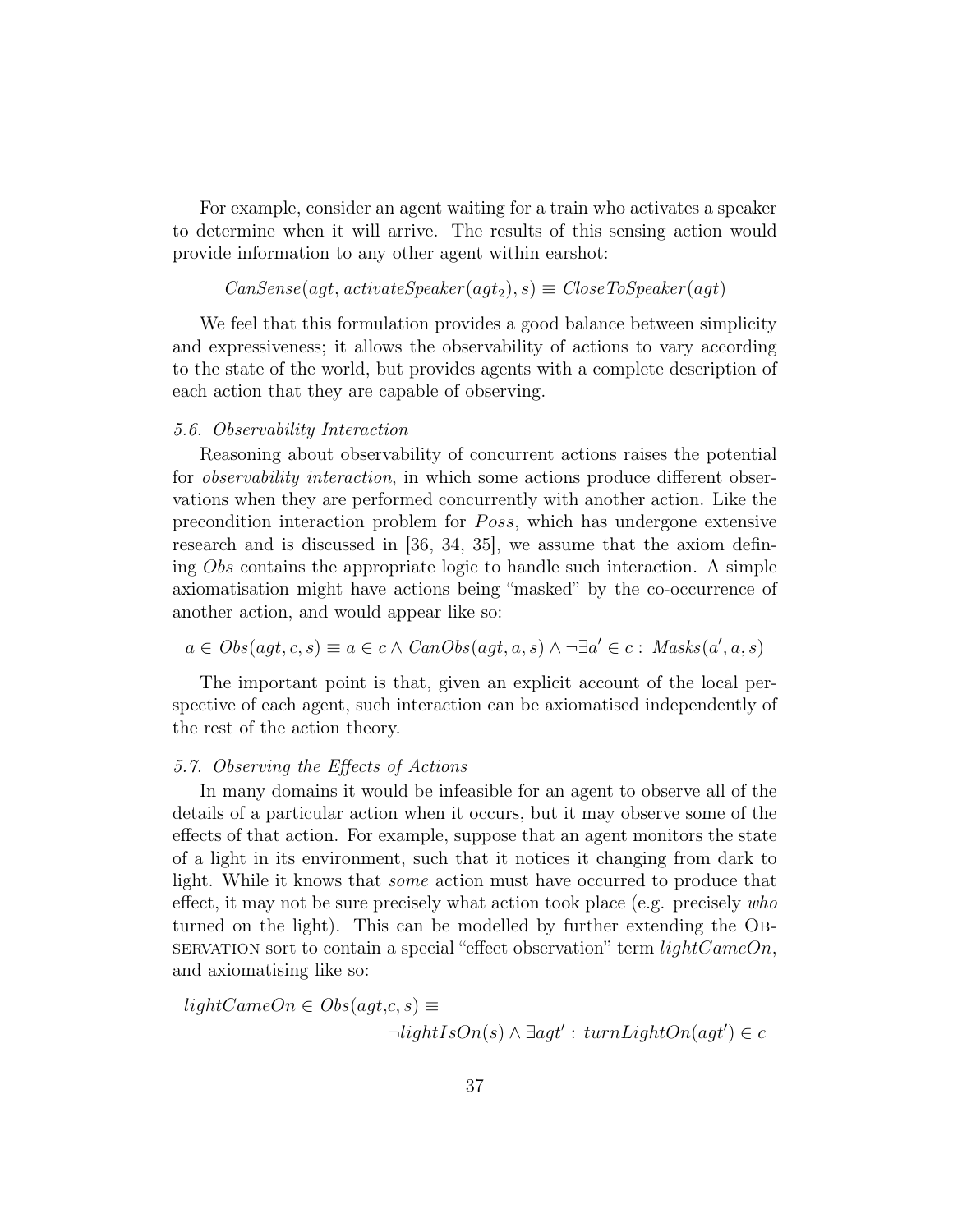When the light is switched on, each agent's observation set will contain the term  $lightCameOn$ , and they will be able to deduce that this change has occurred without necessarily knowing the specific action responsible for the change. This is similar to the "fluent change" actions proposed by De Giacomo et al. [6], but embedded in the theory itself rather than generated by the agent when it discovers that it must update its beliefs.

#### 5.8. Delayed Communication

Delayed communication can be modelled using separate send and recv actions. However, unlike the use of explicit communication channels discussed previously, we do not want the receiving agent to have to poll the message queue. Rather, the recv action should occur automatically some time after the send action.

This is easily modelled using *natural actions* as defined by Reiter [40], actions that occur automatically at a particular time. By making recv a natural action, send/recv pair can be axiomatised mirroring the standard account of long-running tasks in the situation calculus. A fluent  $PendMsg(s, r, m, t)$ . indicates that some message is pending and will be delivered at time  $t$ . We have:

 $natural(recv(aqt_s, aqt_r, m, t))$ 

 $send(agt_s,agt_r, m, t) \in Obs(agt, c, s) \equiv send(agt_s,agt_r, m, t) \in c \land agt = agt_s$  $rccv(agt_s, agt_r, m, t) \in Obs(agt, c, s) \equiv recv(agt_s, agt_r, m, t) \in c \land agt = agt_r$  $Poss(recv(agt_s, agt_r, m, t), s) \equiv PendMsg(agt_s, agt_r, m, t, s)$ 

 $PendMsg(s, r, m, t_m, do(c, s)) \equiv$  $send(s, r, m, t) \in c \land t_m = t + delay(s, r, m, s)$  $\vee$  PendMsg(s, s, m,  $t_m$ , s)  $\wedge$  recv(s, r, m,  $t_m$ )  $\notin c$ 

A send action thus causes the message to become pending, with its delivery time determined by the functional fluent *delay*. Once the delay time has elapsed, the natural action recv will be triggered and the message delivered. The *send* and *recv* actions are observed only by the sender and receiver respectively.

If the agents have incomplete information about the delay function, this could easily model domains in which the message delay is unpredictable or even unbounded, giving asynchronous communication in the style of [15].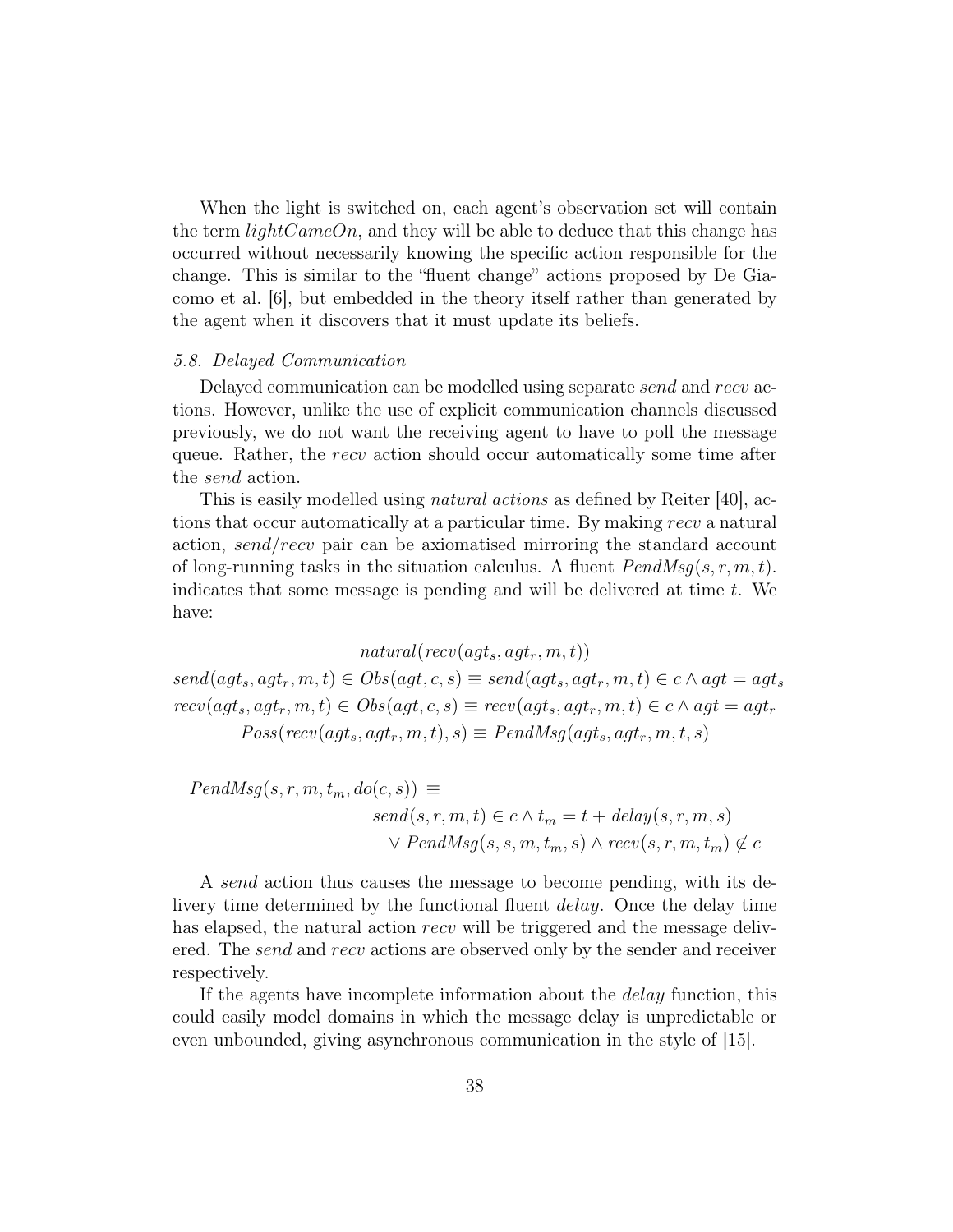## 6. An Illustrative Example

We now give a brief demonstration of our formalism in action, using it to model the "Hunt The Wumpus" domain outlined in Section 1. Our variant is complicated by the presence of multiple hunters and partial observability, but we also simplify it by omitting common features such as pits and breezes. The full axiomatisation is available in Appendix A.

We take as a static background fact the predicate  $Adjacent(r, r')$  defining the layout of the dungeon, as shown in Figure 3. Since it is part of  $\mathcal{D}_{bq}$ , the layout is known to all agents.

The actions of interest in the domain are  $move(agt, r)$  by which agents may move between adjacent rooms,  $\textit{shoot}(\textit{agt}, r)$  by which an agent may shoot into an adjacent room, and  $\det(\alpha \cdot dt)$  by which agents may alert each other to the presence of a stench in their current room.

The fluents of interest are the function  $r = Loc(agt, s)$  giving the current room each agent is in,  $r = Wumpus(s)$  giving the room containing the Wumpus,  $Stench(r, s)$  indicating whether a room contains a stench, and Killed(s) indicating whether the Wumpus has been killed.

|             | stench         |                |
|-------------|----------------|----------------|
| R7          | R8             | R <sub>9</sub> |
| stench      | K<br>o,<br>П   | stench         |
| R4          | R5             | R <sub>6</sub> |
| 오<br>大<br>Y | stench         |                |
| R1          | R <sub>2</sub> | R <sub>3</sub> |

Figure 3: Hunt-the-Wumpus Dungeon Layout.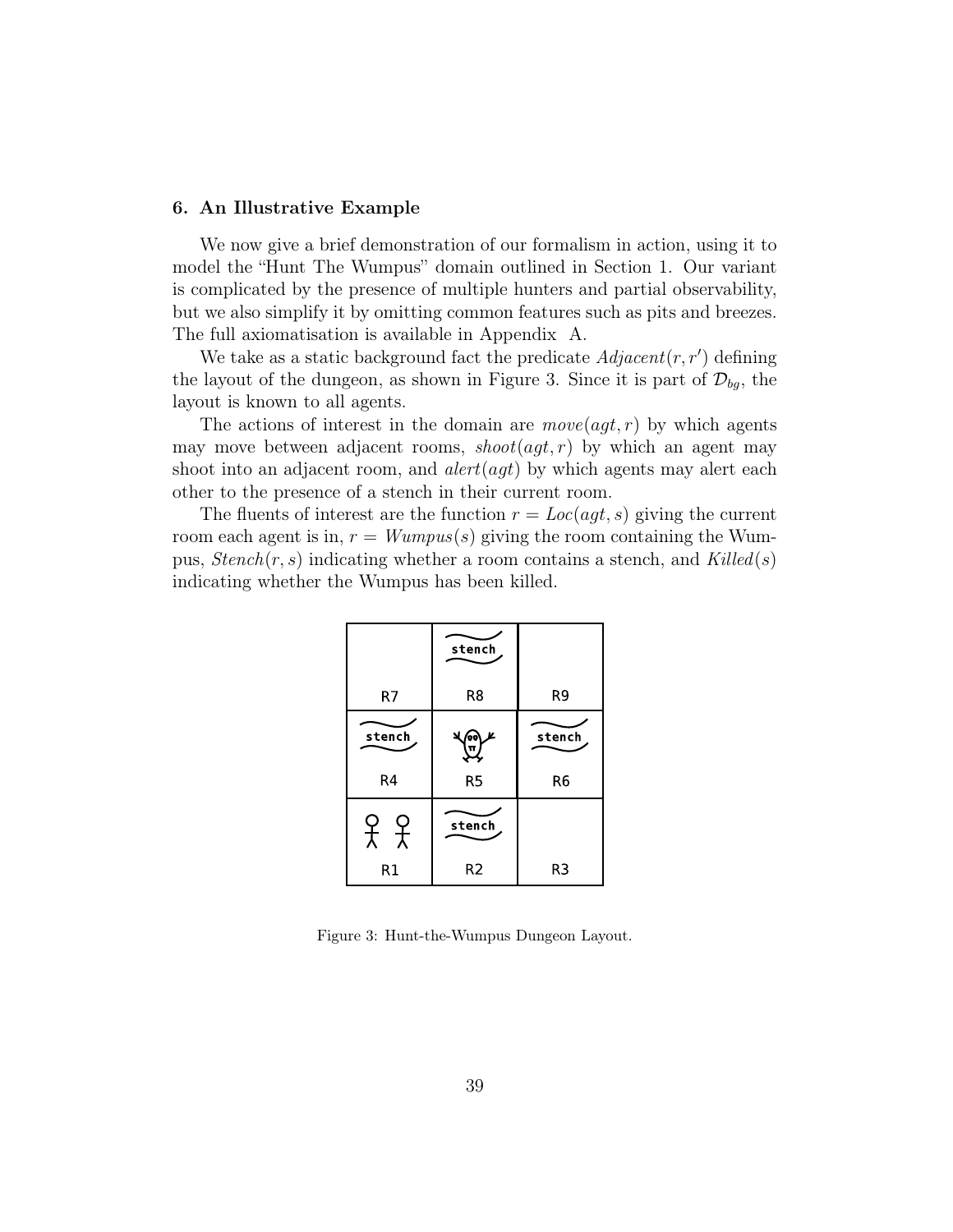We have the following precondition axioms:

$$
Poss(move(agt, r), s) \equiv Adjacent(r, Loc(agt, s))
$$
  
\n
$$
Poss(shoot(agt, r), s) \equiv Adjacent(r, Loc(agt, s))
$$
  
\n
$$
Poss(alert(agt), s) \equiv Stench(Loc(agt, s), s)
$$

Along with the following successor state axioms:

$$
r = Loc(agt, do(c, s)) \equiv move(agt, r) \in c
$$
  
\n
$$
\lor (r = Loc(agt, s) \land \neg \exists r' : move(agt, r') \in c)
$$
  
\n
$$
Killed(do(c, s)) \equiv Killed(s)
$$
  
\n
$$
\lor \exists agt, r : shoot(agt, r) \in c \land r = Wumpus(s)
$$
  
\n
$$
r = Wumpus(do(c, s)) \equiv r = Wumpus(s)
$$
  
\n
$$
Stench(r, do(c, s)) \equiv Stench(r, s)
$$

Note that Wumpus and Stench do not vary, but they must be fluents to allow for agents having partial knowledge of these facts. They are related by the following background theory axiom, stating that only rooms adjacent to the Wumpus have a stench:

$$
Stench(r, s) \equiv Adjacent(r, Wumpus(s))
$$

This is a simple state invariant that, if true initially, is implied for all situations by the successor state axioms above. Typical approaches would discard such invariants after encoding their effects into the successor state axioms, as in [26]. We keep it as part of the background theory since it is useful when calculating the persistence condition; see Appendix B for a detailed treatment.

For OBSERVATION terms we include all actions along with the following: footsteps indicating movement of an agent in an adjacent room, alert indicating an announcement by an agent in an adjacent room, *stench* as a sensing result when moving into a stench-filled room, and *scream* to indicate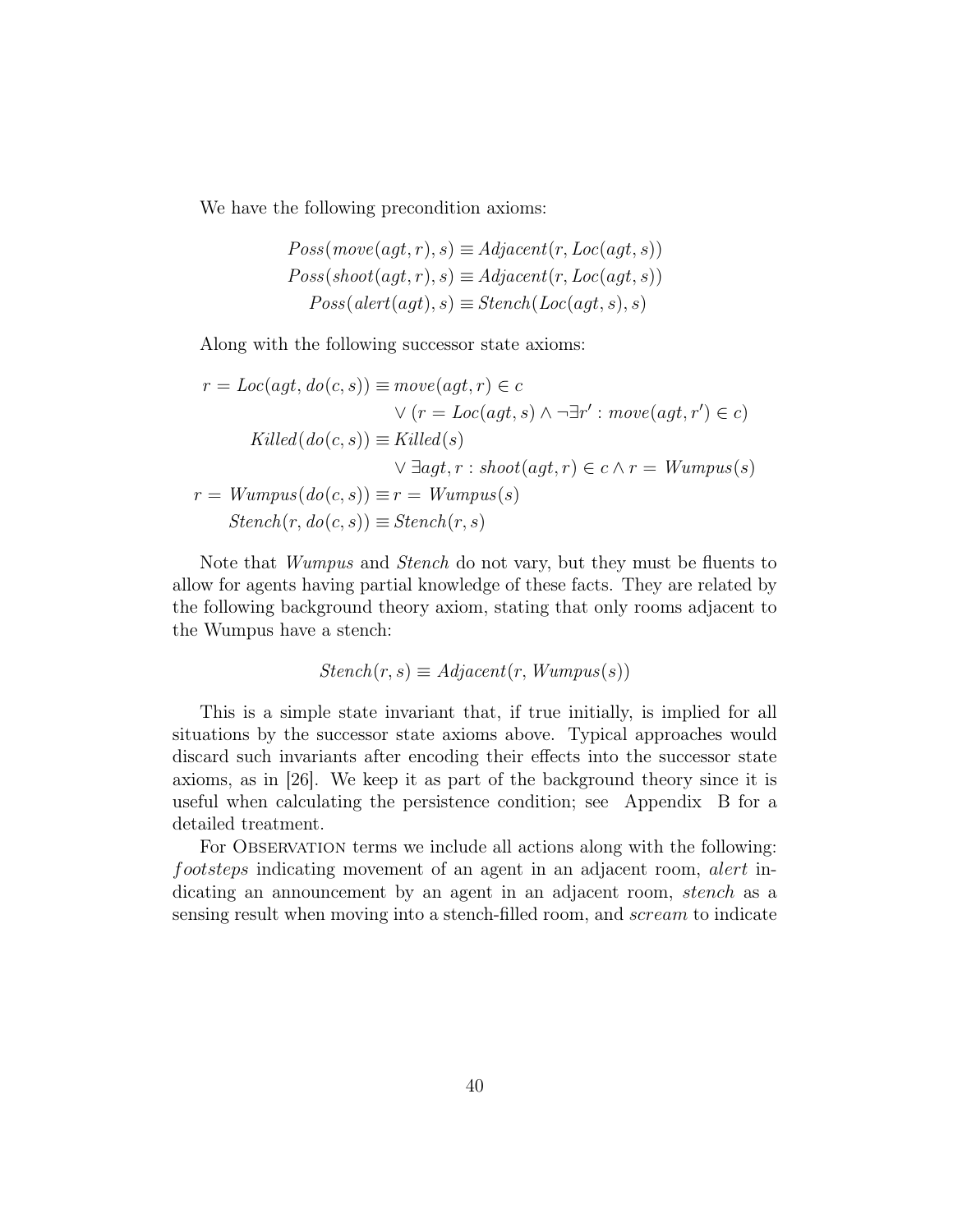the death of the Wumpus. They are axiomatized as follows:

$$
move(agt1, r1) \in Obs(agt, c, s) \equiv move(agt1, r1) \in c
$$

$$
\land [Loc(agt, s) = Loc(agt1, s) \lor Loc(agt, s) = r1]
$$

$$
shot(agt1, r1) \in Obs(agt, c, s) \equiv shoot(agt1, r1) \in c
$$

$$
\land Loc(agt, s) = Loc(agt1, s)
$$

$$
alert(agt1) \in Obs(agt, c, s) \equiv alert(agt1) \in c
$$

$$
\land Loc(agt, s) = Loc(agt1, s)
$$

$$
footsteps \in Obs(agt, c, s) \equiv \exists agt1, r1 : move(agt1, r1) \in c
$$

$$
\land [Adjacent(Loc(agt, s), r1) \lor
$$

$$
Adjacent(Loc(agt, s), Loc(agt1, s))]
$$

$$
alert \in Obs(agt, c, s) \equiv \exists agt1 : alert(agt1) \in c
$$

$$
\land Adjacent(Loc(agt, s), Loc(agt1, s))
$$

$$
stench \in Obs(agt, c, s) \equiv \exists r1 : move(agt, r1) \in c
$$

$$
\land Stench(r1, s)
$$

$$
screen \in Obs(agt, c, s) \equiv \exists agt1, r1 : shoot(agt1, r1) \in c
$$

$$
\land r1 = Wumpus(s) \land \neg Killed(s)
$$

The hunters know their initial state, being located in room R1 where there is no Wumpus and no stench:

$$
Init(s) \rightarrow \forall agt : Loc(agt, s) = R1
$$
  

$$
Init(s) \rightarrow Wumpus(s) \neq R1 \land \neg Stench(R1, s)
$$

The Wumpus is in room R5, but this is not known to the agents. It is a fact about the actual initial situation rather than all possible initial situations:

$$
Wumpus(S_0)=R5
$$

The agents have no additional knowledge about the state of the dungeon.

The following are examples of knowledge queries that can be posed in our formalism, a brief explanation of their outcome, and a demonstration of how they can be answered using our new regression rules.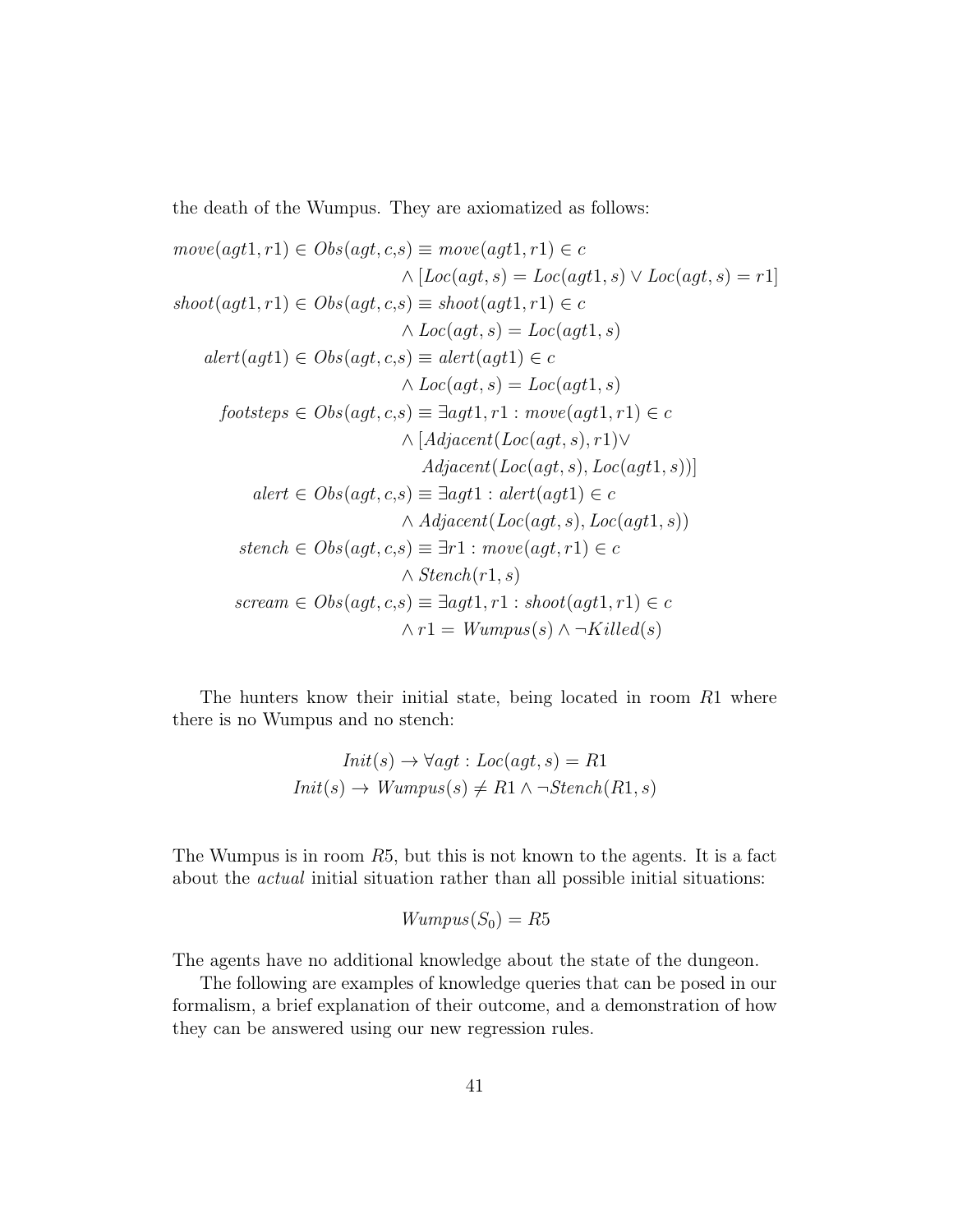**Example 1.** Initially, Ann does not know where the wumpus is:

 $\mathcal{D} \cup \mathcal{D}_K^{obs} \models \neg \exists r : \textbf{Knows}(A, Wumpus() = r, S_0)$ 

Intuitively: it is given that  $\neg \exists r : \textbf{Knows}_{0}(A, Wumpus) = r, S_{0}),$  and there is no sequence of hidden actions that could result in her learning the location of the wumpus.

Formally: we answer the query by regressing it to produce a query about her initial knowledge  $Knows_0$ :

$$
\mathcal{R}(\neg \exists r : \mathbf{Knows}(A, Wumpus() = r, S_0)) \Rightarrow
$$
  

$$
\neg \exists r : \mathbf{Knows_0}(A, \mathcal{R}((\mathcal{P}(Wumpus() = r, \mathbf{PbU}(A))[S_0])^{-1}, S_0))
$$

The calculation of this persistence condition is trivial since the location of the wumpus cannot change, so the fixpoint search terminates after a single iteration:

$$
\mathcal{P}(Wumpus() = r, \mathbf{PbU}(A)) \Rightarrow Wumpus() = r
$$

Which gives:

$$
\mathcal{R}(\neg \exists r : \mathbf{Knows}(A, Wumpus() = r, S_0)) \Rightarrow
$$
  

$$
\neg \exists r : \mathbf{Knows_0}(A, \mathcal{R}((Wumpus() = r)[S_0])^{-1}, S_0)
$$

The nested regression of  $Wumpus(r)$  at  $S_0$  leaves the formula unchanged. The query thus regresses to the following, which is entailed by the domain:

$$
\mathcal{D}_{S_0} \cup \mathcal{D}_{bg} \models \neg \exists r : \mathbf{Knows_0}(A, Wumpus() = r, S_0)
$$

**Example 2.** Bob knows that the wumpus is not in an adjacent room, since he knows there is no stench in room R1.

 $D \cup \mathcal{D}_K^{obs} \models \mathbf{Knows}(B, Wumpus() \neq R2 \land Wumpus() \neq R4, S_0)$ 

It is therefore safe for him to move to an adjacent room.

Regressing as in the previous example gives the equivalent query:

 $\mathcal{D}_{S_0} \cup \mathcal{D}_{bg} \models$  Knows<sub>0</sub> $(B, Wumpus() \neq R2 \land Wumpus() \neq R4, S_0)$ 

All initial situations have  $\neg Stench(R1)$  and the background theory has  $Adjacent(R2, R1), Adjacent(R4, R1),$  and the axiom relating a stench to an adjacent wumpus. All initial situations thus have no Wumpus in rooms adjacent to R1, so the regressed query is entailed by the domain.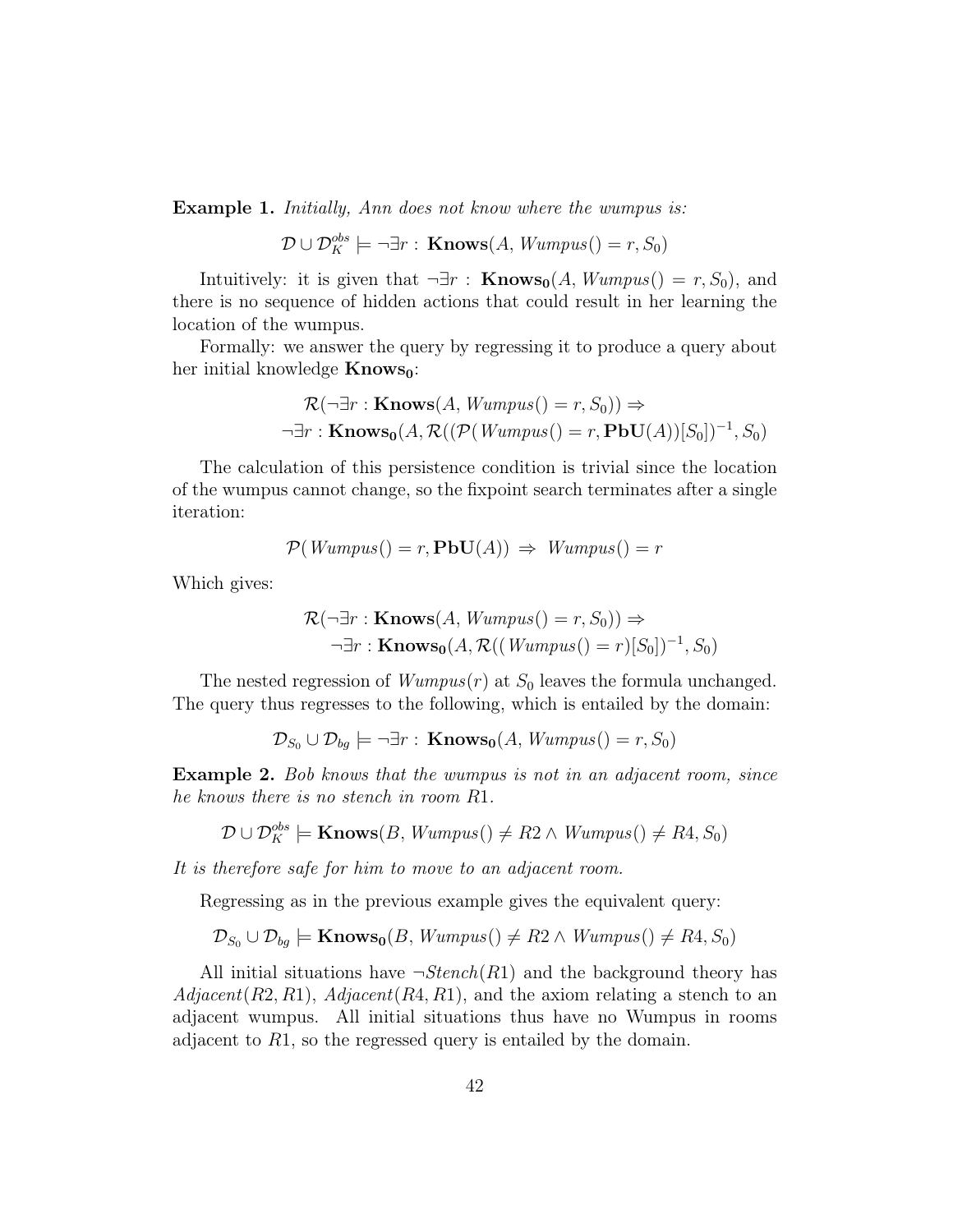Example 3. After Bob moves into room R2, he knows that it has a stench.

 $\mathcal{D} \cup \mathcal{D}^{obs}_K \models$  Knows $(B, Stench(R2), do(\{move(B, R2)\}, S_0))$ 

The *move* action causes Bob to receive a *stench* observation, and since a room's stenchiness cannot change, he can be sure the stench persists after any hidden actions.

Formally, we regress over the move action like so:

$$
\mathcal{R}(\mathbf{Knows}(B, Stench(R2), do(\{move(B, R2)\}, S_0)) \Rightarrow
$$
  
\n
$$
\exists o: Obs(B, \{move(B, R2)\}, S_0) = o
$$
  
\n
$$
\land [o = \emptyset \rightarrow \mathbf{Knows}(B, Stench(R2), s)]
$$
  
\n
$$
\land [o \neq \emptyset \rightarrow \mathbf{Knows}(B, \forall c': Obs(B, c') = o
$$
  
\n
$$
\land Poss(c') \rightarrow \mathcal{R}(\mathcal{P}(Stench(R2), \mathbf{PbU}(B)), c'), s)]
$$

Since this domain has a finite number of possible observations, we can expand the "∃o" clause into a finite disjunction. Indeed there are only two possible values for  $Obs(B, \{move(B, R2)\}, s)$ , corresponding to the room having or not having a stench:

- $Stench(R2, s) \equiv Obs(B, \{move(B, R2)\}, s) = \{move(B, R2), stench\}$
- $\neg Stench(R2, s) \equiv Obs(B, \{move(B, R2)\}, s) = \{move(B, R2)\}\$

Expanding and replacing each observation with its preconditions yields:

$$
\mathcal{R}(\mathbf{Knows}(B, Stench(R2), do(\{move(B, R2)\}, S_0)) \Rightarrow (Stench(R2, S_0) \land [\mathbf{Knows}(B, \dots)])
$$

$$
\lor (\neg Stench(R2, S_0) \land [\mathbf{Knows}(B, \dots)])
$$

The domain entails  $Stench(R2, S_0)$  so we can simplify the other option away, leaving:

$$
\mathcal{R}(\mathbf{Knows}(B, Stench(R2), do(\{move(B, R2)\}, S_0))) \Rightarrow
$$
  
Knows $(B, \forall c': Poss(c') \land Obs(B, c') = \{move(B, R2), stench\} \rightarrow$   
 $\mathcal{R}(\mathcal{P}(Stench(R2), PbU(B)), c'), S_0)$ 

The persistence condition calculation again terminates after one iteration:

$$
\mathcal{P}(Stench(R2), \text{PbU}(B)) \Rightarrow Stench(R2)
$$
  

$$
\mathcal{R}(\mathcal{P}(Stench(R2), \text{PbU}(B)), c') \Rightarrow Stench(R2)
$$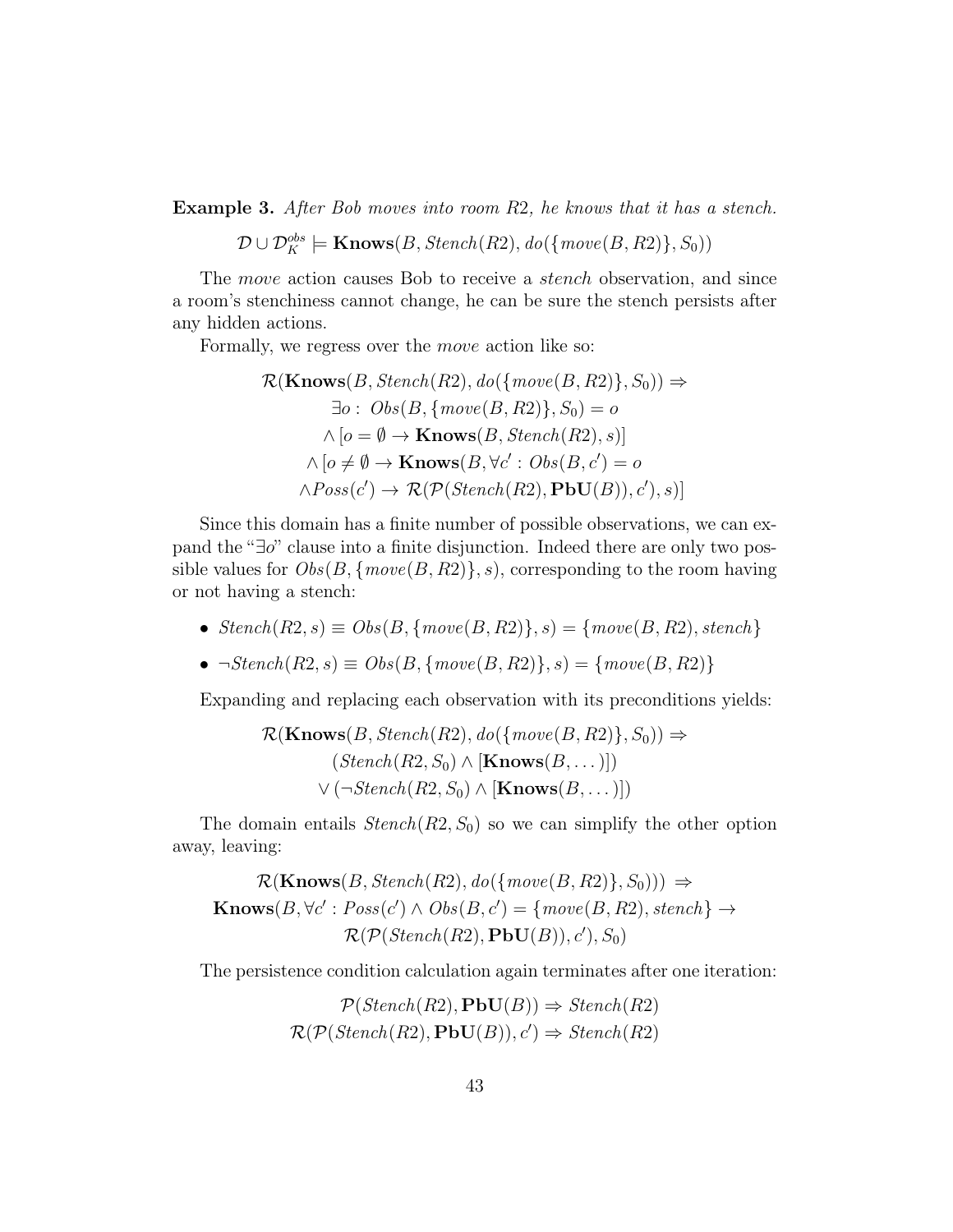So the query further simplifies to:

$$
Knows(B, \forall c': Poss(c') \land Obs(B, c') = \{move(B, R2), stench\} \rightarrow
$$
  
Stench(R2), S<sub>0</sub>)

Since this domain has a finite number of possible actions, we can expand the " $\forall c''$  clause into a finite conjunction – indeed, the only value of c' that can produce those observations is  ${move(B, R2)}$ . Substituting it and its action description predicates *Poss* and *Obs* gives:

 $\textbf{Knows}(B, Adjacent(R2, Loc(B)) \wedge Stench(R2) \rightarrow Stench(R2), S_0)$ 

This tautology is clearly entailed by the domain.

**Example 4.** Ann learns that Bob is in room R2 by observing Bob's move.

 $\mathcal{D} \cup \mathcal{D}^{obs}_K \models$  Knows $(A, Loc(B) = R2, do(\{move(B, R2)\}, S_0))$ 

Ann observes  $move(B, R2)$  and learns that Bob is in room R2. If Bob leaves room R2, Ann will observe footsteps and know that he has left, provided she remains in room R1.

Regressing and enumerating the possible observations as before, we know that Ann's observations in this case will be  $\{move(B, R2)\}$  and we have:

$$
\mathcal{R}(\mathbf{Knows}(A, Loc(B) = R2, do(\{move(B, R2)\}, S_0))) \Rightarrow \mathbf{Knows}(A, \forall c': Poss(c') \land Obs(A, c') = \{move(B, R2)\} \rightarrow \mathcal{R}(\mathcal{P}(Loc(B) = R2, \mathbf{PbU}(A)), c'), S_0)
$$

As before, there is only a single possible value of  $c'$  that would match these observations. Setting  $c' = \{move(B, R2\}$  and its definitions for *Poss* and Obs gives:

 $\mathcal{R}(\mathbf{Knows}(A, Loc(B) = R2, do(\{move(B, R2)\}, S_0))) \Rightarrow$  $\text{Knows}(A, Adjacent(Loc(B), R2) \wedge (Loc(A) = Loc(B) \vee Loc(A) = R2) \rightarrow$  $\mathcal{R}(\mathcal{P}(Loc(B) = R2, \mathbf{PbU}(A)), \{move(B, R2)\}), S_0)$ 

Unlike previous examples, it is possible for  $Loc(B) = R2$  to become false by some sequence of hidden actions. Calculation of  $P$  terminates after two iterations, yielding:

$$
\mathcal{P}(Loc(B) = R2, \mathbf{PbU}(A)) \Rightarrow
$$

$$
Loc(B) = R2 \land (Loc(A) = R2 \lor Adjacent(R2, Loc(A)))
$$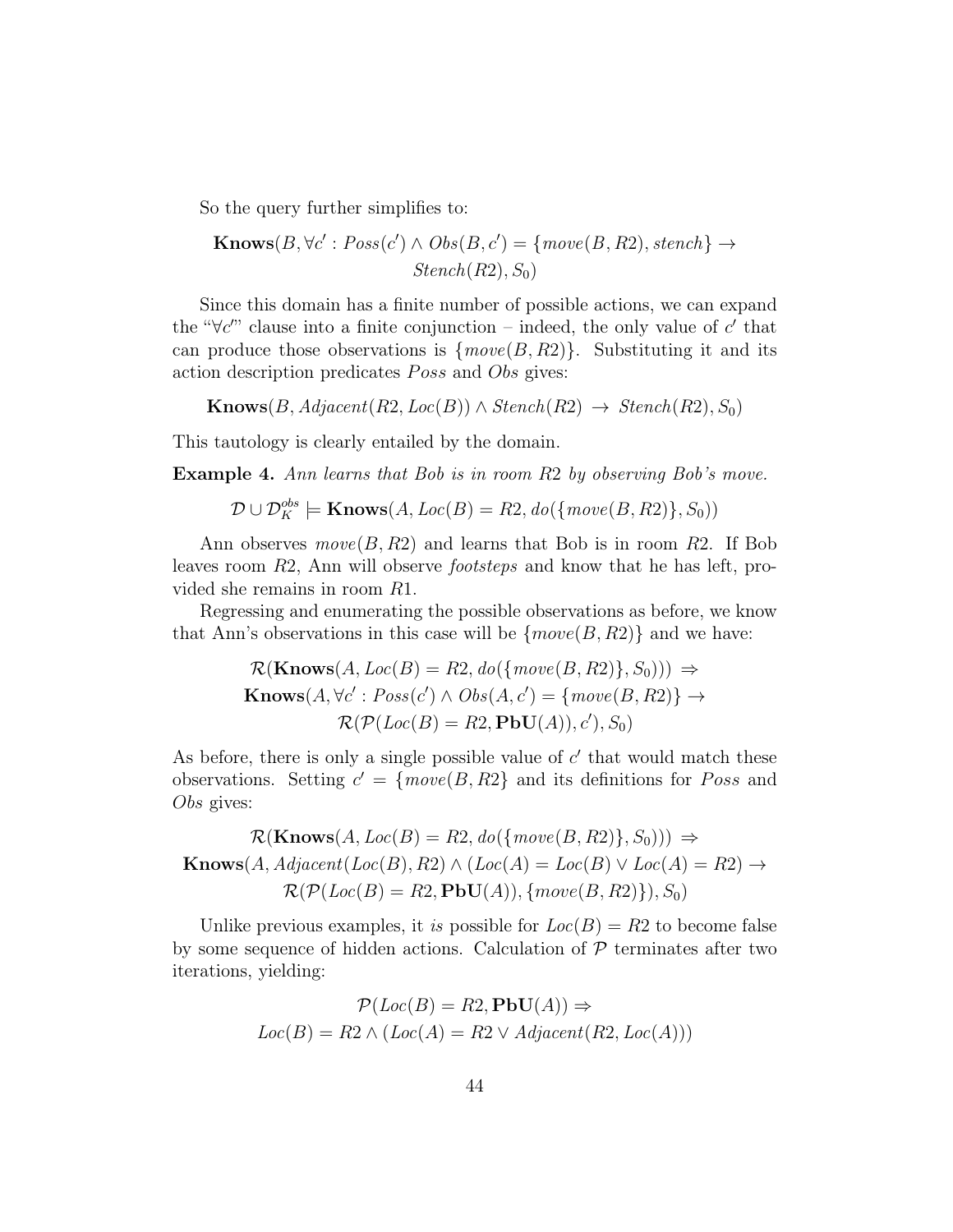Ann will observe any actions that falsify  $Loc(B) = R2$ , as long as she is either in the same room (so she will see Bob move) or in an Adjacent room (so she will hear Bob's footsteps).

Since  $move(B, R2)$  makes  $Loc(B) = R2$  true, regressing over it gives the following:

$$
\mathcal{R}(\mathcal{P}(Loc(B) = R2, \mathbf{PbU}(A)), \{move(B, R2)\}) \Rightarrow Loc(A) = R2 \lor Adjacent(R2, Loc(A))
$$

Substituting into the overall expression results in:

$$
Knows(A, Adjacent(Loc(B), R2) \land (Loc(A) = Loc(B) \lor Loc(A) = R2) \rightarrow Loc(A) = R2 \lor Adjacent(R2, Loc(A)), S_0)
$$

At this point we must apply  $\mathcal R$  again to convert it into a formula about Knows<sub>0</sub>, the details of which proceed identically to the previous examples. It suffices to note that  $\mathcal{D} \models$  **Knows** $(A, Adjacent(R2, Loc(A)), S_0)$  which is enough to satisfy the implication in the above formula.

Example 5. After Bob alerts that there is a stench, Ann knows there is a stench in room R2 , since Ann knows that Bob is in room R2.

 $\mathcal{D} \cup \mathcal{D}^{obs}_K \models \textbf{Knows}(A, Stench(R2), do([{move}(B, R2)), {alert}(B)], S_0))$ 

Ann observes *alert* which informs her that there is a stench in an adjacent room, and since she knows that Bob is in room  $R2$ , she infers  $Stench(R2)$ .

We begin by regressing over the most recent action  $\{ \text{alert}(B) \}$  to get a formula uniform in  $\sigma \stackrel{\text{def}}{=} do({\{move(B, R2)\}, S_0):$ 

$$
\mathcal{R}(\mathbf{Knows}(A, Stench(R2), do({\lbrace alert(B)\rbrace}, \sigma)) \Rightarrow
$$
  
\n
$$
\exists o : o = Obs(A, {\lbrace alert(B)\rbrace}, \sigma)
$$
  
\n
$$
\land \mathbf{Knows}(A, \forall c' : Poss(c') \land Obs(A, c') = o \rightarrow
$$
  
\n
$$
\mathcal{R}(\mathcal{P}(Stench(R2), \mathbf{PbU}(A)), c'), \sigma)
$$

The only possible case for the "∃o" clause is  $o = \{alert\}$ , and the only possible case for the " $\forall c''$  clause is  $c' = \{ \text{alert}(B) \}.$  From a previous example we have  $\mathcal{R}(\mathcal{P}(Stench(R2),\textbf{PbU}(B)), c') \Rightarrow Stench(R2).$  We can thus simplify this to:

$$
Knows(A, Poss({\text{alert}(B)} ) \land Obs(A, {\text{alert}(B)} ) = {\text{alert}} \rightarrow \text{Stench}(R2), \text{do}({\text{move}(B, R2)} , S_0))
$$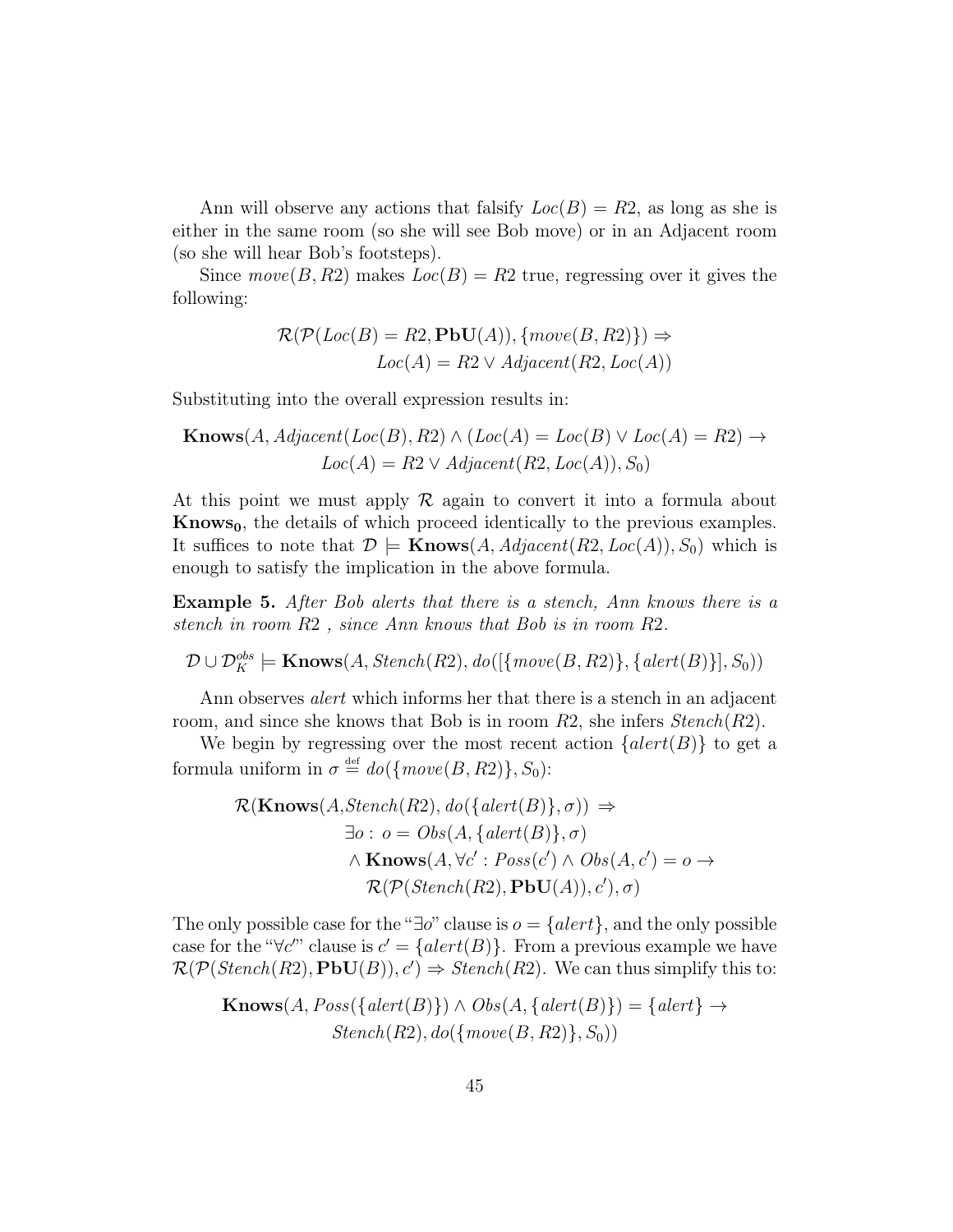Inserting definitions of Poss and Obs gives:

 $\textbf{Knows}(A, Stench(Loc(B)) \wedge Adjacent(Loc(A), Loc(B)) \rightarrow$  $Stench(R2), do(\{move(B, R2)\}, S_0))$ 

From a previous example, we have that Ann knows  $Loc(B, do({\{move (B, R2)\}}, S_0)) = R2$ , so this will reduce the following tautology:

$$
Knows(A, Stench(R2) \land Adjacent(Loc(A), R2) \rightarrow
$$

$$
Stench(R2), do(\{move(B, R2)\}, S_0))
$$

Which is clearly entailed by the domain.

Example 6. After moving to room R4 Ann observes a stench, knows that there is a stench in both R2 and R4:

$$
\mathcal{D} \cup \mathcal{D}_K^{obs} \models \mathbf{Knows}(A, Stench(R2) \land Stench(R4),
$$
  

$$
do([\{move(B, R2)\}, \{ alert(B)\}, \{move(A, R4)\}], S_0))
$$

And hence knows that the wumpus is in room R5:

$$
\mathcal{D} \cup \mathcal{D}_K^{obs} \models \mathbf{Knows}(A, Wumpus() = R5, \quad \text{do}([\{move(B, R2)\}, \{actor(B)\}, \{move(A, R4)\}], S_0))
$$

The mechanics of Ann learning  $Stench(R4)$  are identical to Example 3, so we will not repeat them here. The interesting point is that, since agents know all logical consequences of their knowledge, Ann can deduce the location of the Wumpus based on:

$$
\mathcal{D} \models \text{Stench}(R2, s) \land \text{Stench}(R4, s) \rightarrow \text{Wumpus}(s) = R5
$$

Example 7. Ann doesn't know where Bob is, since she can't observe his footsteps from room R4.

$$
\mathcal{D} \cup \mathcal{D}_K^{obs} \models \neg \exists r : \mathbf{Knows}(A, Loc(B) = r, \quad \text{do}([\{move(B, R2)\}, \{actor(B)\}, \{move(A, R4)\}], S_0))
$$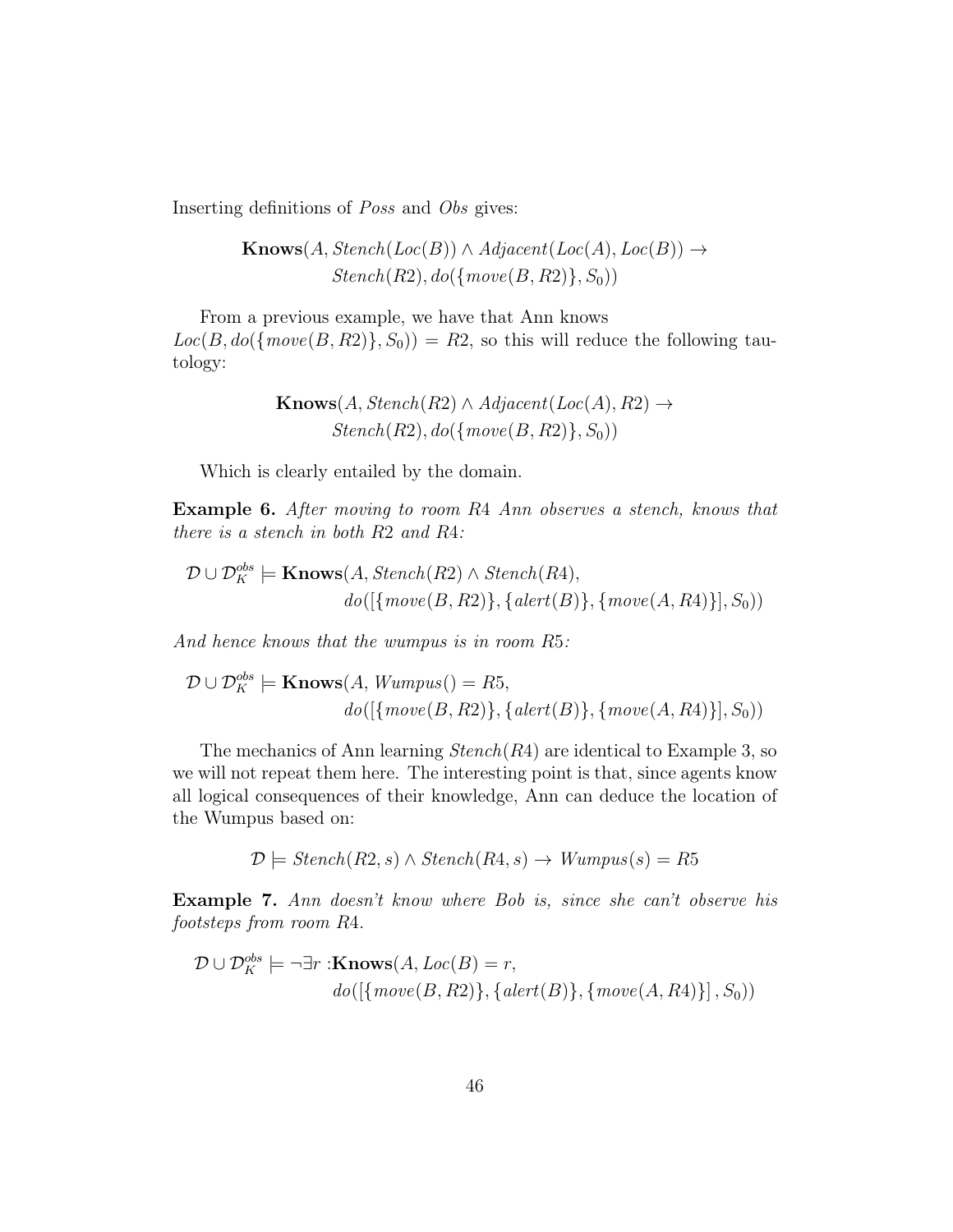Ann isn't adjacent to Bob, so she is no longer assured of hearing his footsteps if he moves out of room R2.

Formally, using  $\sigma = do([\{move(B, R2)\}, \{ alert(B)\}], S_0)$  we have:

$$
\mathcal{R}(\neg \exists r : \mathbf{Knows}(A, Loc(B) = r, do(\{move(A, R4)\}, \sigma))) \Rightarrow
$$
  

$$
\exists o : o = Obs(A, \{move(A, R4)\}, \sigma)
$$
  

$$
\land \neg \exists r : \mathbf{Knows}(A, \forall c' : Poss(c') \land Obs(A, c') = o \rightarrow
$$
  

$$
\mathcal{R}(\mathcal{P}(Loc(B) = r), \mathbf{PbU}(A), c'), \sigma)
$$

Expanding " $\exists o$ " and " $\forall c'$ " as before, we find that the only relevant value of c' is  $\{move(A, R4)\}$ . Recall from Example 4 that:

$$
\mathcal{P}(Loc(B) = r, \mathbf{PbU}(A)) \Rightarrow
$$

$$
Loc(B) = r \land (Loc(A) = r \lor Adjacent(r, Loc(A)))
$$

Regressing this over  $move(A, R4)$  fixes Ann's location as R4, producing:

$$
\mathcal{R}(\mathcal{P}(Loc(B) = r, \mathbf{PbU}(A)), \{move(A, R4\}) \Rightarrow
$$

$$
Loc(B) = r \land (R4 = r \lor Adjacent(r, R4))
$$

In Example 4 we also established that:

$$
\mathbf{Knows}(A, Loc(B) = R2, \sigma)
$$

So there can be no value of r satisfying  $(R4 = r \vee Adjacent(r, R4))$ , which is required in this expression, and therefore no r satisfying the initial query.

Example 8. Ann shoots the wumpus, observes the scream and knows the wumpus is dead.

$$
\mathcal{D} \cup \mathcal{D}_K^{obs} \models \mathbf{Knows}(A, Killed, \text{10}) \cup \{ \text{10} \} \cup \{ \text{10} \} \cup \{ \text{10} \} \cup \{ \text{10} \} \cup \{ \text{10} \} \cup \{ \text{10} \} \cup \{ \text{10} \} \cup \{ \text{10} \} \cup \{ \text{10} \} \cup \{ \text{10} \} \cup \{ \text{10} \} \cup \{ \text{10} \} \cup \{ \text{10} \} \cup \{ \text{11} \} \cup \{ \text{12} \} \cup \{ \text{13} \} \cup \{ \text{16} \} \cup \{ \text{17} \} \cup \{ \text{18} \} \cup \{ \text{18} \} \cup \{ \text{19} \} \cup \{ \text{19} \} \cup \{ \text{19} \} \cup \{ \text{19} \} \cup \{ \text{19} \} \cup \{ \text{19} \} \cup \{ \text{19} \} \cup \{ \text{19} \} \cup \{ \text{19} \} \cup \{ \text{19} \} \cup \{ \text{19} \} \cup \{ \text{19} \} \cup \{ \text{19} \} \cup \{ \text{19} \} \cup \{ \text{19} \} \cup \{ \text{19} \} \cup \{ \text{19} \} \cup \{ \text{19} \} \cup \{ \text{19} \} \cup \{ \text{19} \} \cup \{ \text{19} \} \cup \{ \text{19} \} \cup \{ \text{19} \} \cup \{ \text{19} \} \cup \{ \text{19} \} \cup \{ \text{19} \} \cup \{ \text{19} \} \cup \{ \text{19} \} \cup \{ \text{19} \} \cup \{ \text{19} \} \cup \{ \text{19} \} \cup \{ \text{19} \} \cup \{ \text{19} \} \cup \{ \text{19} \} \cup \{ \text{19} \} \cup \{ \text{19} \} \cup \{ \text{19} \} \cup \{ \text{19} \} \cup \{ \text{19} \} \cup \{ \text{19} \} \cup
$$

Abbreviating all but the last action as  $\sigma$ , and using  $Obs(A, \{shot(A, R5)\}, \sigma) = \{ shoot(A, R5), screen\}$ , we have:

$$
\mathcal{R}(\mathbf{Knows}(A, Killed, do(\{shoot(A, R5)\}, \sigma))) \Rightarrow
$$
  
\n
$$
\mathbf{Knows}(A, Poss(\{shoot(A, R5)\})
$$
  
\n
$$
\wedge Obs(A, \{shoot(A, R5)\}) = \{shoot(A, R5), screen\}
$$
  
\n
$$
\rightarrow \mathcal{R}(\mathcal{P}(Killed, PbU(A), \{shoot(A, R5)\}), \sigma)
$$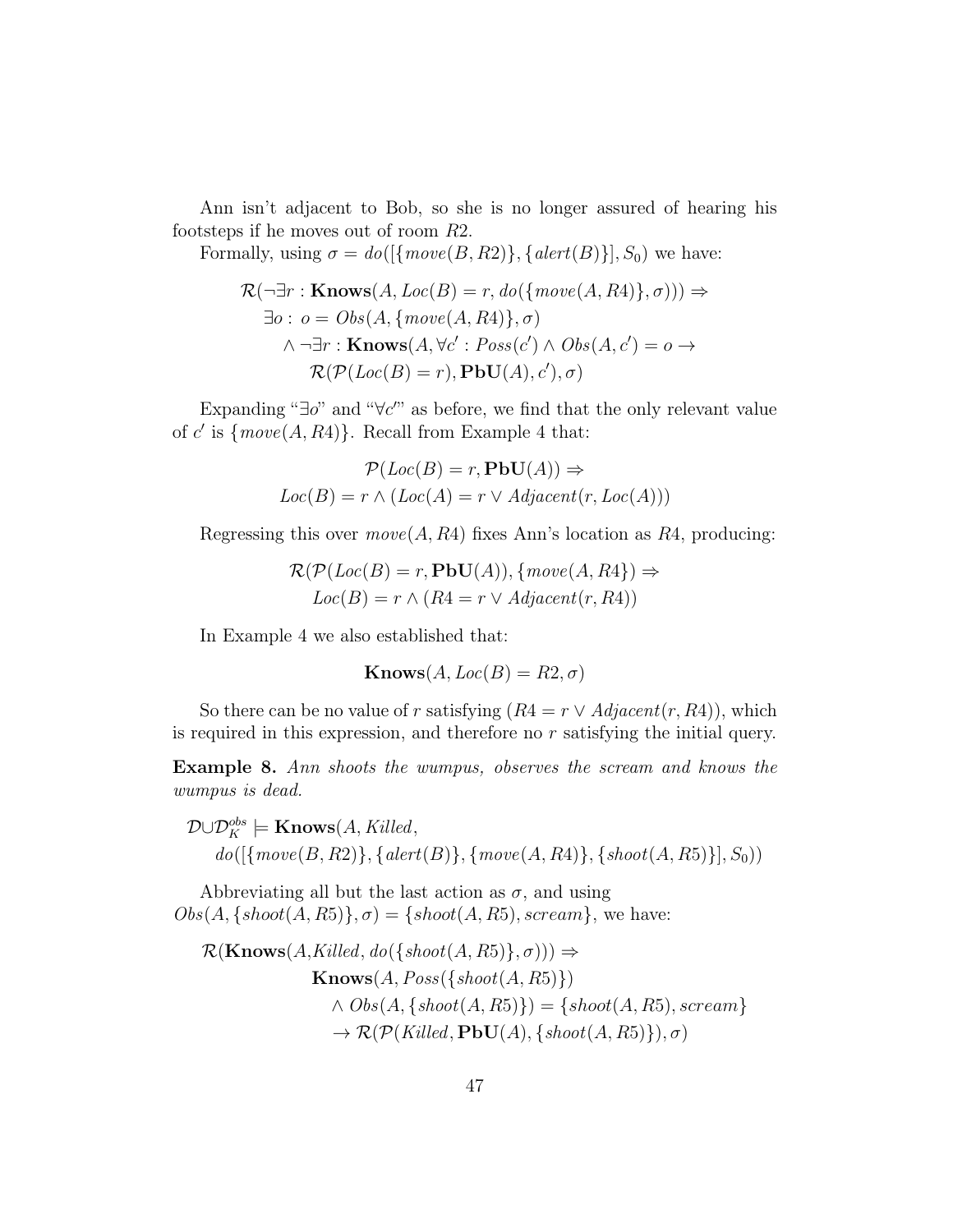No actions can cause Killed to become false, so:

 $\mathcal{P}(Killed, PbU(A)) \Rightarrow Killed$ 

Regressing over action  $\{shoot(A, B5)\}\)$  results in:

$$
\mathcal{R}(\mathcal{P}(Killed, PbU(A)), \{ shoot(A, R5)\}) \Rightarrow Killed \vee Wumpus() = R5
$$

Substituting definitions of *Poss* and *Obs* we get:

Knows(A, Adjacent(Loc(A), R5) ∧ ¬Killed ∧ Wumpus() = R5 →  $Killed \vee Wumpus() = R5, \sigma)$ 

This tautology is clearly entailed by the domain.

Example 9. Ann knows that Bob knows the wumpus is dead, as he will have heard the scream regardless of his location.

 $\mathcal{D} \cup \mathcal{D}^{obs}_K \models \textbf{Knows}(A, \textbf{Knows}(B, Killed),$  $do([{move}(B, R2)], {altert}(B), {move}(A, R4), {shoot}(A, R5)], S_0)$ 

Abbreviating all but the last action as  $\sigma$ , and using  $Obs(A, \{ shoot(A, R5) \}, \sigma) = \{ shoot(A, R5), screen\}$ , as in Example 8, we have:

 $\mathcal{R}(\mathbf{Knows}(A, \mathbf{Knows}(B, Killed), do(\{shot(A, R5)\}, \sigma))) \Rightarrow$  $Knows(A, Poss({\text{shoot}(A, R5)}))$  $\wedge \textit{Obs}(A, \{\textit{shoot}(A, R5)\}) = \{\textit{shoot}(A, R5), \textit{screen}\}\$  $\rightarrow \mathcal{R}(\mathcal{P}(\mathbf{Knows}(B, Killed), \mathbf{PbU}(A), \{ shoot(A, R5)\}), \sigma)$ 

Since no future actions can cause Killed to be false:

$$
\mathcal{P}(\mathbf{Knows}(B, Killed), \mathbf{PbU}(A)) \Rightarrow \mathbf{Knows}(B, Killed)
$$

We then need to regress this inner knowledge expression over the action  $\{shot(A, R5)\},$  which can proceed in much the same way as previous examples:

 $\mathcal{R}(\mathbf{Knows}(B, Killed), \{ shoot(A, R5)\}) \Rightarrow$  $\exists o : o = Obs(B, \{ shoot(A, R5) \})$  $\wedge$  [ $o = \emptyset \rightarrow$  **Knows** $(B, Killed)$ ]  $\wedge [\circ \neq \emptyset \rightarrow$  Knows $(B, \forall c' : Poss(c') \wedge Obs(B, c') = o \rightarrow \mathcal{R}(\mathcal{P}(Killed), c'))]$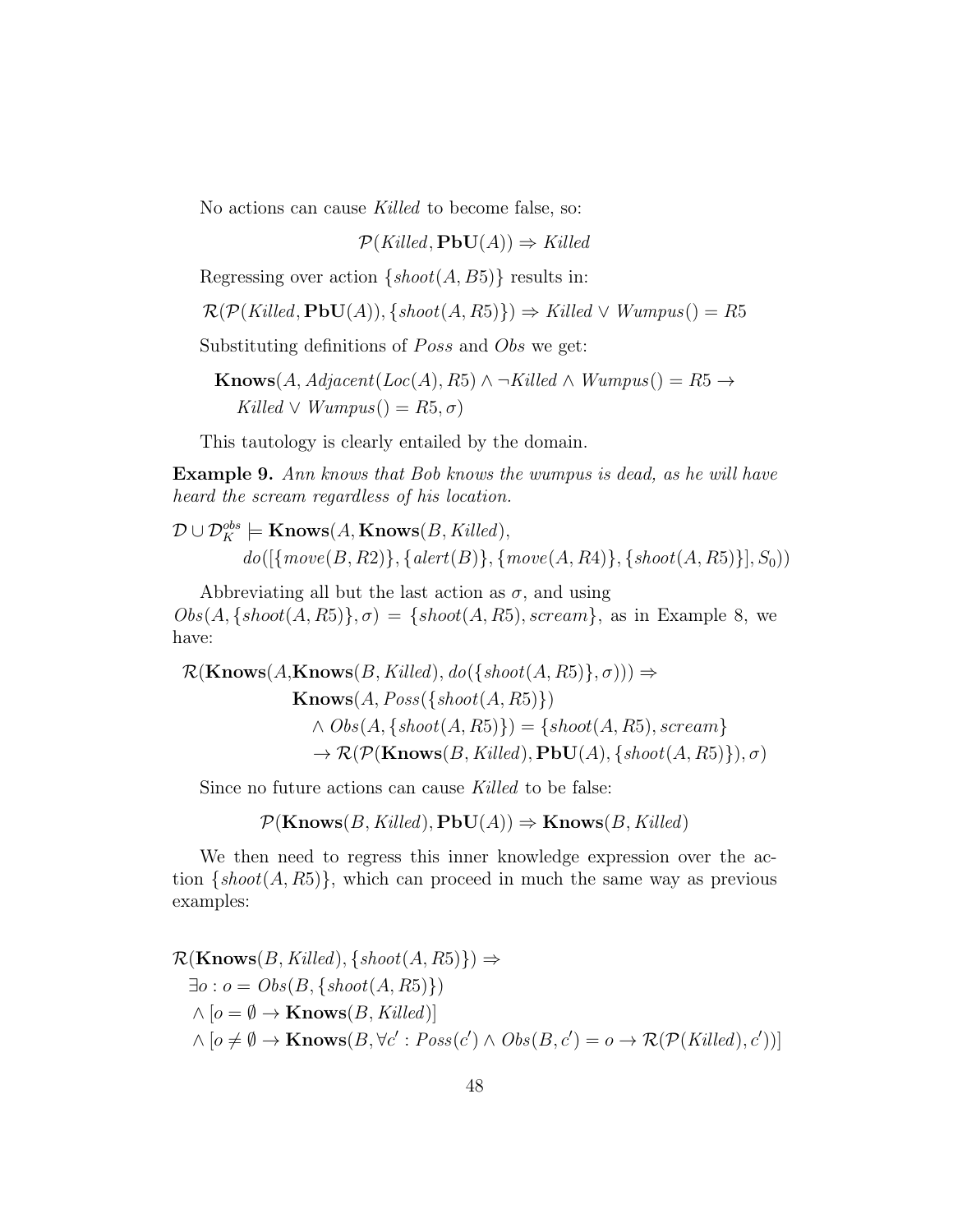Note, however, that we cannot expand the "∃o" into a disjunction based on the value of  $Obs(B, \{ shoot(A, R5) \}, \sigma)$ . We must instead enumerate all possible observations that Ann thinks he might make. There are three cases to consider:

- $Obs(B, \{ shoot(A, R5)\}, s) = \{ shoot(A, R5), screen\}$
- $Obs(B, \{ shoot(A, R5) \}, s) = \{ shoot(A, R5) \}$
- $Obs(B, \{ shoot(A, R5)\}, s) = \{ screen\}$

From previous examples, we have that **Knows** $(A, Wumpus) = R5, \sigma$ and  $\text{Knows}(A, Loc(B) \neq R4, \sigma)$ . This is enough to limit Bob's potential observations to a single option:

$$
\mathbf{Knows}(A, Obs(B, \{ shoot(A, R5)\}) = \{screen\}, \sigma)
$$

So regression of the inner expression can proceed in an identical manner to Example 8.

In fact, at this point the hunters will have *common knowledge* that the Wumpus is dead. The current formalism is not rich enough to reason directly about common knowledge, but we have preliminary work on this topic in [18] that could be integrated with the approach taken here.

### 7. Related and Future Work

There has been a great deal of work on multi-agent systems in the situation calculus, including: specification of multi-agent systems Shapiro et al. [52]; theories of coordination [13] and ability [22]; reasoning about the epistemic feasibility of plans [23]; analysing multi-player games [1]; and our own work on the cooperative execution of Golog programs [16]. Many of these explicitly assume that all actions are public, in order to use regression to reason about knowledge. Our richer theory of knowledge could immediately be used to extend and generalise formalisms such as these to more complex multi-agent domains.

We have developed the first principled axiomatisation of the observability of actions, using the notion of observations and views as analogues of actions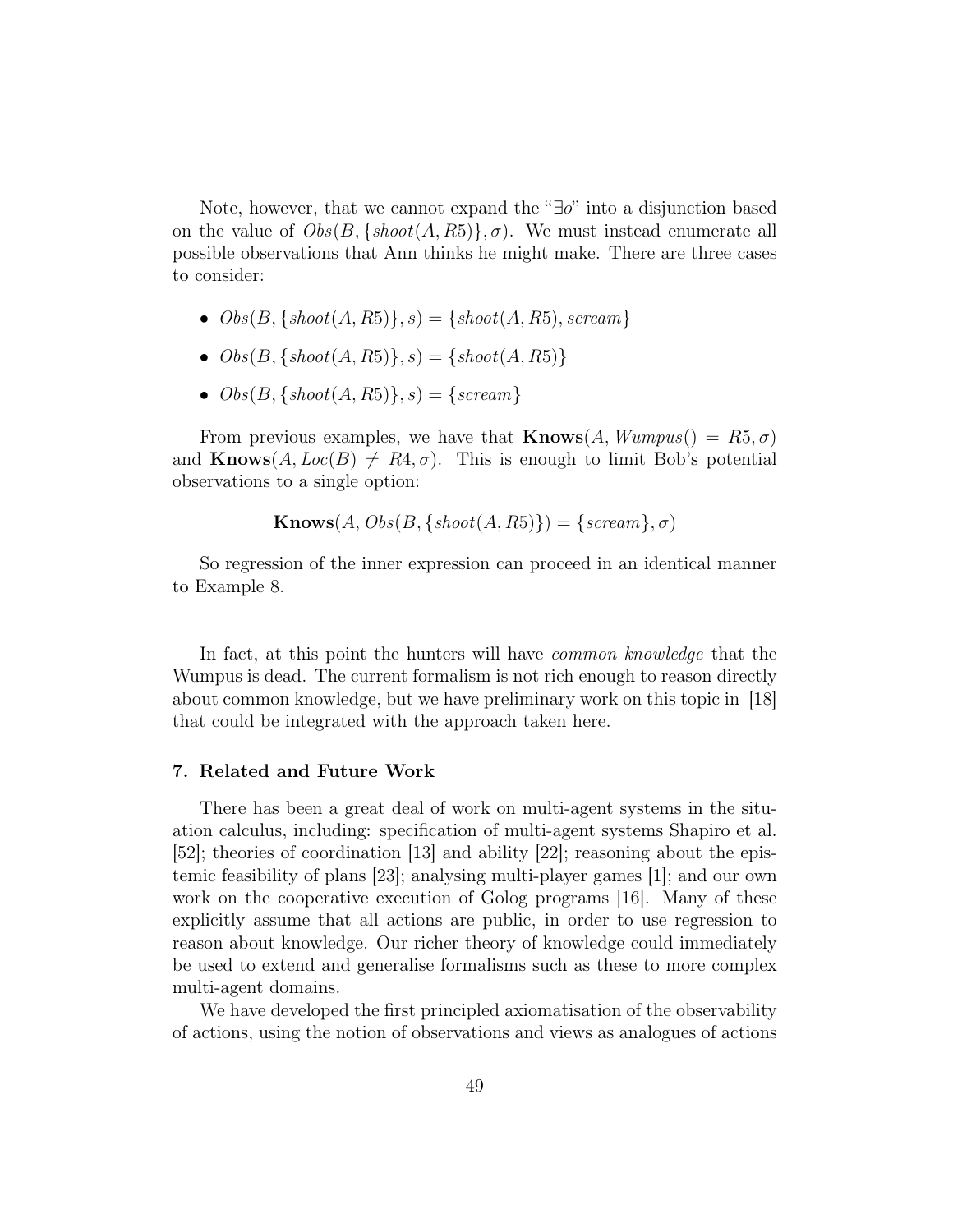and situations that are localised to an individual agent. This terminology has been deliberately chosen to match similar concepts in other formalisations of knowledge, such as the well-known treatise of Halpern and Moses [15]. By reifying these concepts as terms in the logic, we are able to give a succinct definition of the dynamics of the knowledge fluent and prove that its behaviour matches our intuitive expectations.

A further advantage of our explicit axiomatisation of observations is in establishing properties of the knowledge relation. A major theorem of Scherl and Levesque [45] states that if the K-relation is reflexive, symmetric or transitive at the initial situation, then it has that property at every situation. In our formulation these are all simple corollaries of Theorem 1, based on the reflexive, symmetric and transitive nature of the equality symbol.

As we discussed in Sections 3 and 5, different kinds of informationgenerating actions have previously been modelled by directly modifying the successor state axiom for  $K$  [48, 21, 50, 32, 49]. Unfortunately, these extensions do not in general maintain the important theorems of the standard account of knowledge [45]; there is no guarantee that a modified axiom will preserve accessibility properties of  $K$ , or will permit a regression rule for Knows. This approach is not elaboration tolerant.

By contrast, the proof of Theorem 3 and the examples in Section 5 have shown that our approach is naturally elaboration tolerant in the face of private actions, guarded sensing actions, speech acts, and other extensions that have required special treatment in previous work. By basing our approach on an explicit, separately-axiomatised account of the local perspective of each agent, our formulation robustly maintains both accessibility property preservation and a regression rule regardless of the specific semantics of information-producing actions.

Our approach depends crucially on the ability to do epistemic reasoning about unrestricted forms of nested knowledge in  $K_n$ . Several promising tractable approaches have been developed for such reasoning, such as restricting theories to proper epistemic knowledge bases (PEKBs) and transforming queries into a certain normal form, which is complete and tractable for important classes of applications [20]. Lakemeyer and Lespérance [20] point out that reasoning about other agents' actions is really also required in such systems, and highlight the importance of future work on the first-order case. Our approach could form a component of such work.

While our formalism has explicitly focused on modelling knowledge, there has also been substantial work on modelling *belief* in the situation calculus,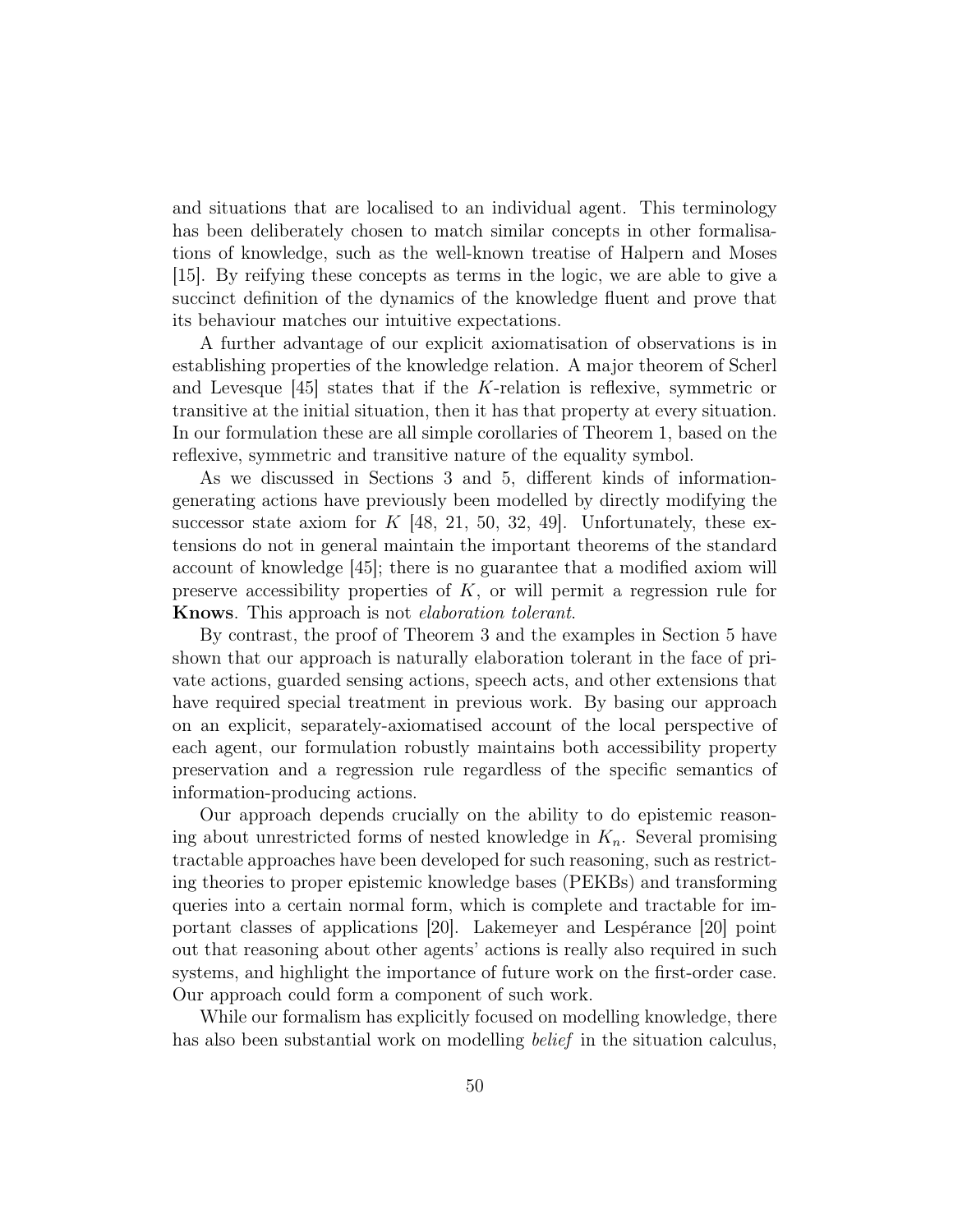where agents may be mistaken about the state of the world [51]. In such systems there are alternatives to reasoning about arbitrarily-long sequences of hidden actions, such as assuming that no hidden actions occur until there is evidence to the contrary. Shapiro and Pagnucco [47] show how agents may hypothesise the occurrence of hidden exogenous actions when they discover that their beliefs are wrong. We note that these belief-based systems are also based on the original formulation of epistemic modalities by Scherl and Levesque [45], therefore aspects of our approach could be used to enrich such systems.

Our explicit notions of observations and views could also provide benefits for such formalisms, as well as for the formulation of other modalities (e.g goals as in [49]) in the situation calculus. Our approach could facilitate the monitoring of goal achievement during execution, where ongoing commitment to the planned execution of goals is subject to what an agent believes. We could potentially answer the relativized persistent goal queries of Cohen and Levesque [5], where agents must consider dropping persistent goals should they believe that they have become unachievable.

The knowledge formalism we have developed here is permissive, in that it assumes the world could potentially evolve via any legal sequence of actions. In the wider field of epistemic reasoning, it is common to constrain the world to evolve according to a given protocol [15, 10, 55]. One then speaks of an agent's knowledge under a particular protocol. The situation calculus has shown promise for verifying protocols, such as cryptographic protocols [8].

As discussed in [55], permissive formulations of knowledge can easily be extended to support local protocols, where the allowable next actions can be determined based on the current state of the world. Our use of *Poss* in the axioms for knowledge could easily be replaced with predicates axiomatising actions that are, for example, *Permissable* or *Motivated*. But recent work by Fritz et al. [12] also presents an intriguing possibility to extend our approach to more general protocols.

The most natural language for expressing a protocol in the situation calculus is Golog, so one may wish to reason about an agent's knowledge assuming the world evolves as specified by the Golog program  $\delta$ :

$$
K_p(agt, \delta, s', s) \stackrel{\text{def}}{=} K(agt, s', s) \land \exists s'', \delta' : \textit{Init}(s'') \land \textit{Trans}^*(\delta, s'', \delta', s')
$$

Such knowledge would be queried like so:

$$
\mathcal{D} \cup \mathcal{D}_{\text{golog}} \cup \mathcal{D}^{\text{obs}}_K \models \mathbf{Knows}_p(\text{agt}, \delta, \phi, \sigma)
$$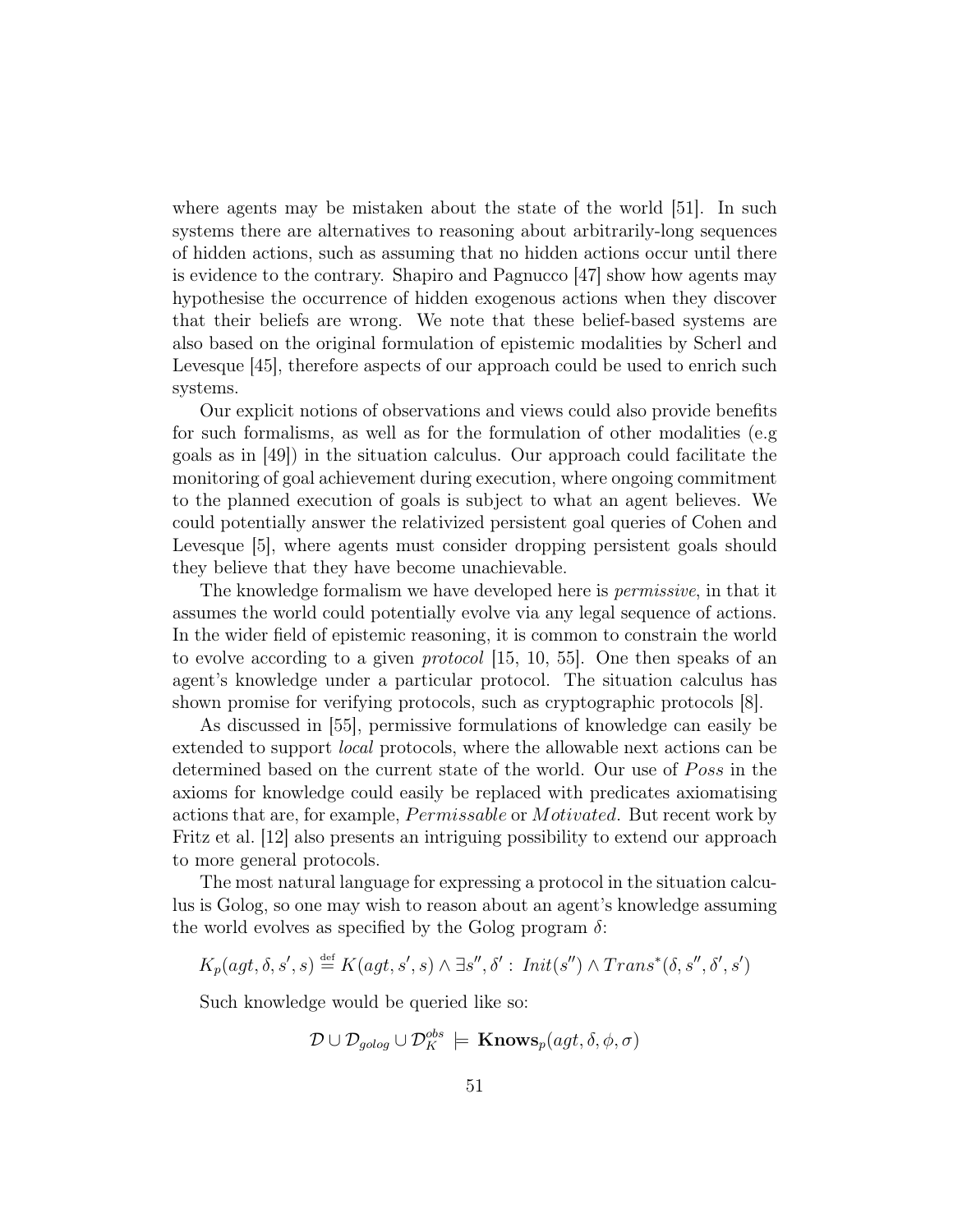It is this kind of knowledge that would be needed to integrate epistemic reasoning into our MIndiGolog execution planner [16], as the agents in that case know their teammates will act according to the shared control program.

Fritz et al. [12] have demonstrated that the details of a given ConGolog program  $\delta$  can be *compiled into* a theory of action  $\mathcal{D}$ , producing a new theory  $\mathcal{D}^{\delta}$  in which the only legal situations are those that form part of a legal execution of  $\delta$ :

$$
\mathcal{D} \cup \mathcal{D}_{\text{golog}} \models \exists \delta' : \text{Trans}^*(\delta, S_0, \delta', \sigma)
$$
  
iff
$$
\mathcal{D}^{\delta} \models \text{legal}(\sigma)
$$

So to investigate the knowledge of an agent under a protocol, we could use the compilation technique of [12] to get a query which can be handled using our formalism:

$$
\mathcal{D} \cup \mathcal{D}_{\text{golog}} \cup \mathcal{D}_{K}^{\text{obs}} \models \mathbf{Knows}_{p}(\text{agt}, \delta, \phi, \sigma)
$$
  
iff  

$$
\mathcal{D}^{\delta} \cup \mathcal{D}_{K}^{\text{obs}} \models \mathbf{Knows}(\text{agt}, \phi, \sigma)
$$

The details are not quite so straightforward, as the compilation procedure introduces some auxiliary actions and fluents that should be hidden from the agent's knowledge. However, it does offer a possibility for future work.

Another promising avenue of future research is to bound the number of fluents maintained at any point in time, based on the implicit assumption that agents will eventually forget facts after a certain period of time. In a model checking setting this leads to an abstract transition system with a finite number of states that can be decidably checked, and can still represent infinite executions [7]. This bounds the number of fluents in the active domain and could have merit for computing the property persistence fixpoint of  $P$ .

Finally, we note that a multi-agent logic of knowledge and action naturally raises the question of *common knowledge*, a key concept in the coordination and distributed systems literature [15]. The formalism presented here does not include a common knowledge operator, as it would be difficult to handle using regression – indeed, Batlag et al. [2] have shown that epistemic logic with both actions and common knowledge is more expressive than epistemic logic with common knowledge alone. The proper treatment of common knowledge requires a much richer language of complex epistemic modalities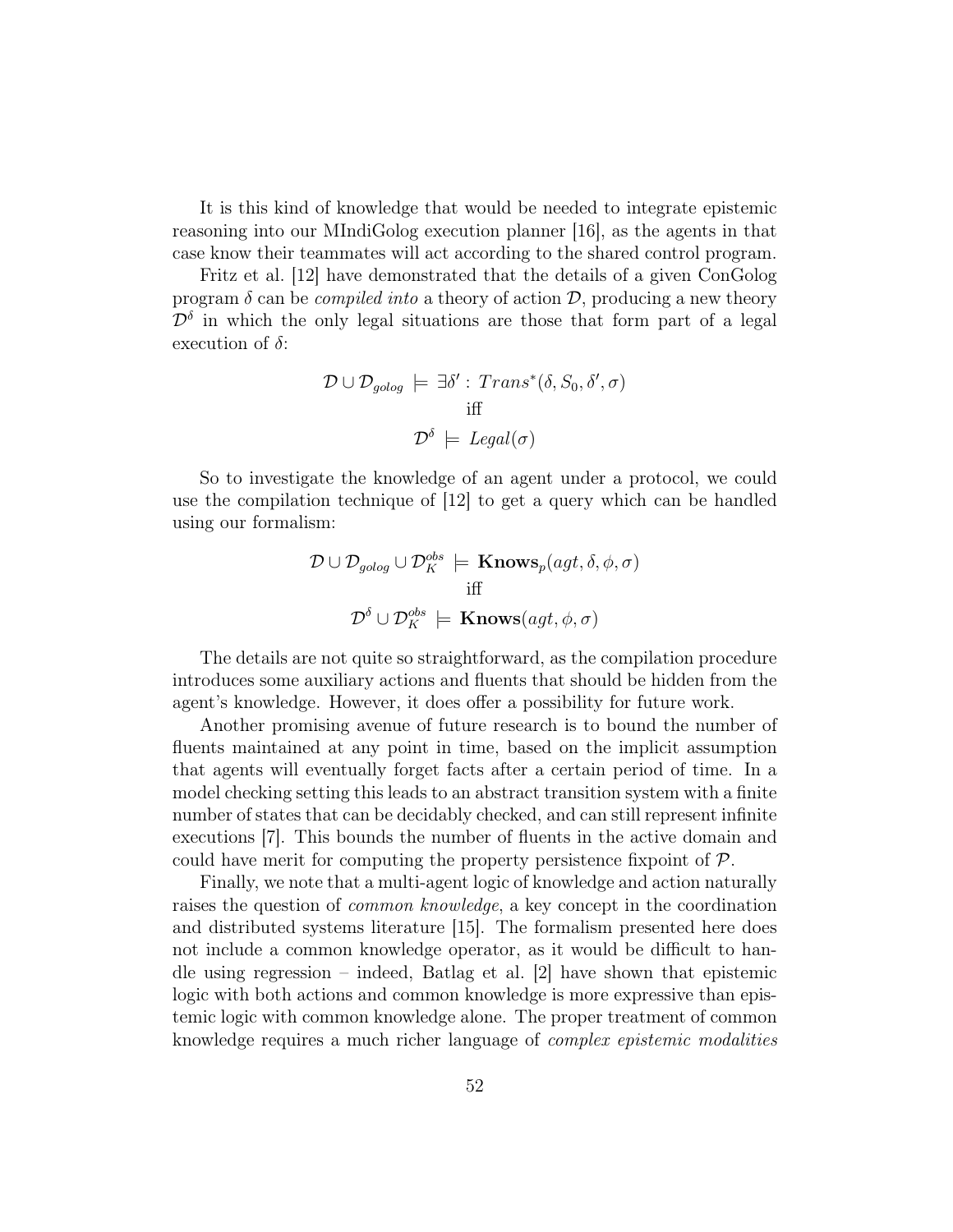in the style of van Benthem et al. [56]. In previous work we have introduced such modalities to the situation calculus for synchronous domains [18], and our ongoing research will unify that approach with the asynchronous formalism developed in this paper.

# 8. Conclusion

We have provided the first foundational account of epistemic reasoning in the situation calculus in asynchronous multi-agent domains. A principled axiomatisation of the observability of actions is used to explicitly define an agent's knowledge in terms of its local view. By reifying observations and views as terms in the logic, we are able to give a succinct definition of the dynamics of the knowledge fluent and prove that its behaviour matches our intuitive expectations.

The standard account of knowledge requires that domains be synchronous, so that the Knows operator need not consider arbitrarily-long sequences of hidden actions. Handling hidden actions requires a second-order induction axiom to universally quantify over situation terms, precluding the use of regression for effective automated reasoning. We have shown that this secondorder axiom can be factored out of the regression rules, and replaced with a fixpoint calculation performed by the meta-level reasoning machinery. This fixpoint calculation requires theorem proving based on a very restricted set of axioms, offering a significant advantage over generic second-order theorem proving. Several decidable classes and tractable techniques can be realised as special cases of this generic result.

We have demonstrated that our account of knowledge is expressive enough to capture the standard account of knowledge based on public actions, as well as more complex formulations where the observability of actions depends on the state of the world. Moreover, it maintains its important theorems and the availability of a regression rule as more complex kinds of informationproducing action are introduced.

Finally, and perhaps most importantly, we have shown that a simple modification to regression rules allows a situated agent to reason directly about its own knowledge using only its local view, rather than constructing a query that universally quantifies over all situations compatible with its view. Our new observation-based semantics thus provides a powerful account of knowledge suitable both for reasoning *about*, and for reasoning *in*, asynchronous multi-agent domains.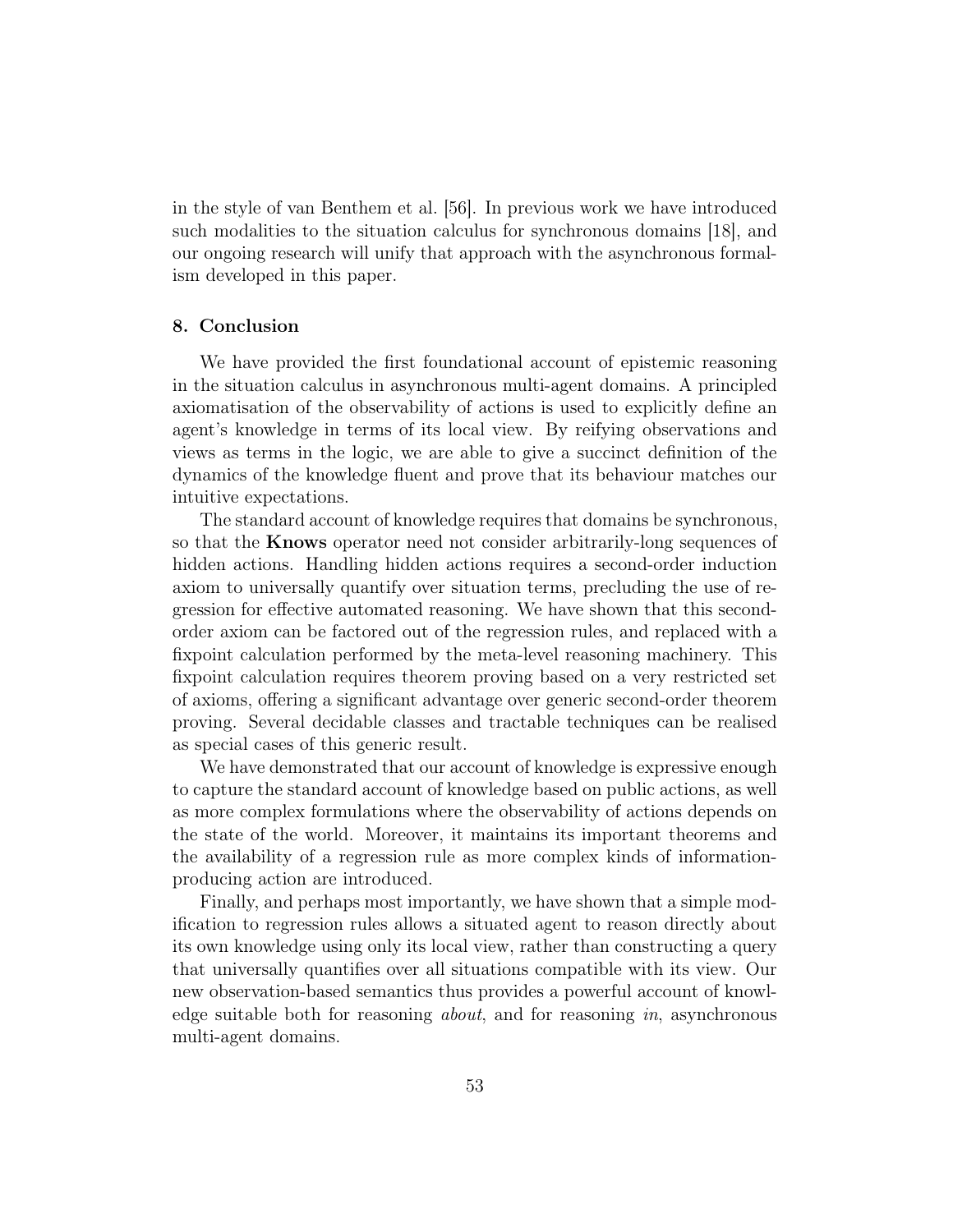#### 9. Acknowledgements

This work has been partially supported by an Australian Research Council (ARC) Discovery project (Foundations of human-agent collaboration: situation-relevant information sharing), grant No. DP130102825.

## References

- [1] Bradley Bart, James P. Delgrande, and Oliver Schulte. Knowledge and Planning in an Action-Based Multi-agent Framework: A Case Study. In Advances in Artificial Intelligence, volume 2056 of LNAI, pages 121–130. Springer, 2001.
- [2] Alexandru Batlag, Lawrence S. Moss, and Slawomir Solecki. The Logic of Public Announcements and Common Knowledge and Private Suspicions. In Proceedings of the 7th conference on Theoretical Aspects of Rationality and Knowledge (TARK'98), pages 43–56, 1998.
- [3] Bernhard Beckert and Joachim Posegga. LeanT<sup>A</sup>P: Lean Tableauebased Deduction. Journal of Automated Reasoning, 15:339–358, 1995.
- [4] Jens Claßen and Gerhard Lakemeyer. A Logic for Non-Terminating Golog Programs. In Proceedings of the 11th International Conference on Principles of Knowledge Representation and Reasoning (KR'08), pages 589–599, 2008.
- [5] Philip R Cohen and Hector J Levesque. Intention is choice with commitment. Artificial intelligence, 42(2):213–261, 1990.
- [6] Giuseppe De Giacomo, Raymond Reiter, and Mikhail Soutchanski. Execution Monitoring of High-Level Robot Programs. In Proceedings of the 6th International Conference on Principles of Knowledge Representation and Reasoning (KR'98), pages 453–465, 1998.
- [7] Giuseppe De Giacomo, Yeves Lespérance, and Fabio Patrizi. Bounded situation calculus action theories and decidable verification. In *Proceed*ings of the 13th International Conference on Principles of Knowledge Representation and Reasoning (KR'12), pages 467–477, 2012.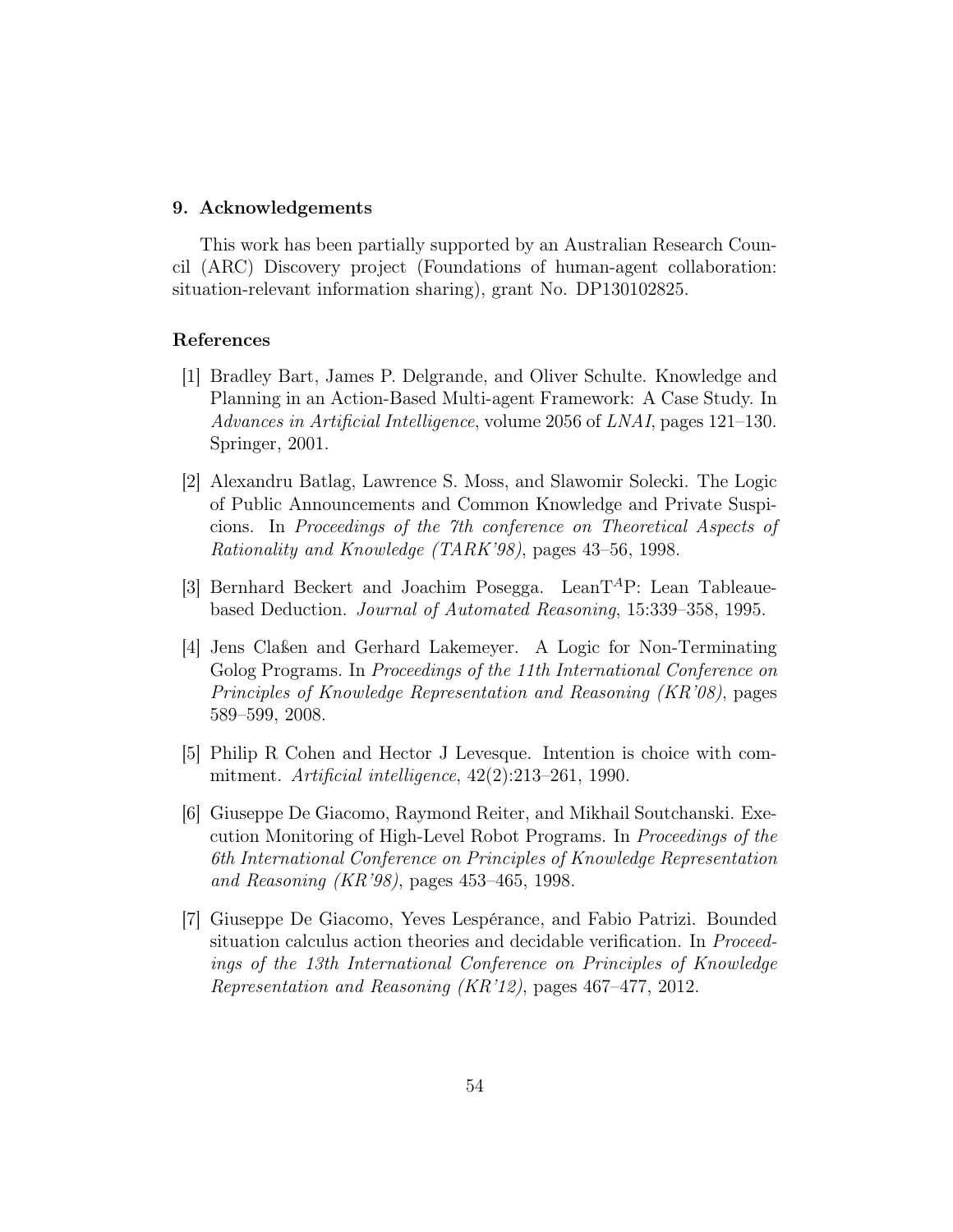- [8] James P Delgrande, Aaron Hunter, and Torsten Grote. On the representation and verification of cryptographic protocols in a theory of action. In Privacy Security and Trust (PST), 2010 Eighth Annual International Conference on, pages 39–45. IEEE, 2010.
- [9] Robert Demolombe and Maria del Pilar Pozos Parra. A Simple and Tractable Extension of Situation Calculus to Epistemic Logic. In Proceedings of the 12th International Symposium on Foundations of Intelligent Systems (ISMIS'00), pages 515–524, 2000.
- [10] Ronald Fagin, Joseph Y. Halpern, Yoram Moses, and Moshe Y. Vardi. Reasoning about Knowledge. The MIT Press, Cambridge, Massachusetts, 1995.
- [11] Melvin Fitting. LeanT<sup>A</sup>P Revisited. Journal of Logic and Computation, 8(1):33–47, 1998.
- [12] Christian Fritz, Jorge A. Baier, and Sheila A. McIlraith. ConGolog, Sin Trans: Compiling ConGolog into Basic Action Theories for Planning and Beyond. In Proceedings of the 11th International Conference on Principles of Knowledge Representation and Reasoning (KR'08), pages 600–610, 2008.
- [13] Hojjat Ghaderi, Hector Levesque, and Yves Lespérance. A Logical Theory of Coordination and Joint Ability. In Proceedings of the 22nd AAAI Conference on Artificial Intelligence (AAAI'07), pages 421–426, 2007.
- [14] J. Y. Halpern and Y. Moses. A guide to completeness and complexity for modal logics of knowledge and belief. Artificial Intelligence, 54:319–379, 1992.
- [15] Joseph Y. Halpern and Yoram Moses. Knowledge and common knowledge in a distributed environment. Journal of the ACM, 37(3):549–587, 1990.
- [16] Ryan F. Kelly and Adrian R. Pearce. Towards High-Level Programming for Distributed Problem Solving. In Proceedings of the IEEE/WIC/ACM International Conference on Intelligent Agent Technology (IAT'06), pages 490–497, 2006.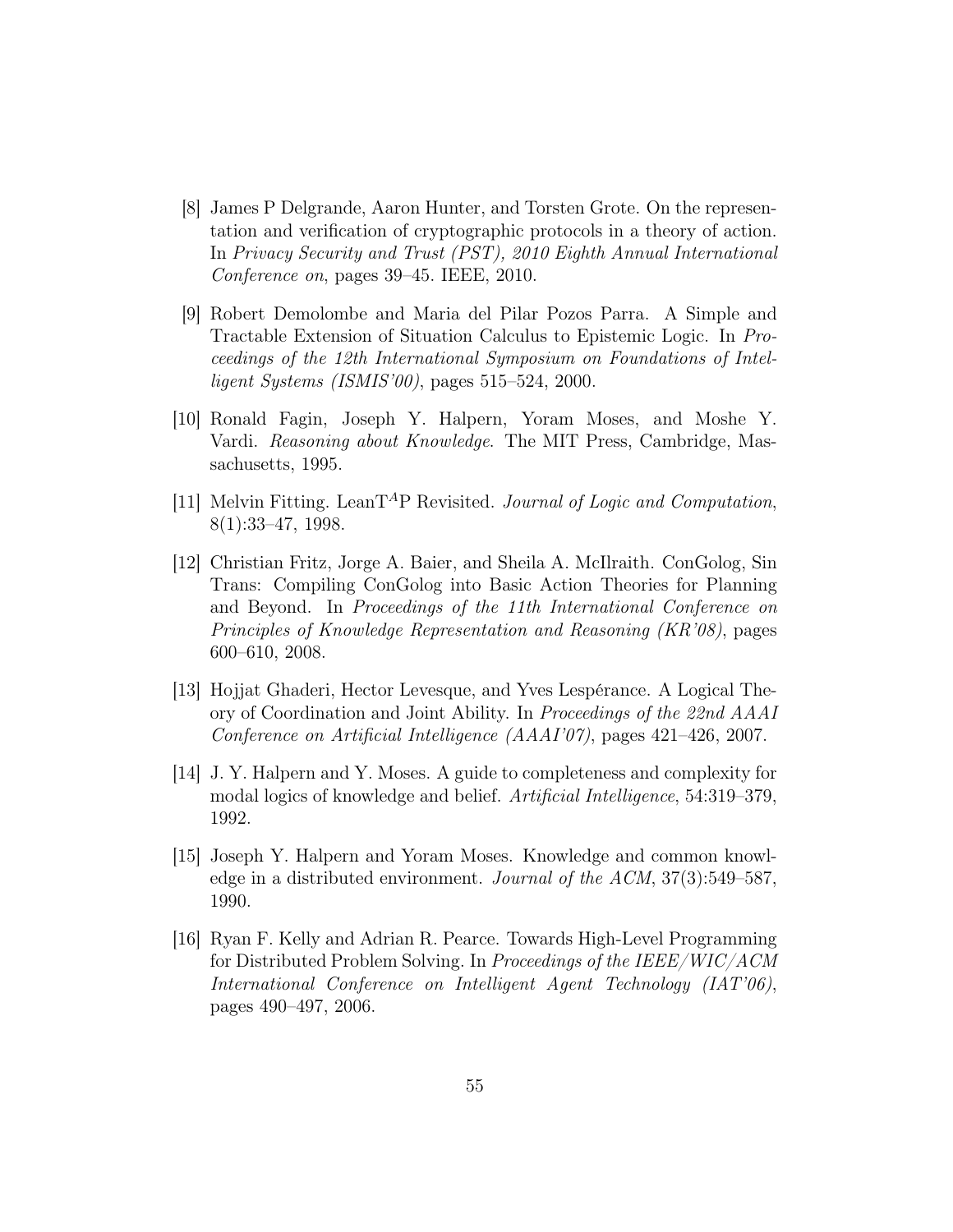- [17] Ryan F. Kelly and Adrian R. Pearce. Knowledge and Observations in the Situation Calculus. In Proceedings of the 6th International Joint Conference on Autonomous Agents and Multi-Agent Systems (AAMAS'07), pages 841–843, 2007.
- [18] Ryan F. Kelly and Adrian R. Pearce. Complex Epistemic Modalities in the Situation Calculus. In Proceedings of the 11th International Conference on Principles of Knowledge Representation and Reasoning  $(KR'08)$ , pages 611–620, 2008.
- [19] Ryan F. Kelly and Adrian R. Pearce. Property Persistence in the Situation Calculus. Artificial Intelligence, 174:865–888, 2010.
- [20] Gerhard Lakemeyer and Yves Lespérance. Efficient reasoning in multiagent epistemic logics. In Proceedings of the 20th biennial European Conference on Artificial Intelligence (ECAI'12), pages 498–503, 2012.
- [21] Y. Lespérance, H. J. Levesque, and R. Reiter. A Situation Calculus Approach to Modeling and Programming Agents. In Rao A. and M. Wooldridge, editors, Foundations and Theories of Rational Agency, pages 275–299. Kluwer, 1999.
- [22] Y. Lespérance, H. J. Levesque, F. Lin, and R. B. Scherl. Ability and Knowing How in the Situation Calculus. Studia Logica, 66(1):165–186, October 2000.
- [23] Yves Lespérance. On the Epistemic Feasibility of Plans in Multiagent Systems Specifications. In Proceedings of the 8th International Workshop on Agent Theories, Architectures, and Languages, volume 2333 of Lecture Notes in Artificial Intelligence, pages 69–85, 2001.
- [24] Hector J. Levesque, Ray Reiter, Yves Lespérance, Fangzhen Lin, and Richard B. Scherl. GOLOG: A Logic Programming Language for Dynamic Domains. Journal of Logic Programming, 31(1-3):59–83, 1997.
- [25] F. Lin and H. Levesque. What robots can do: robot programs and effective achievability. Artificial Intelligence, 101:201–226, 1998.
- [26] Fangzhen Lin and Ray Reiter. State Constraints Revisited. Journal of Logic and Computation, 4(5):655–678, 1994.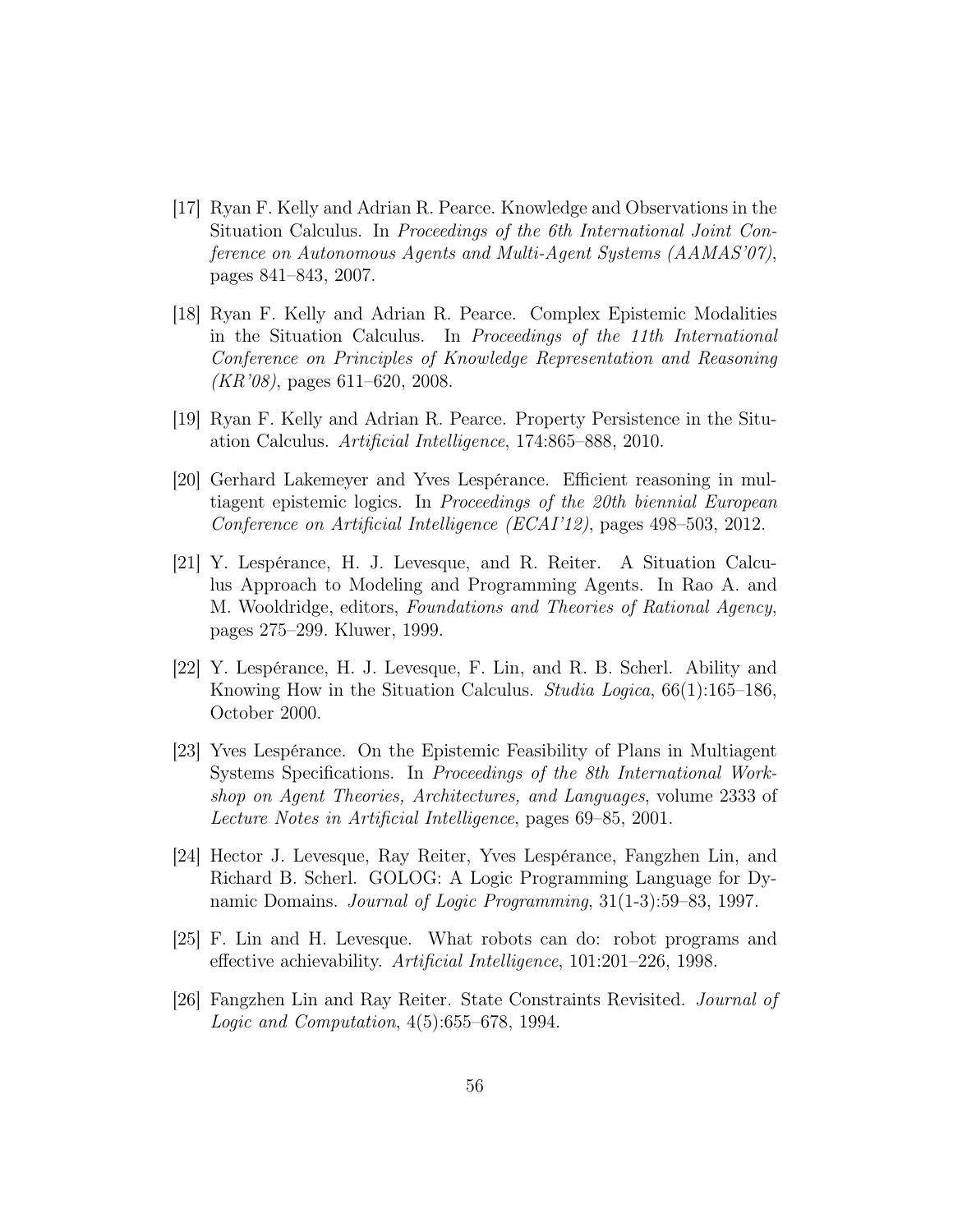- [27] Fangzhen Lin and Ray Reiter. How to progress a database. Artificial Intelligence, 92:131–167, 1997.
- [28] John McCarthy and Patrick J. Hayes. Some Philosophical Problems from the Standpoint of Artificial Intelligence. In B. Meltzer and D. Michie, editors, Machine Intelligence 4, pages 463–502. Edinburgh University Press, 1969.
- [29] Robert C. Moore. Reasoning about Knowledge and Action. Technical Note 191, SRI International, October 1980.
- [30] Rohit Parikh and R. Ramanujam. Distributed Processes and the Logic of Knowledge. In Proceedings of the Conference on Logic of Programs, pages 256–268. Springer-Verlag, 1985.
- [31] Ron Petrick and Hector Levesque. Knowledge equivalence in Combined Action Theories. In Proceedings of the 8th International Conference on Principles of Knowledge Representation and Reasoning (KR'02), pages 303–314, 2002.
- [32] Ronald P. A. Petrick. A Knowledge-level approach for effective acting, sensing, and planning. PhD thesis, Department of Computer Science, University of Toronto, Toronto, Ontario, Canada, 2006.
- [33] Ronald P. A. Petrick. Cartesian Situations and Knowledge Decomposition in the Situation Calculus. In Proceedings of the 11th International Conference on Principles of Knowledge Representation and Reasoning (KR'08), pages 629–639, 2008.
- [34] Javier Pinto. Concurrent Actions and Interacting Effects. In Proceedings of the Sixth International Conference on Principles of Knowledge Representation and Reasoning (KR'98), pages 292–303, 1998.
- [35] Javier Pinto. Concurrency and Action Interaction. Technical report, 2000.
- [36] Javier A. Pinto. Temporal Reasoning in the Situation Calculus. PhD thesis, Department of Computer Science, University of Toronto, Toronto, Ontario, Canada, 1994.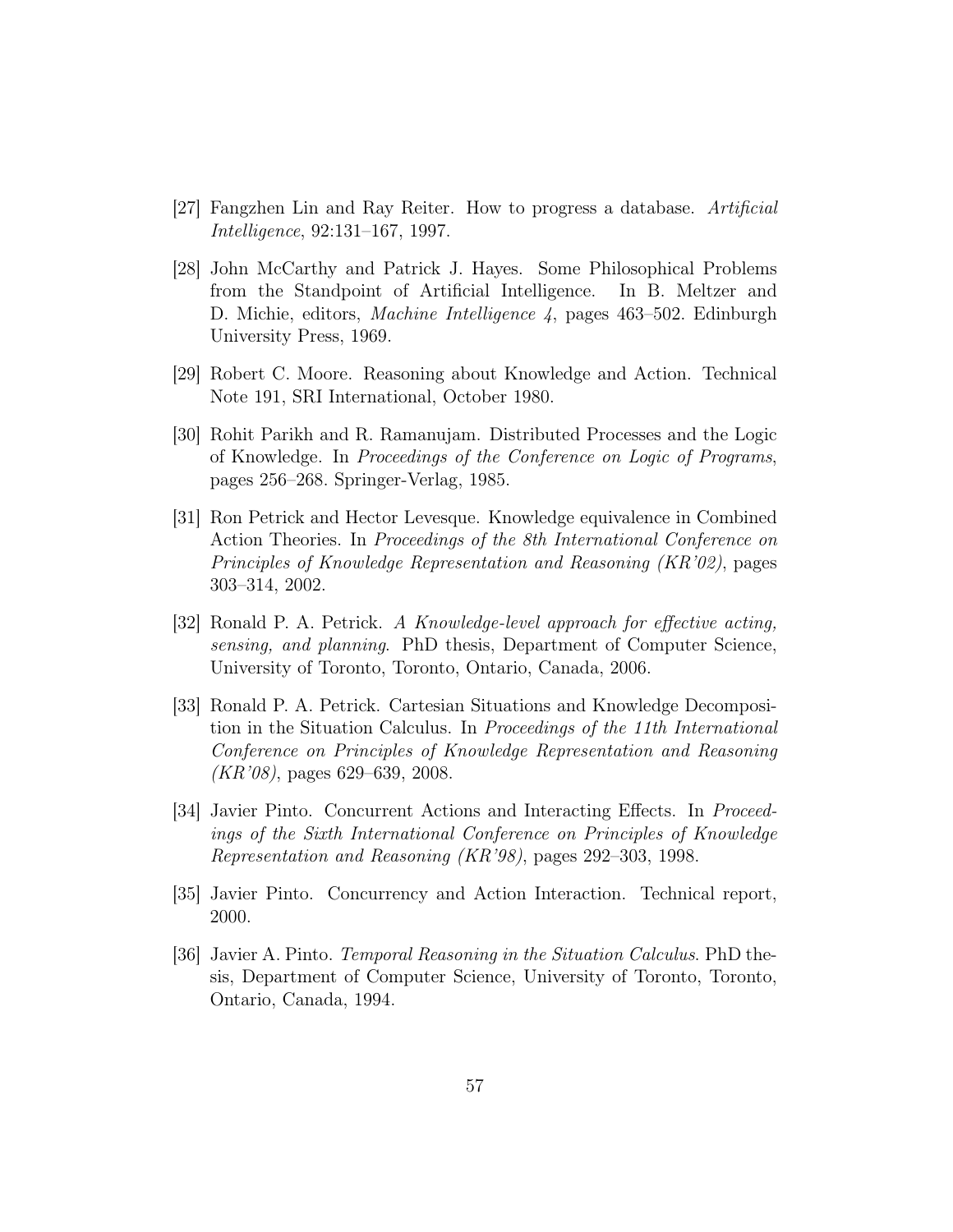- [37] Fiora Pirri and Ray Reiter. Some contributions to the metatheory of the situation calculus. Journal of the ACM, 46(3):325–361, 1999.
- [38] Ray Reiter. The frame problem in situation the calculus: a simple solution (sometimes) and a completeness result for goal regression. In Vladimir Lifschitz, editor, Artificial intelligence and mathematical theory of computation: papers in honor of John McCarthy, pages 359–380. Academic Press Professional, Inc., 1991.
- [39] Ray Reiter. Proving Properties of States in the Situation Calculus. Artificial Intelligence, 64:337–351, 1993.
- [40] Ray Reiter. Natural Actions, Concurrency and Continuous Time in the Situation Calculus. In Proceedings of the 5th International Conference on Principles of Knowledge Representation and Reasoning (KR'96), pages 2–13, 1996.
- [41] Stuart Russell and Peter Norvig. Artificial Intelligence: A Modern Approach. Prentice Hall, 3rd edition, 2010.
- [42] Sebastian Sardina and Stavros Vassos. The wumpus world in indigolog: A preliminary report. In Proceedings of the Workshop on Non-monotonic Reasoning, Action and Change at IJCAI (NRAC-05), pages 90–95, 2005.
- [43] Francesco Savelli. Existential assertions and quantum levels on the tree of the situation calculus. Artificial Intelligence, 170(6):643–652, 2006.
- [44] Richard Scherl. Reasoning about the interaction of knowledge, time and concurrent actions in the situation calculus. In Proceedings of the 18th International Joint Conference on Artificial Intelligence (IJ-CAI'03), pages 1091–1098, 2003.
- [45] Richard Scherl and Hector Levesque. Knowledge, Action, and the Frame Problem. Artificial Intelligence, 144:1–39, 2003.
- [46] S. Schiffel and M. Thielscher. Reconciling Situation Calculus and Fluent Calculus. In Proceedings of the 21st National Conference on Artificial Intelligence and the 18th Innovative Applications of Artificial Intelligence Conference (AAAI'06/IAAI'06), pages 287–292, 2006.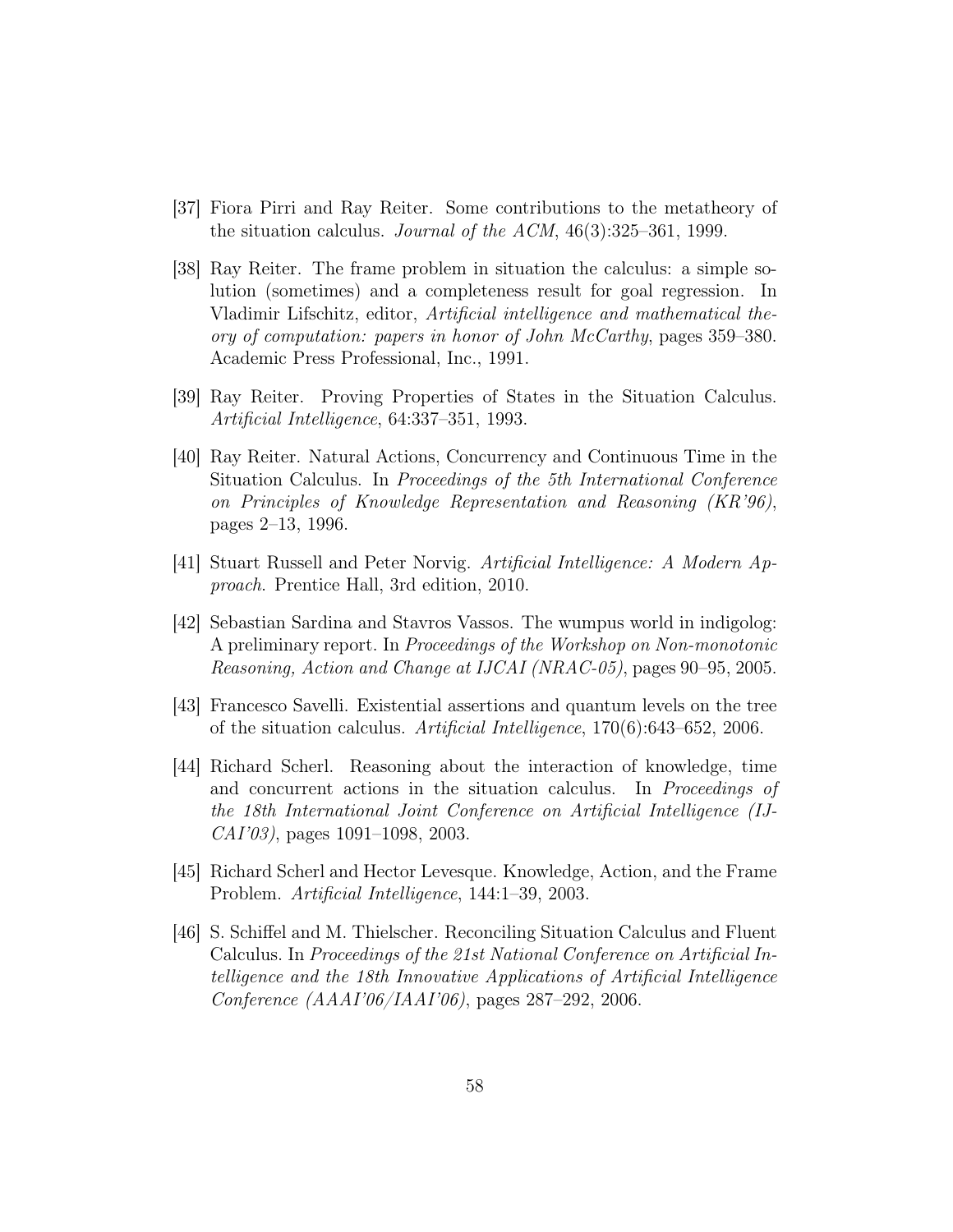- [47] S. Shapiro and M. Pagnucco. Iterated Belief Change and Exogenous Actions in the Situation Calculus. In Proceedings of the 16th European Conference on Artificial Intelligence (ECAI'04), pages 878–882, 2004.
- [48] S. Shapiro, Y. Lespérance, and H. J. Levesque. Specifying Communicative Multi-Agent Systems. In Agents and Multi-Agent Systems - Formalisms, Methodologies, and Applications, volume 1441 of Lecture Notes in Artificial Intelligence, pages 1–14, 1998.
- [49] S. Shapiro, Y. Lesperance, and H. Levesque. Goal Change in the Situation Calculus. Journal of Logic and Computation, 17:983–1018, 2007.
- [50] Steven Shapiro and Yves Lespérance. Modeling Multiagent Systems with the Cognitive Agents Specification Language — A Feature Interaction Resolution Application. In Intelligent Agents Volume VII — Proceedings of the 2000 Workshop on Agent Theories, Architectures, and Languages, pages 244–259. Springer-Verlag, 2001.
- [51] Steven Shapiro, Maurice Pagnucco, Yves Lespérance, and Hector J. Levesque. Iterated Belief Change in the Situation Calculus. In Proceedings of the 7th International Conference on Principles of Knowledge Representation and Reasoning (KR'00), pages 527–538, 2000.
- [52] Steven Shapiro, Yves Lespérance, and Hector J. Levesque. The Cognitive Agents Specification Language and Verification Environment for Multiagent Systems. In Proceedings of the 1st International Joint Conference on Autonomous Agents and Multi-Agent Systems (AAMAS'02), pages 19–26, 2002.
- [53] M. Thielscher. A Unifying Action Calculus. Artificial Intelligence, 175  $(1):120-141, 2011.$
- [54] Johan van Benthem. Modal Logic meets Situation Calculus. Technical Report PP-2007-04, University of Amsterdam, 2007.
- [55] Johan van Benthem and Eric Pacuit. The Tree of Knowledge in Action: Towards a Common Perspective. In Advances in Modal Logic, volume 6, pages 87–106, 2006.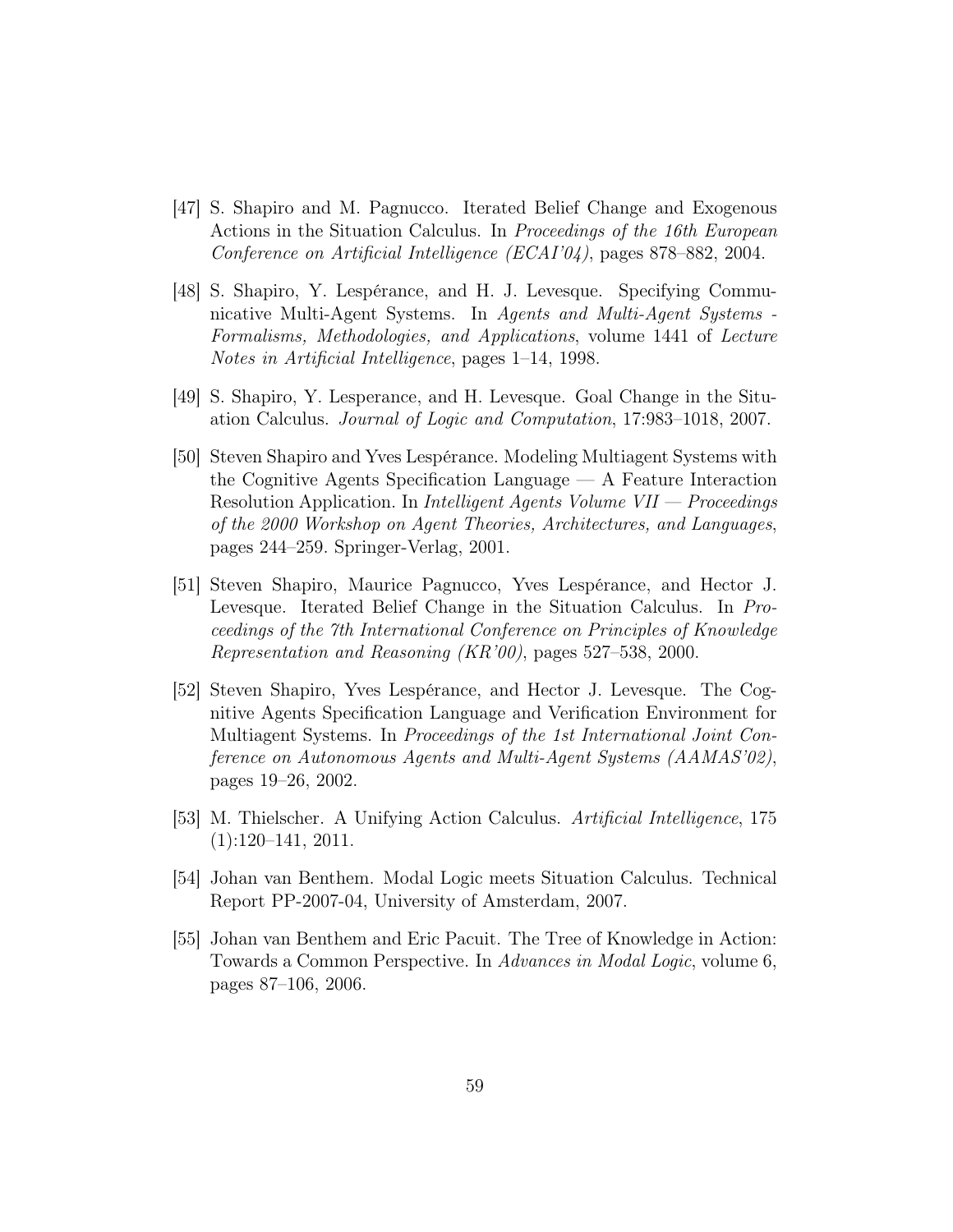- [56] Johan van Benthem, Jan van Eijck, and Barteld Kooi. Logics of Communication and Change. Information and Computation, 204(II):1620–1662, 2006.
- [57] Hans van Ditmarsch, Andreas Herzig, and Tiago de Lima. Optimal regression for reasoning about knowledge and actions. In Proceedings of the Twenty-Second AAAI Conference on Artificial Intelligence, pages 1070–1075, 2007.
- [58] Stavros Vassos and Hector Levesque. On the Progression of Situation Calculus Basic Action Theories: Resolving a 10-year-old Conjecture. In Proceedings of the 23rd AAAI Conference on Artificial Intelligence (AAAI'08), pages 1004–1009, 2008.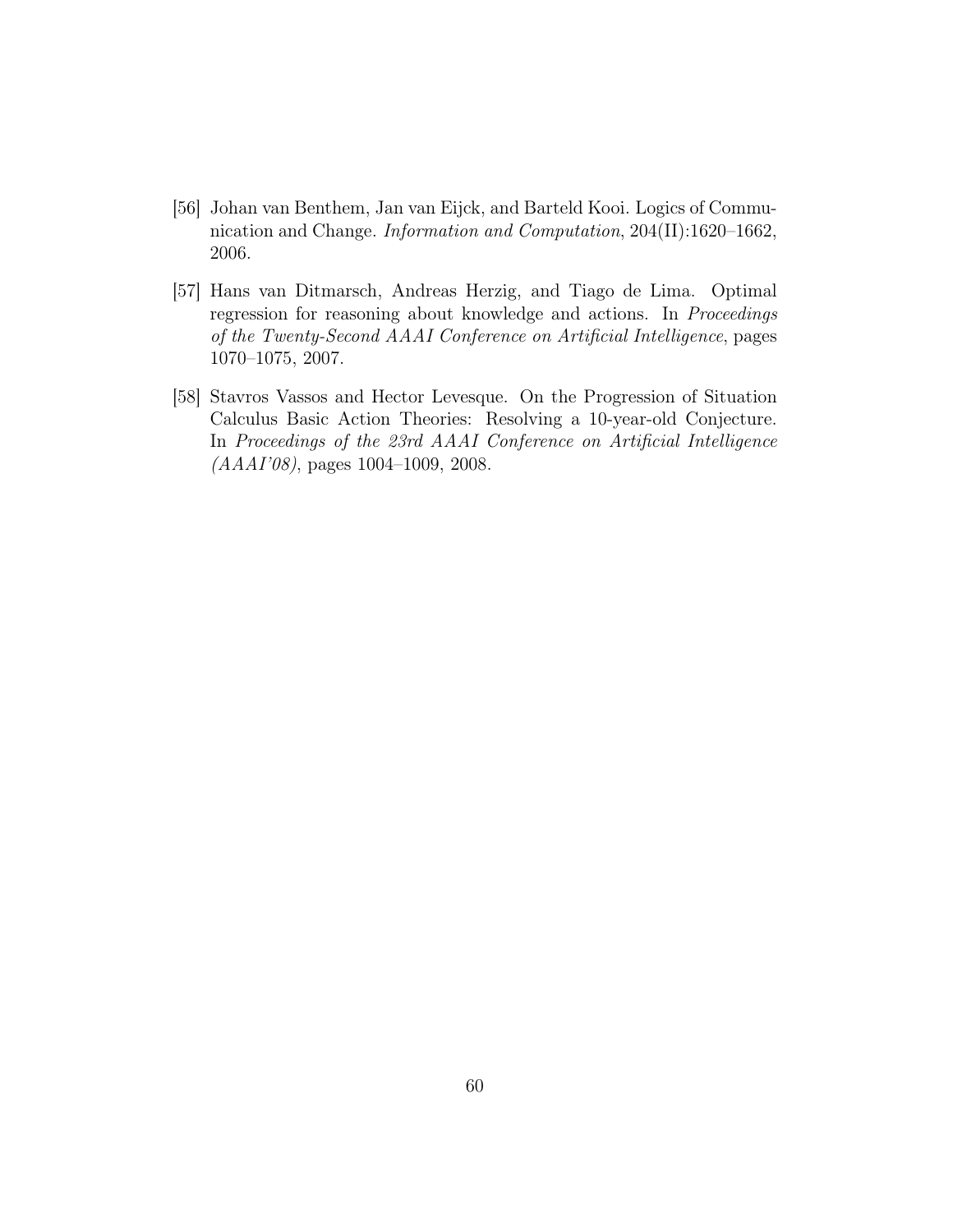## Appendix A. Hunt the Wumpus Domain Axioms

The following are the complete axioms for the "Hunt the Wumpus" example domain from Section 6. Free variables are assumed to be universally quantified at outermost scope.

The background theory  $\mathcal{D}_{bg}$  defines room adjacency, including symmetry of the predicate:

$$
Adjacent(r, r') \equiv (r = R1 \land r' = R2) \lor (r = R1 \land r' = R4)
$$
  
\n
$$
\lor (r = R2 \land r' = R1) \lor (r = R2 \land r' = R3) \lor (r = R2 \land r' = R5)
$$
  
\n
$$
\lor (r = R3 \land r' = R2) \lor (r = R3 \land r' = R6) \lor (r = R4 \land r' = R1)
$$
  
\n
$$
\lor (r = R4 \land r' = R5) \lor (r = R4 \land r' = R7) \lor (r = R5 \land r' = R2)
$$
  
\n
$$
\lor (r = R5 \land r' = R4) \lor (r = R5 \land r' = R6) \lor (r = R5 \land r' = R8)
$$
  
\n
$$
\lor (r = R6 \land r' = R3) \lor (r = R6 \land r' = R5) \lor (r = R6 \land r' = R9)
$$
  
\n
$$
\lor (r = R7 \land r' = R4) \lor (r = R7 \land r' = R8) \lor (r = R8 \land r' = R5)
$$
  
\n
$$
\lor (r = R8 \land r' = R7) \lor (r = R8 \land r' = R9) \lor (r = R9 \land r' = R6)
$$
  
\n
$$
\lor (r = R9 \land r' = R8)
$$

The background theory contains the usual unique names axioms, asserting that terms with different types or arguments are in fact different. The form is standard and we do not reproduce the full set here. Example axioms are:

$$
move(agt1, r1) \neq shoot(agt2, r2)
$$

$$
move(agt1, r1) = move(agt2, r2) \rightarrow agt1 = agt2 \land r1 = r2
$$

It also captures the fact that only rooms adjacent to the Wumpus have a stench, using the following state invariant:

$$
Stench(r, s) \equiv Adjacent(r, Wumpus(s))
$$

The axioms  $\mathcal{D}_{adp}$  define the precondition predicate *Poss*:

$$
Poss(c, s) \equiv c \neq \emptyset
$$
  
\n
$$
\land \forall a, a' \in c : actor(a) = actor(a') \equiv a = a'
$$
  
\n
$$
\land move(agt, r) \in c \rightarrow Adjacent(r, Loc(agt, s))
$$
  
\n
$$
\land shoot(agt, r) \in c \rightarrow Adjacent(r, Loc(agt, s))
$$
  
\n
$$
\land alert(agt) \in c \rightarrow Stench(Loc(agt, s), s)
$$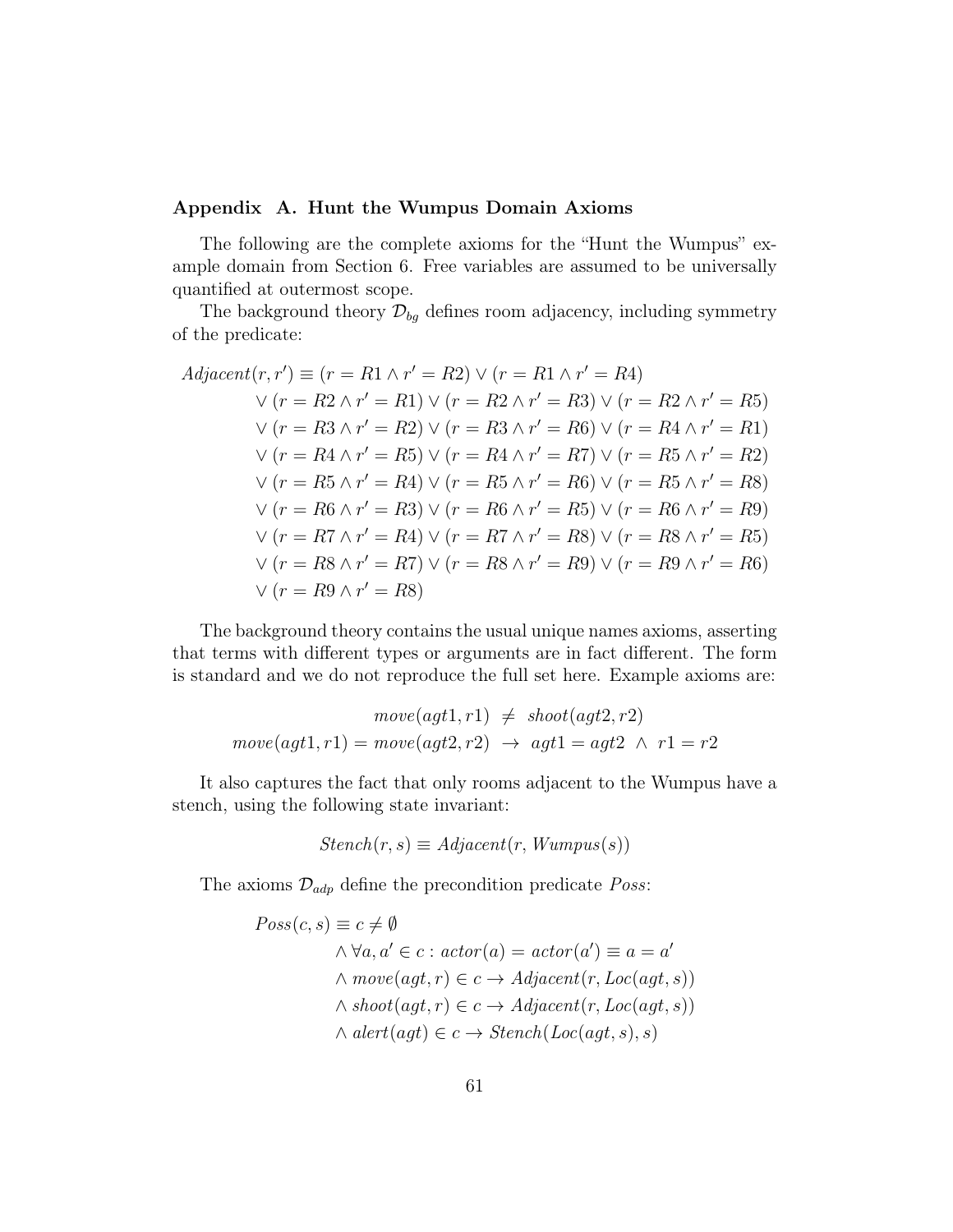And the observation function Obs:

$$
Obs(agt, c, s) = o \equiv
$$
  
\n
$$
move(agt1, r1) \in o \equiv move(agt1, r1) \in c
$$
  
\n
$$
\land [Loc(agt, s) = Loc(agt1, s) \lor Loc(agt, s) = r1]
$$
  
\n
$$
\land shoot(agt1, r1) \in Obs(agt, c, s) \equiv shoot(agt1, r1) \in c
$$
  
\n
$$
\land Loc(agt, s) = Loc(agt1, s)
$$
  
\n
$$
\land alert(agt1) \in Obs(agt, c, s) \equiv alert(agt1) \in c
$$
  
\n
$$
\land Loc(agt, s) = Loc(agt1, s)
$$
  
\n
$$
\land footsteps \in Obs(agt, c, s) \equiv \exists agt1, r1 : move(agt1, r1) \in c
$$
  
\n
$$
\land [Adjacent(Loc(agt, s), r1) \lor Adjacent(Loc(agt, s), Loc(agt1, s))]
$$
  
\n
$$
\land alert \in Obs(agt, c, s) \equiv \exists agt1 : alert(agt1) \in c
$$
  
\n
$$
\land Atench \in Obs(agt, c, s) \equiv \exists r1 : move(agt, r1) \in c
$$
  
\n
$$
\land Stench(r1, s)
$$
  
\n
$$
\land screen \in Obs(agt, c, s) \equiv \exists agt1, r1 : shoot(agt1, r1) \in c
$$
  
\n
$$
\land r1 = Wumpus(s)
$$

The successor state axioms  $\mathcal{D}_{ssa}$  define fluent change as follows:

$$
r = Loc(agt, do(c, s)) \equiv move(agt, r) \in c
$$
  

$$
\lor (r = Loc(agt, s) \land \neg \exists r' : move(agt, r') \in c)
$$
  
Killed(do(c, s)) 
$$
\equiv Killed(s)
$$
  

$$
\lor \exists agt, r : shoot(agt, r) \in c \land r = Wumpus(s)
$$
  

$$
r = Wumpus(do(c, s)) \equiv r = Wumpus(s)
$$
  
Stench(r, do(c, s)) 
$$
\equiv Stench(r, s)
$$

The initial state axioms  $\mathcal{D}_{S_0}$  state that the Wumpus is in room R5:

$$
Wumpus(S_0)=R5
$$

And that the hunters begin in room  $R1$  with identical knowledge, knowing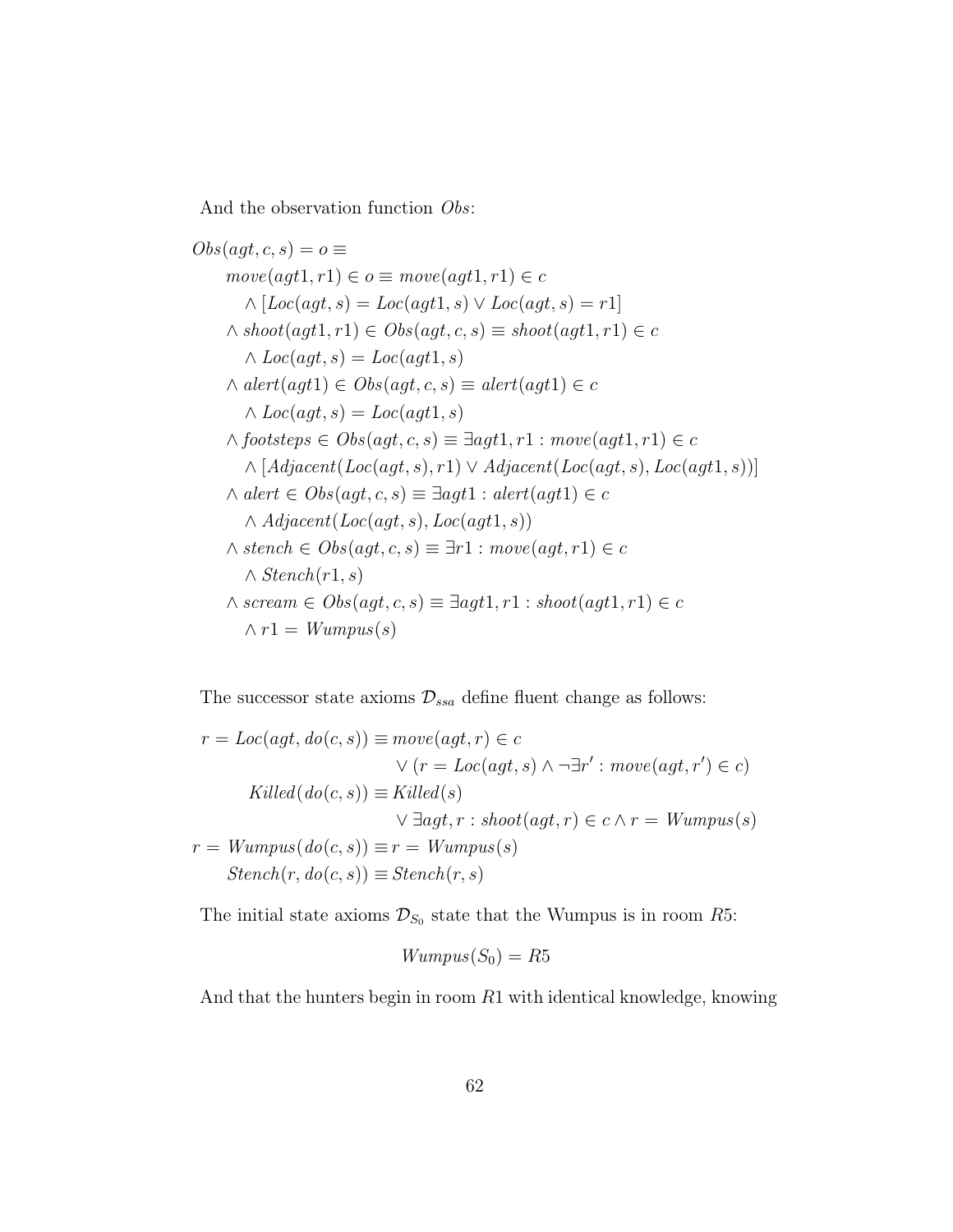the state of  $R1$  but not of any other rooms:

$$
Init(s) \rightarrow Loc(agt, s) = R1
$$
  
\n
$$
Init(s) \rightarrow Wumpus(s) \neq R1 \land \neg Stench(R1, s)
$$
  
\n
$$
K_0(agt, s', s) \equiv K_0(agt', s', s)
$$
  
\n
$$
r \neq R1 \rightarrow \exists s : K_0(agt, s, S_0) \land Wumpus(s) = r
$$
  
\n
$$
r \neq R1 \rightarrow \exists s : K_0(agt, s, S_0) \land Wumpus(s) \neq r
$$
  
\n
$$
r \neq R1 \rightarrow \exists s : K_0(agt, s, S_0) \land Stench(r, s)
$$
  
\n
$$
r \neq R1 \rightarrow \exists s : K_0(agt, s, S_0) \land \neg Stench(r, s)
$$

### Appendix B. Background State Invariants

We allow the background theory  $\mathcal{D}_{bg}$  to include simple state invariants in the style of [26], as long as their maintenance is implied by the successor state axioms. That is, if they hold initially, then the successor state axioms must ensure that they will hold for all future situations.

Formally, let  $\mathcal{D}_{inv} \subset \mathcal{D}_{bg}$  be the set of such invariants, each of which have the form:

$$
(\forall s : \phi[s]) \in \mathcal{D}_{inv}
$$

Let  $\mathcal{D}_{inv0}$  be the same formulae applied to just the initial situations:

$$
\mathcal{D}_{inv0} = \{Init(s) \to \phi[s] \quad | \quad (\forall s : \phi[s]) \in \mathcal{D}_{inv} \}
$$

Then we require that:

$$
\Sigma \cup \mathcal{D}_{ad} \cup \mathcal{D}_{ssa} \cup \mathcal{D}_{S_0} \cup \mathcal{D}_{bg} \models \Psi
$$
  
iff  

$$
\Sigma \cup \mathcal{D}_{ad} \cup \mathcal{D}_{ssa} \cup (\mathcal{D}_{S_0} \cup \mathcal{D}_{inv0}) \cup (\mathcal{D}_{bg} - \mathcal{D}_{inv}) \models \Psi
$$

Such invariants thus do not imply any additional dynamics of the world, but merely provide an explicit encoding of static facts of the domain, such as fixed relationships between fluents.

Typical approaches to state invariants in the situation calculus, such as [26], would modify  $\mathcal{D}_{ssa}$  and  $\mathcal{D}_{S_0}$  to ensure maintenance of the constraints as above, then discard  $\mathcal{D}_{inv}$  from the theory as redundant.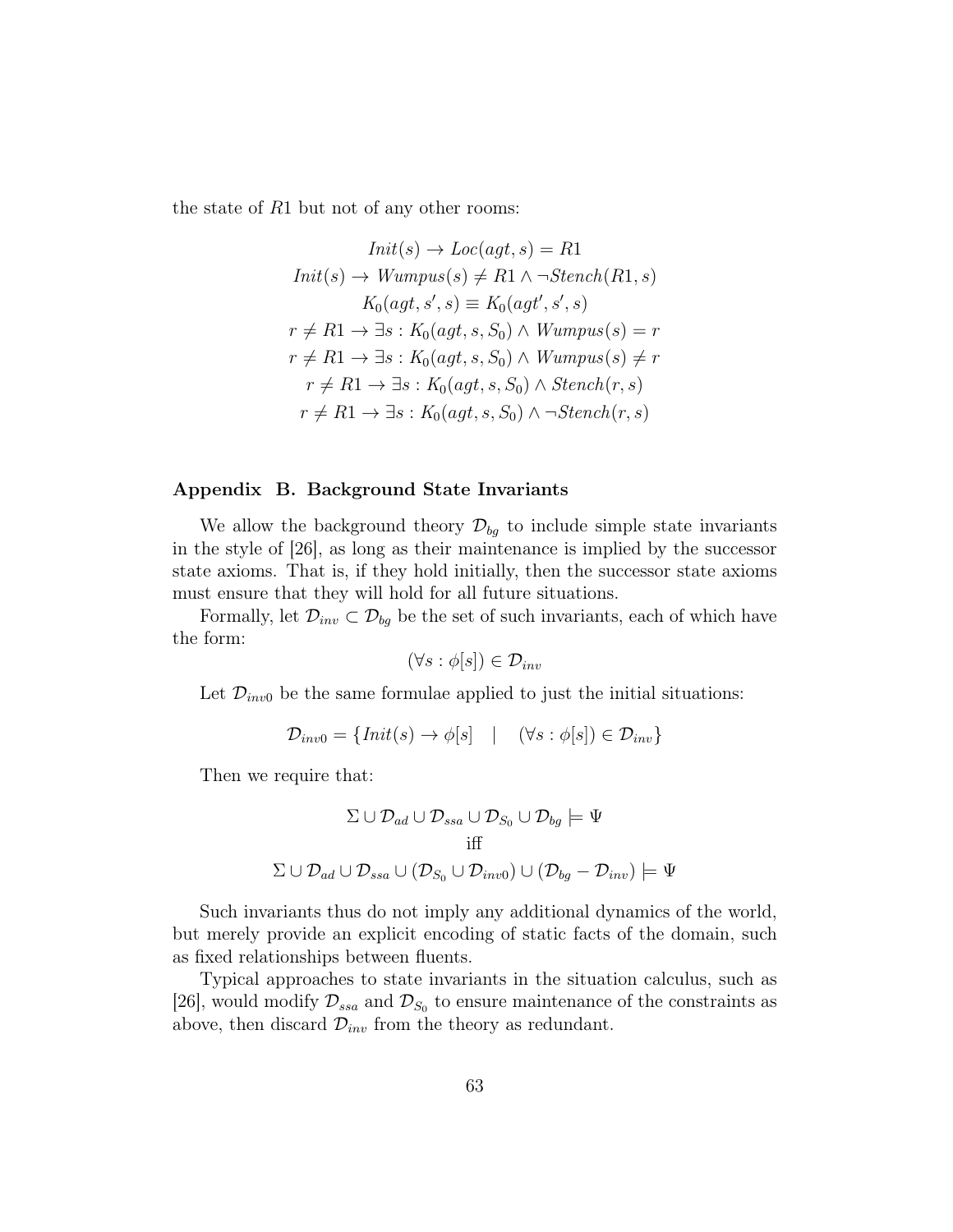We keep the invariants as an explicit part of the background theory because they are useful when calculating the persistence condition. The algorithm for calculating  $\mathcal{P}(\phi,\alpha)$  requires reasoning relative to  $\mathcal{D} - \mathcal{D}_{S_0}$  and hence cannot take advantage of implicitly-encoded state constraints.

# Appendix C. Complete Proofs

**Lemma 1.** For situation terms  $s$  and  $s''$ , and agent agt:

$$
\mathcal{D} \cup \mathcal{D}_K^{obs} \models \text{legal}(s) \land s \leq_{\mathbf{PbU}(agt)} s'' \rightarrow \text{legal}(s'')
$$

*Proof.* By induction on situation s''. The base case is  $s'' = s$ , for which the lemma is trivial. The inductive case is  $s'' = do(c', s')$  where  $s \leq_{\text{PbU}(agt)}$ s' and  $\text{PbU}(agt, c', s')$ . Expanding the definition of Legal, the inductive hypothesis gives  $root(s') \leq_{Poss} s'$ . Since  $PbU(agt, c', s')$  implies  $Poss(c', s')$ we have  $root(s') \leq_{Poss} do(c', s')$ , which matches the definition of  $Legal(s'')$ as required.  $\Box$ 

**Lemma 2.** For situation terms  $s$  and  $s''$ , and agent agt:

$$
\mathcal{D} \cup \mathcal{D}^{obs}_K \models s \leq_{\text{PbU}(agt)} s'' \rightarrow View(agt, s) = View(agt, s'')
$$

*Proof.* By induction on situation s''. The base case is  $s'' = s$ , for which the lemma is trivial. The inductive case is  $s'' = do(c', s')$  where  $s \leq_{\text{PbU}(agt)} s'$  and **PbU**(*agt, c', s'*). In this case we have that **PbU** implies  $Obs(agt, c', s') = \emptyset$ , so  $View(agt, s'') = View(agt, s')$  by equation (5), and the inductive hypothesis of  $View(agt, s') = View(agt, s)$  gives the required result.  $\Box$ 

**Lemma 3.** For situation terms  $s$  and  $s''$ , and agent agt:

$$
\mathcal{D} \cup \mathcal{D}^{obs}_K \models K(agt, s'', s) \rightarrow K_0(agt, root(s''), root(s))
$$

*Proof.* By induction on situation s. In the base case of  $Init(s)$ , equation (9) ensures there is some s' such that  $K_0(agt, s', s) \wedge s' \leq_{\text{PbU}(agt)} s''$ , and we have the desired implication using  $root(s'') = root(s') = s'.$ 

For the  $do(c, s)$  case, suppose that we have  $K(agt, s'', do(c, s))$ . Then by equation (8) there is some s' such that  $s' \sqsubseteq s''$  and  $K(agt, s', s)$ . Then  $root(s'') = root(s')$ , and  $K_0(agt, root(s'), root(s))$  by the inductive hypothesis, giving the required result.  $\Box$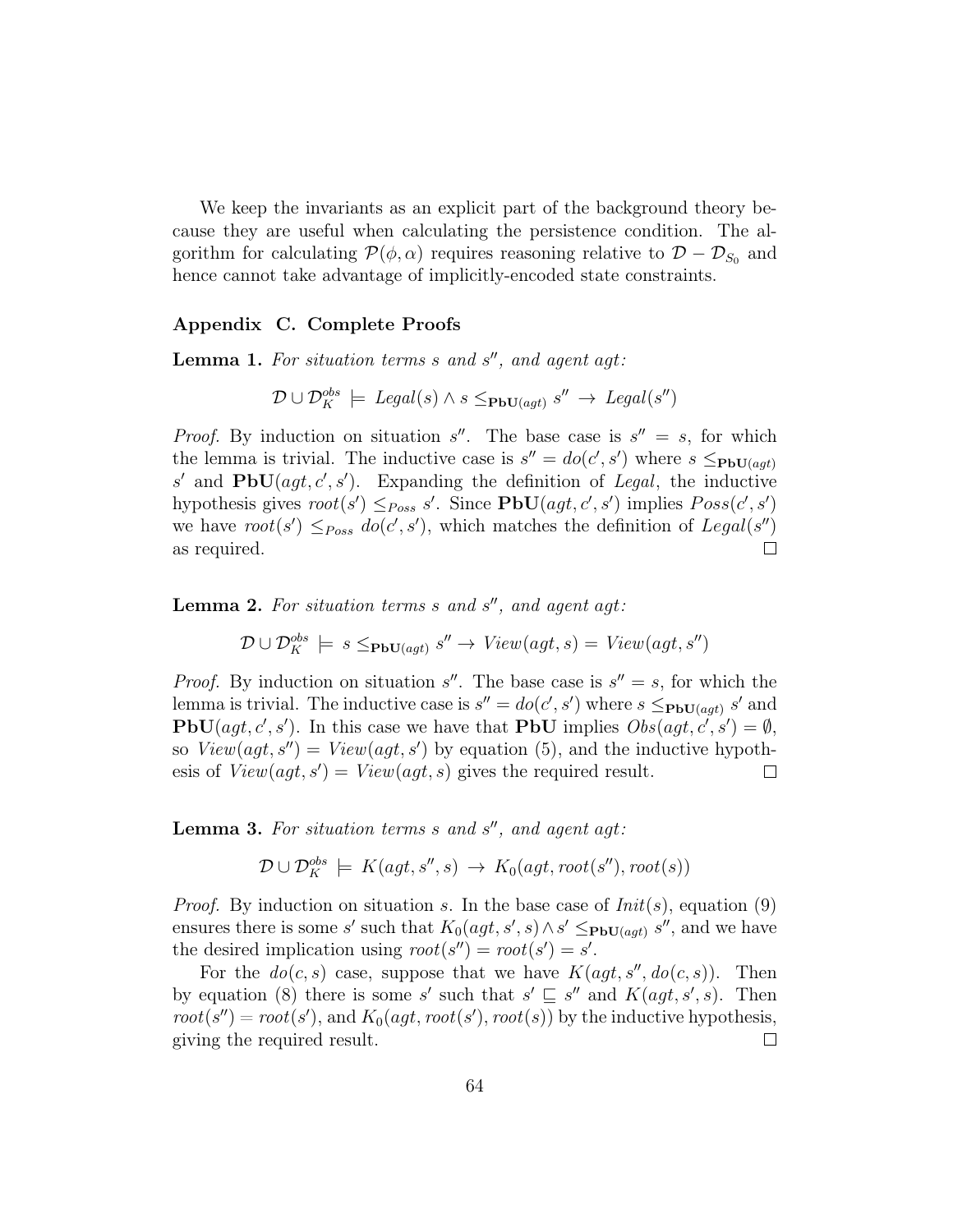**Lemma 4.** For situation terms  $s$  and  $s''$ , and agent agt:

 $\mathcal{D} \cup \mathcal{D}_K^{obs} \models K(agt, s'', s) \rightarrow \text{legal}(s'')$ 

*Proof.* By induction on situation s. In the base case of  $Init(s)$ , using equation (9), if  $K(agt, s'', s)$  then there must be an s' such that  $K_0(agt, s', s)$ and  $s' \leq_{\text{PbU}(agt)} s''$ . The foundational axioms ensure that  $K_0(agt, s', s) \rightarrow$  $Init(s')$ , so all such s' are legal, making s'' legal by Lemma 1.

For the  $do(c, s)$  case, the inductive hypothesis gives that  $K(ag, s', s) \rightarrow$ Legal(s') and we split on  $Obs(agt, c, s)$ . Suppose  $Obs(agt, c, s) = \emptyset$ , then equation (8) gives  $K(agt, s'', s)$  and Legal(s'') follows immediately from the inductive hypothesis.

Alternately, suppose  $Obs(agt, c, s) \neq \emptyset$ , then equation (8) ensures there must be a c', s' satisfying three conditions:  $K(agt, s', s)$ ,  $Poss(c', s')$  and  $do(c', s') \leq_{\text{PbU}(agt)} s''$ . The first of these yields Legal(s') by the inductive hypothesis. Given that, the second yields  $Legal(do(c', s'))$  by the definition of Legal. Given that, the third yields  $Legal(s'')$  by Lemma 1 and we have the required result in both cases.  $\Box$ 

**Lemma 5.** For situation terms  $s$  and  $s''$ , and agent agt:

$$
\mathcal{D} \cup \mathcal{D}^{obs}_K \models K(agt, s'', s) \rightarrow View(agt, s'') = View(agt, s)
$$

*Proof.* By induction on situation s. For the base case of  $Init(s)$ , using equation (9),  $K(agt, s'', s)$  implies that there must be an s' such that  $Init(s')$ and  $s' \leq_{\text{PbU}(agt)} s''$ . Then  $View(s') = View(s) = \epsilon$  by definition, and  $View(s'') = View(s')$  by Lemma 2 to give the required result.

For the  $do(c, s)$  case, suppose  $Obs(agt, c, s) = \emptyset$ . The definition of View gives  $View(agt, do(c, s)) = View(agt, s)$ , while equation (8) gives  $K(agt, s', s)$ and hence  $View(agt, s'') = View(agt, s)$  by the inductive hypothesis.

Alternately, suppose  $Obs(agt, c, s) \neq \emptyset$ , then equation (8) gives us s',c' where  $do(c', s') \leq_{\text{PbU}(agt)} s'', \text{Obs}(agt, c, s) = \text{Obs}(agt, c', s'), \text{and } K(agt, s', s).$ The definition of  $View$  gives:

$$
View(agt, do(c, s)) = Obs(agt, c, s) \cdot View(agt, s)
$$
  

$$
View(agt, do(c', s')) = Obs(agt, c', s') \cdot View(agt, s')
$$

The inductive hypothesis gives us  $View(agt, s') = View(agt, s)$  and hence  $View(agt, do(c', s')) = View(agt, do(c, s)),$  while Lemma 2 completes the equivalence by giving us  $View(agt, s'') = View(agt, do(c', s')).$  $\Box$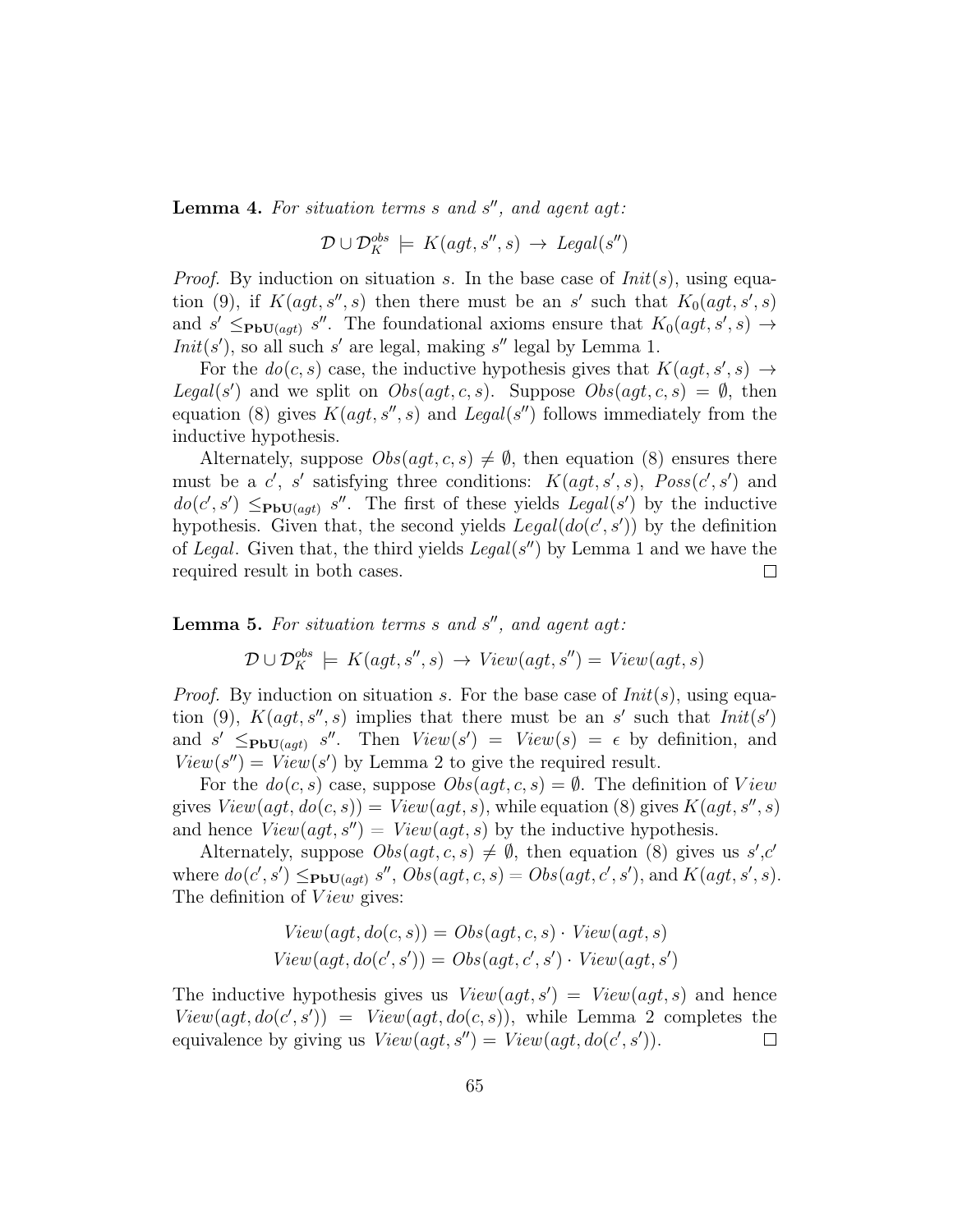Lemma 6. For any situation s and agent agt:

$$
\mathcal{D} \cup \mathcal{D}^{obs}_K \models \text{legal}(s) \land \text{View}(agt, s) = \epsilon \rightarrow \text{root}(s) \leq_{\text{PbU}(agt)} s
$$

*Proof.* By induction on situation s. For the base case of  $Init(s)$  the lemma is trivial since  $root(s) = s$ .

For the  $do(c, s)$  case, the empty view implies  $Obs(agt, c, s) = \emptyset$  and  $View(agt, s) = \epsilon$ , while  $Legal(do(c, s))$  implies  $Poss(c, s)$  and  $Legal(s)$ . This gives  $s \leq_{\text{PbU}(agt)} do(c, s)$ , and using  $root(s) \leq_{\text{PbU}(agt)} s$  from the inductive hypothesis gives the required result.  $\Box$ 

Lemma 7. For any situation s, observations o, view v and agent agt:

$$
\mathcal{D} \cup \mathcal{D}_K^{obs} \models \text{legal}(s) \land \text{View}(agt, s) = o \cdot v \rightarrow
$$
  

$$
\exists c', s' : \text{legal}(s') \land \text{View}(agt, s') = v
$$
  

$$
\land \text{Obs}(agt, c, s') = o \land \text{do}(c', s') \leq_{\text{PbU}(agt)} s
$$

*Proof.* By induction on situation s. For the base  $Init(s)$  case we have  $View(agt, s) = \epsilon$ , so the LHS is never true and the lemma is trivial. For the  $do(c, s)$  case we split on whether c is observable.

Suppose  $Obs(agt, c, s) \neq \emptyset$ . Then by definition of View we have that  $Obs(agt, c, s) = o$  and  $View(agt, s) = v$ , and the  $\exists c', s'$  on the RHS of the lemma is trivially satisfied by c and s themselves.

Alternately, suppose  $Obs(agt, c, s) = \emptyset$ . Then by definition of View we have  $View(agt, do(c, s)) = View(agt, s)$ . The inductive hypothesis gives us c' and s' satisfying the RHS of the lemma with  $do(c', s') \leq_{\text{PbU}(agt)} s$ . Since the LHS gives us  $Legal(do(c, s))$  we have  $Poss(c, s)$ , hence **, hence**  $do(c', s') \leq_{\text{PbU}(agt)} do(c, s)$ . So the c', s' for the predecessor situation s also satisfy the RHS of the lemma for  $do(c, s)$ .  $\Box$ 

**Lemma 8** (From [37, 45]). Suppose  $\varphi$  is a regressable formula of the situation calculus and  $D$  is a basic action theory. Then:

$$
\mathcal{D} \models (\forall)(\varphi \equiv \mathcal{R}[\varphi]),
$$

where  $(\forall) \phi$  denotes the universal closure of the formula  $\phi$  with respect to its free variables.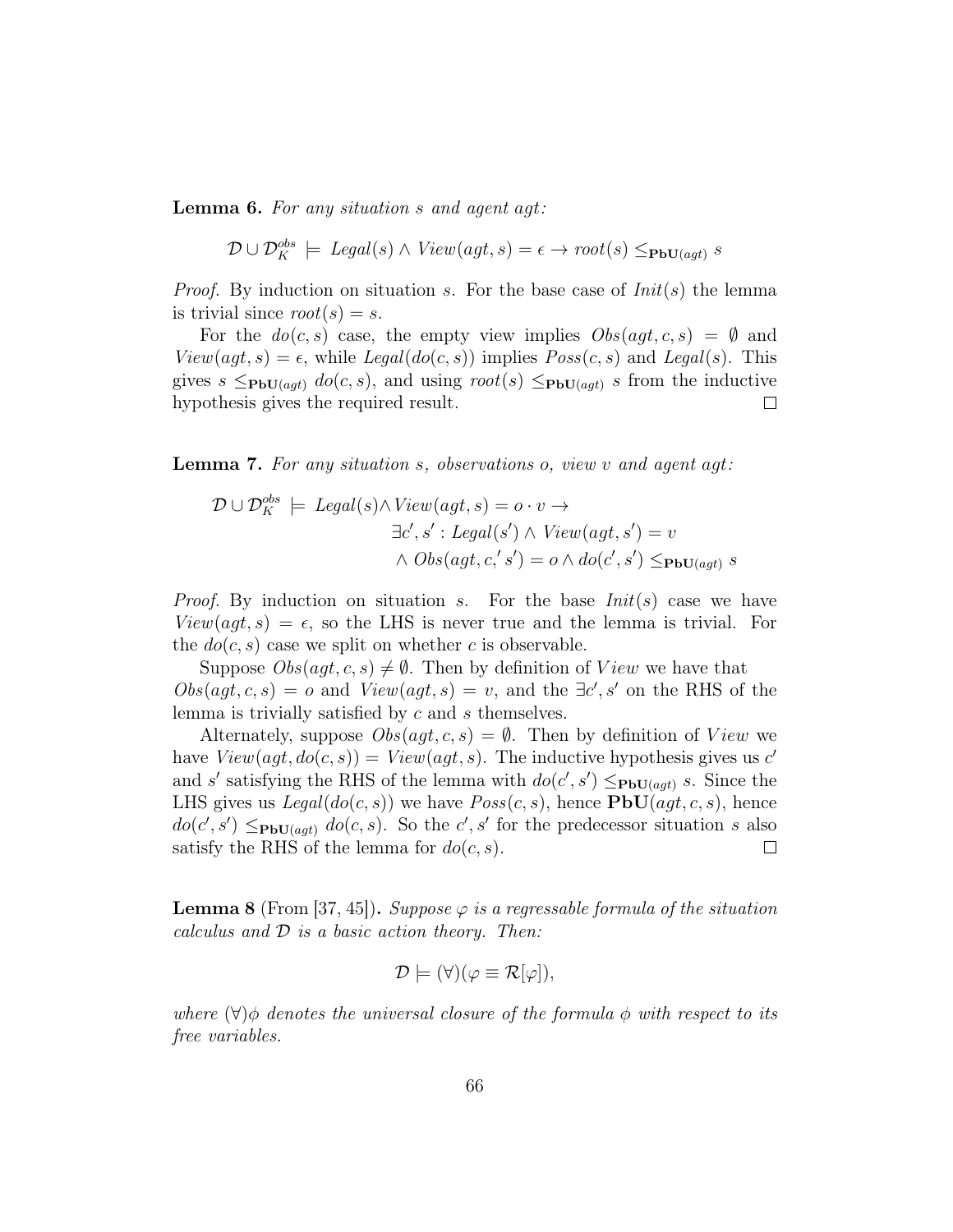Proof. This is a foundational result of the situation calculus, proven for example as Theorem 2 in [37] and as part of Theorem 7 in [45]. We repeat it here for completeness.  $\Box$ 

**Theorem 1.** For any agent agt and situations  $s$  and  $s''$ :

$$
\mathcal{D} \cup \mathcal{D}_K^{obs} \models K(agt, s'', s) \equiv
$$
  
 
$$
K_0(agt, root(s''), root(s)) \land Legal(s'') \land View(agt, s'') = View(agt, s)
$$

Proof. The only-if direction is a trivial combination of Lemmas 3, 4 and 5. For the if direction we proceed by induction on situation s.

In the base case of  $Init(s)$ , we need some s' to satisfy the  $\exists s'$  part of equation (9). Using  $root(s'')$  is sufficient, since we have  $View(agt, s'') =$  $View(agt, s) = \epsilon$  and hence  $root(s'') \leq_{\text{PbU}(agt)} s''$  by Lemma 6.

For the inductive case with  $do(c, s)$ , we have two sub-cases to consider. Suppose  $Obs(agt, c, s) = \emptyset$ : then

 $View(agt, s'') = View(agt, do(c, s)) = View(agt, s)$  and hence  $K(agt, s'', s)$ holds by the inductive hypothesis, satisfying the equivalence in equation  $(8)$ and giving  $K(agt, s'', do(c, s))$  as required.

Alternately, suppose  $Obs(agt, c, s) \neq \emptyset$ : then we have:

$$
View(agt, do(c, s)) = Obs(agt, c, s) \cdot View(agt, s) = View(agt, s'')
$$

And we need some  $s', c'$  to satisfy the  $\exists s', c'$  part of equation (8).

Since  $s''$  is legal, Lemma 7 implies there is some  $s', c'$  satisfying  $Obs(agt, c', s') = Obs(agt, c, s), View(agt, s') = View(agt, s)$  and  $do(c', s') \leq_{\text{PbU}(agt)} s''$ . This is enough to satisfy equation (8) and so the equivalence holds as required.  $\Box$ 

**Theorem 4.** Given a basic action theory  $\mathcal{D} \cup \mathcal{D}_K^{obs}$  and a uniform formula  $\phi$ for which  $\mathcal{P}(\phi, \textbf{PbU}(agt))$  exists:

$$
\mathcal{D} \cup \mathcal{D}_K^{obs} \models \mathbf{Knows}(agt, \phi, s) \equiv \mathcal{R}(\mathbf{Knows}(agt, \phi, s))
$$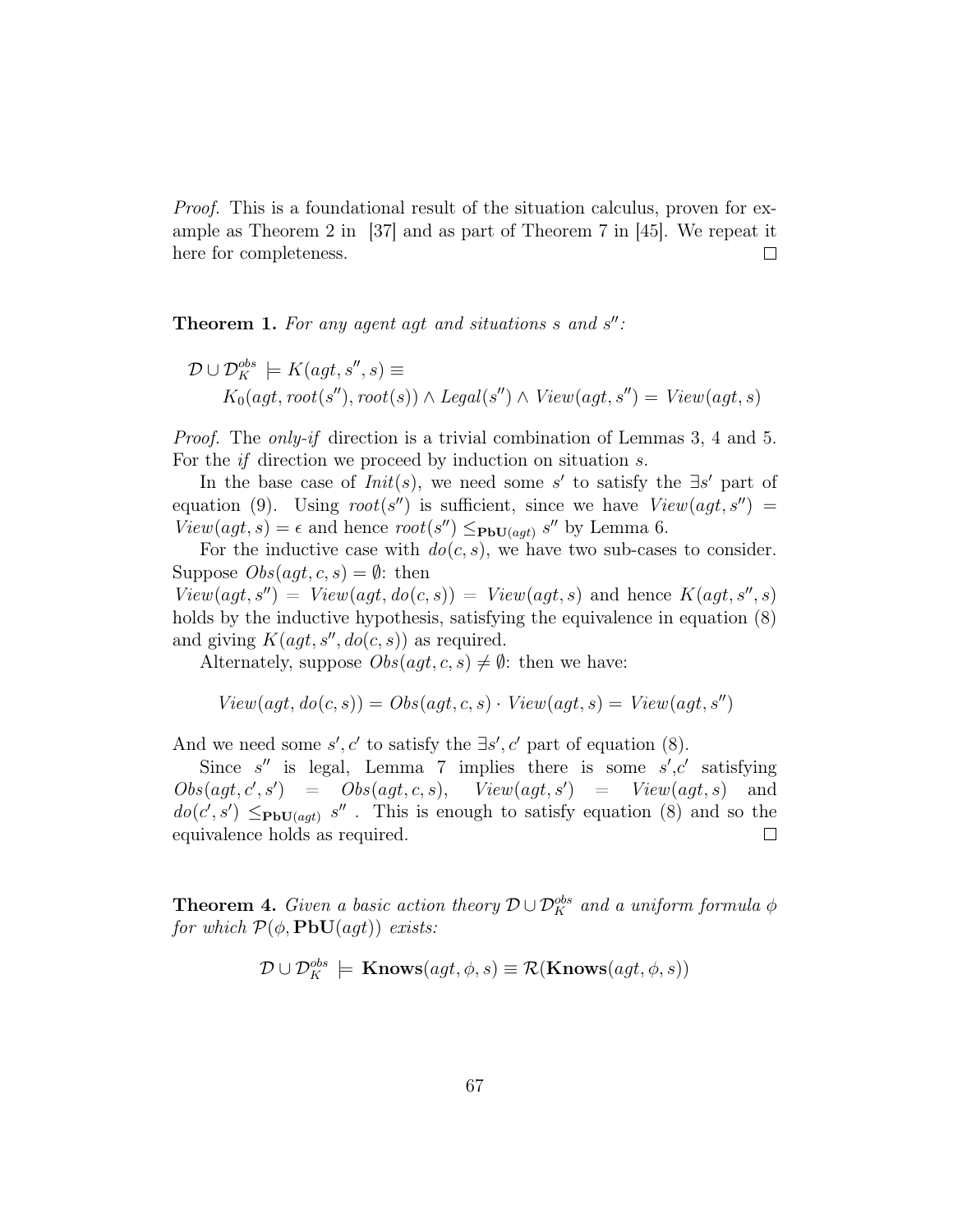Proof. To obtain this result, we must establish that our new regression rules in equations (13) and (14) are equivalences under the theory of action  $\mathcal{D} \cup$  $\mathcal{D}_K^{obs}$ . The proof proceeds by cases on situation s and its mechanics mirror the analogous Theorem 7 in [45], but with the addition of a persistence condition application.

For notational clarity we define the abbreviation  $\text{PEO}(agt, \phi, o, s)$  (for "persists under equivalent observations") which states that  $\phi$  holds in all legal futures of s compatible with observations o:

$$
\mathbf{PEO}(agt, \phi, o, s) =
$$
  

$$
\forall c': Obs(agt, c', s) = o \land Poss(c', s) \rightarrow [\forall s': do(c', s) \leq_{\mathbf{PbU}(agt)} s' \rightarrow \phi[s']]
$$

First, note that we need only consider two cases:  $do(c, s)$  and  $S_0$ . We do not provide a regression rule for knowledge at other situation terms, so  $\mathcal{R}(\mathbf{Knows}(agt, \phi, s))$  would leave the formula unchanged and the theorem is trivial.

In the  $do(c, s)$  case, by definition of the **Knows** macro we have:

 $\textbf{Knows}(agt, \phi, do(c, s)) \equiv \forall s'': K(agt, s'', do(c, s)) \rightarrow \phi[s'']$ 

Applying the successor state axiom from equation (8), introducing a variable to name  $Obs(agt, c, s)$ , and distributing  $\forall s''$  across the two conjuncts gives us:

$$
\begin{aligned} \textbf{Knows}(agt, \phi, do(c, s)) &\equiv \exists o: \; Obs(agt, c, s) = o \\ \land [o = \emptyset \to \forall s'': (K(agt, s'', s) \to \phi[s''])] \\ \land [o \neq \emptyset \to \forall s'': (\exists c', s': \; Obs(agt, c', s') = o \land \; Poss(c', s') \\ \land K(agt, s', s) \land do(c', s') &\leq_{\textbf{PbU}(agt)} s'') \to \phi[s''] \end{aligned}
$$

To make the third conjunct match **PEO** we rearrange using:

$$
(\exists x : P(x)) \to Q \Rightarrow \forall x : (P(x) \to Q)
$$

To give:

$$
\begin{aligned} \textbf{Knows}(agt, \phi, do(c, s)) &\equiv \exists o: \; Obs(agt, c, s) = o \\ \land [o = \emptyset \to \forall s'': (K(agt, s'', s) \to \phi[s''])] \\ \land [o \neq \emptyset \to \forall c', s', s'': (Obs(agt, c', s') = o \land Poss(c', s') \\ \land K(agt, s', s) \land do(c', s') &\leq_{\textbf{PbU}(agt)} s'' \to \phi[s''])] \end{aligned}
$$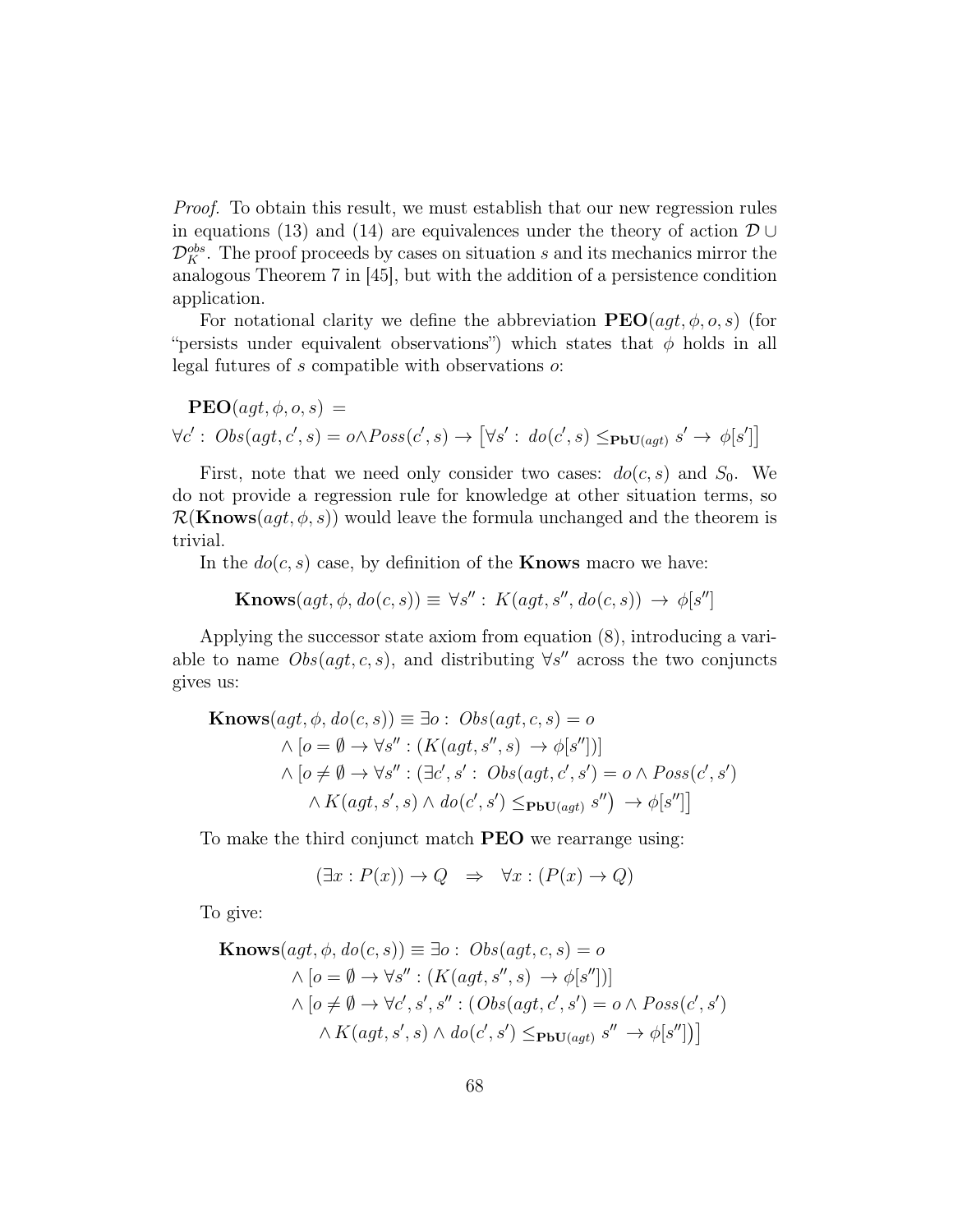Pushing quantifiers over independent conjuncts and re-arranging using:

$$
(A \land B) \to C \Rightarrow A \to (B \to C)
$$

We obtain:

$$
\begin{aligned} \textbf{Knows}(agt, \phi, do(c, s)) &\equiv \exists o: \; Obs(agt, c, s) = o \\ \land [o = \emptyset \to \forall s'': (K(agt, s'', s) \to \phi[s''])] \\ \land [o \neq \emptyset \to \forall s': (K(agt, s', s) \to \forall c': \; Obs(agt, c', s') = o \\ \land Poss(c', s') &\to \forall s'': \; do(c', s') \leq_{\textbf{PbU}(agt)} s'' \to \phi[s''])] \end{aligned}
$$

Which matches the form of our PEO macro:

$$
\begin{aligned} \textbf{Knows}(agt, \phi, do(c, s)) &\equiv \exists o: \; Obs(agt, c, s) = o \\ \land [o = \emptyset \to \forall s': K(agt, s', s) \to \phi[s']] \\ \land [o \neq \emptyset \to \forall s': K(agt, s', s) \to \mathbf{PEO}(agt, \phi, o, s')] \end{aligned}
$$

Since both conjuncts contain sub-formulae matching the form of the Knows macro, it can be substituted back in to give:

$$
\begin{aligned} \mathbf{Knows}(agt, \phi, do(c, s)) &\equiv \exists o: \; Obs(agt, c, s) = o \\ \land \; [o = \emptyset \to \mathbf{Knows}(agt, \phi, s)] \\ \land \; [o \neq \emptyset \to \mathbf{Knows}(agt, \mathbf{PEO}(agt, \phi, o), s)] \end{aligned}
$$

For  $\text{PEO}(agt, \phi, o, s')$  to legitimately appear inside the **Knows** macro it must be uniform in the situation variable  $s'$ . Applying the persistence condition and regressing to make the expression uniform, we develop the following equivalence:

$$
PEO(agt, \phi, o, s) \equiv
$$
  

$$
\forall c': Obs(agt, c', s) = o \land Legal(c', s) \rightarrow \mathcal{R}(\mathcal{P}(\phi, PbU(agt)), c')
$$

Suppressing the situation term in this uniform formula gives the regression rule from equation (13) as required.

For the base case of  $S_0$ , a straightforward transformation of equations (1) and (9) gives:

$$
\mathbf{Knows}(agt, \phi, S_0) \equiv \forall s : K_0(agt, s, S_0) \rightarrow [\forall s' : s \leq_{\mathbf{PbU}(agt)} s' \rightarrow \phi[s']]
$$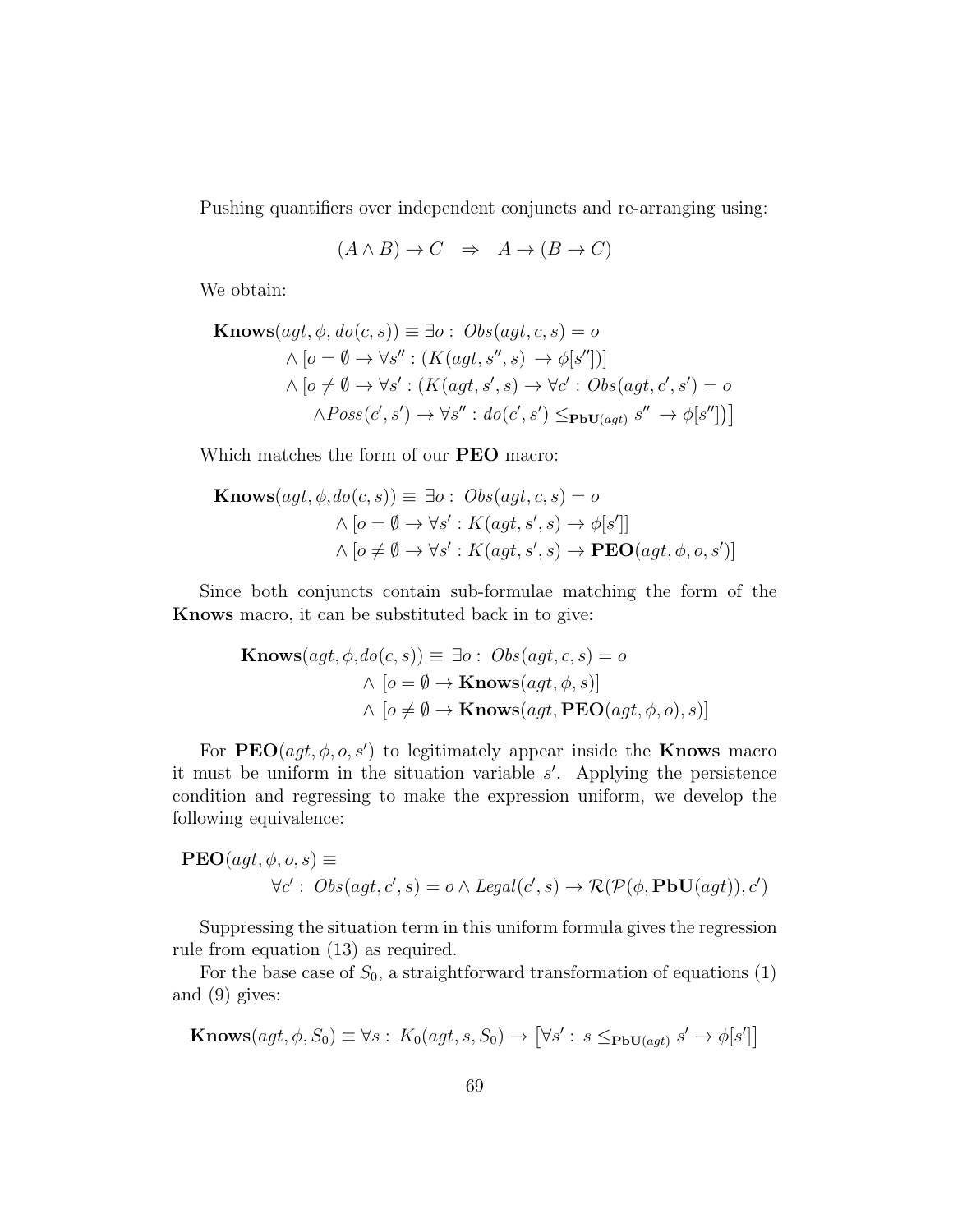Applying the persistence condition operator, this can easily be re-written as:

 $\mathbf{Knows}(agt, \phi, S_0) \equiv \forall s : K_0(agt, s, S_0) \rightarrow \mathcal{P}(\phi, \mathbf{PbU}(agt))[s]$ 

This matches the form of the definition for  $Knows<sub>0</sub>$ , which we can substitute in to give:

$$
\mathbf{Knows}(agt, \phi, S_0) \equiv \mathbf{Knows}_0(agt, \mathcal{P}(\phi, \mathbf{PbU}(agt)), S_0)
$$

Since all situations reachable by  $K_0$  are initial, and since Lemma 8 ensures that regression preserves equivalence with respect to the original query, it is therefore valid to use  $\mathcal{R}(\psi[S_0])^{-1}$  on the enclosed formula to give:

$$
\mathbf{Knows}(agt, \phi, S_0) \equiv \mathbf{Knows_0}(agt, \mathcal{R}(\mathcal{P}(\phi, \mathbf{PbU}(agt))[S_0])^{-1}, S_0)
$$

This is the regression rule from equation (14) as required.

Our regression rules are thus equivalences under the theory  $\mathcal{D} \cup \mathcal{D}_K^{obs}$ .

For base cases  $Init(s)$  other than  $S_0$  there is no explicit regression rule defined, so it would leave the formula unchanged in this case. The theorem thus holds for all situations s.  $\Box$ 

**Theorem 5.** Given a basic action theory D and a uniform formula  $\phi$  for which  $\mathcal{P}(\phi, \textbf{PbU}(agt))$  exists:

$$
\mathcal{D} \cup \mathcal{D}_K^{obs} \models \mathbf{Knows}(agt, \phi, v) \equiv \mathcal{R}(\mathbf{Knows}(agt, \phi, v))
$$

*Proof.* Recall the definition of  $\mathbf{Knows}(agt, \phi, v)$  as follows:

 $\textbf{Knows}(agt, \phi, v) \stackrel{\text{def}}{=}$ 

$$
\forall s: View(agt, s) = v \land root(s) = S_0 \land Legal(s) \rightarrow Knows(agt, \phi, s)
$$

We also have the following simple corollary of Theorem 1:

$$
\mathcal{D} \cup \mathcal{D}_K^{obs} \models \forall s, s', s'': root(s) = root(s') \land View(agt, s) = View(agt, s') \land K(agt, s'', s) \rightarrow K(agt, s'', s')
$$

The definition of **Knows** $(aqt, \phi, v)$  is thus equivalent to:

**Knows** $(agt, \phi, v) \equiv \neg \exists s : View(agt, s) = v \land root(s) = S_0 \land Legal(s)$  $\vee \exists s : \text{View}(agt, s) = v \wedge root(s) = S_0 \wedge \text{Legal}(s) \wedge \text{Knows}(agt, \phi, s)$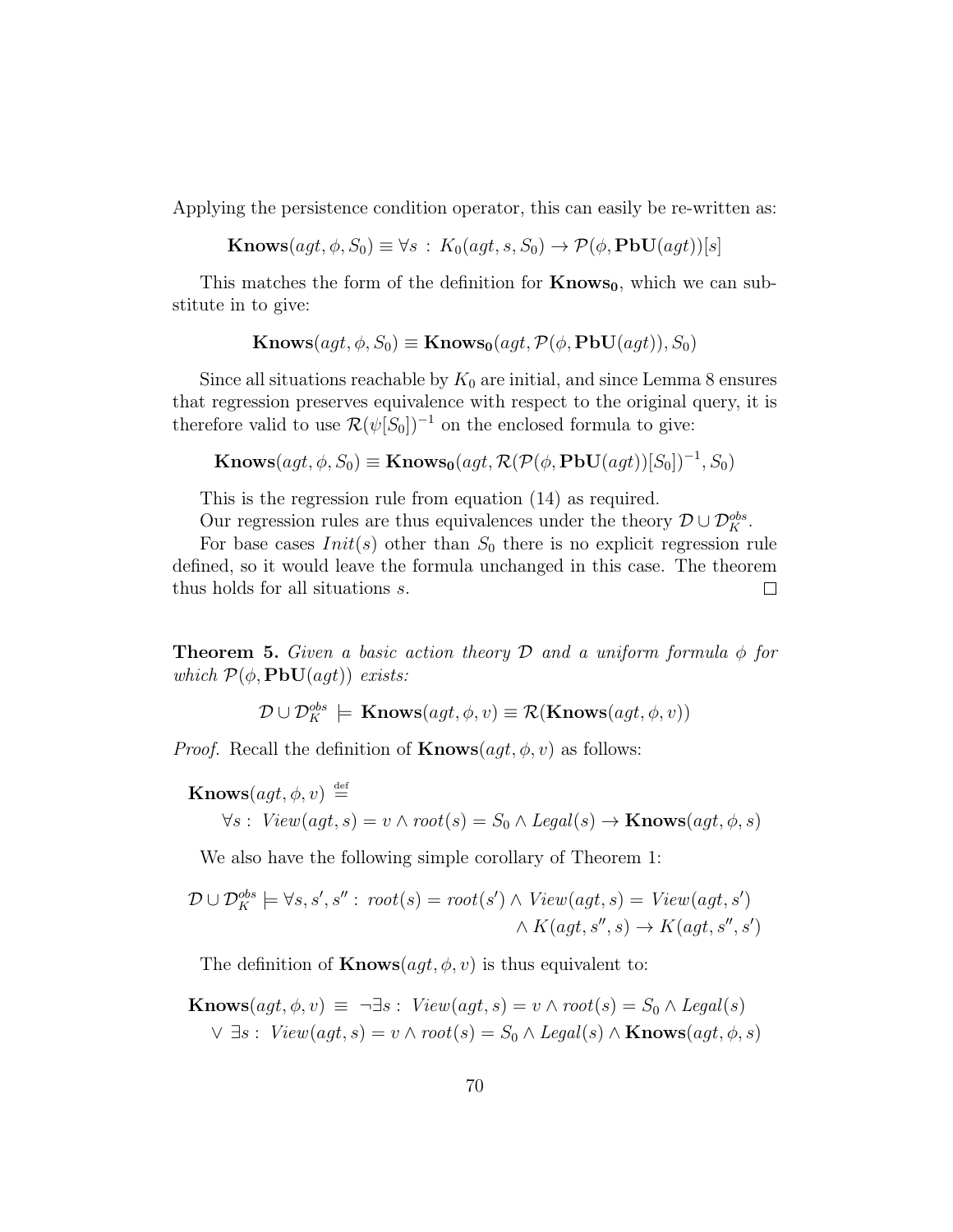We thus need to find a single witness situation rather than examining all situations with that view. We proceed by induction over views. For the  $\epsilon$  case,  $S_0$  serves as an appropriate witness since it is always legal,  $View(agt, S_0) = \epsilon$ and  $root(S_0) = S_0$ . Applying the regression rule for **Knows** $(agt, \phi, S_0)$  gives us the same expression as applying the regression rule for  $\mathbf{Knows}(agt, \phi, \epsilon)$ . So if  $\mathcal{R}(\mathbf{Knows}(agt, \phi, \epsilon))$  holds then so does  $\mathbf{Knows}(agt, \phi, S_0)$ . Using  $S_0$ as a witness we conclude that **Knows** $(agt, \phi, \epsilon)$  iff  $\mathcal{R}(\mathbf{Knows}(agt, \phi, \epsilon))$  as desired.

For the inductive  $o \cdot v$  case we split on whether there is any situation having that view. Suppose there is no such situation, then the definition of **Knows** $(aqt, \phi, o \cdot v)$  is trivially satisfied and the agent must know all statements. We need to show that the regression of  $\mathbf{Knows}(agt, \phi, o \cdot v)$  is always entailed by the domain in this case. The regressed expression is:

**Knows**(agt,  $\forall c : \text{Obs}(agt, c) = o \land \text{Poss}(c) \rightarrow \mathcal{R}(\mathcal{P}(\phi, \text{PbU}(agt)), c), v)$ 

If there is no situation having view  $v$ , then there is also no situation having view  $o \cdot v$ , and the above is entailed by the inductive hypothesis in this case.

Alternately, suppose there is a situation s having view v but no legal situation having view  $o \cdot v$ . Then all situations s' that have view equal to v must satisfy  $\neg \exists c : \text{Obs}(agt, c, s') = o \land \text{Poss}(c, s')$ , otherwise we could construct a situation with view  $o \cdot v$ . Since these situations s' are the only ones that can be K-related to s, the antecedent in the above implication is falsified at all such situations, and the regressed expression is equivalent to **Knows** $(aqt, \top, v)$  which is trivially entailed.

Finally, suppose there is a legal situation  $do(c, s)$  having view  $o \cdot v$ . We can assume without loss of generality that  $Obs(agt, c, s) = o$  and  $View(agt, s) = o$ v. Regressing  $\textbf{Knows}(agt, \phi, do(c, s))$  in this case will produce:

$$
\mathcal{R}(\mathbf{Knows}(agt, \phi, do(c, s)) = \exists o' : Obs(agt, c, s) = o'
$$
  
\n
$$
\wedge [o' = \emptyset \rightarrow \mathbf{Knows}(agt, \phi, s)]
$$
  
\n
$$
\wedge [o' \neq \emptyset \rightarrow \mathbf{Knows}(agt, \forall c' : Obs(agt, c') = o'
$$
  
\n
$$
\wedge Poss(c') \rightarrow \mathcal{R}(\mathcal{P}(\phi, \mathbf{PbU}(agt)), c'), s)]
$$

We have that  $Obs(aqt, c, s) = o$  and  $o \neq \emptyset$ , so this is equivalent to:

Knows $(agt, \forall c' : \textit{Obs}(agt, c') = o \land \textit{Poss}(c') \rightarrow \mathcal{R}(\mathcal{P}(\phi, \textbf{PbU}(agt)), c'), s)$